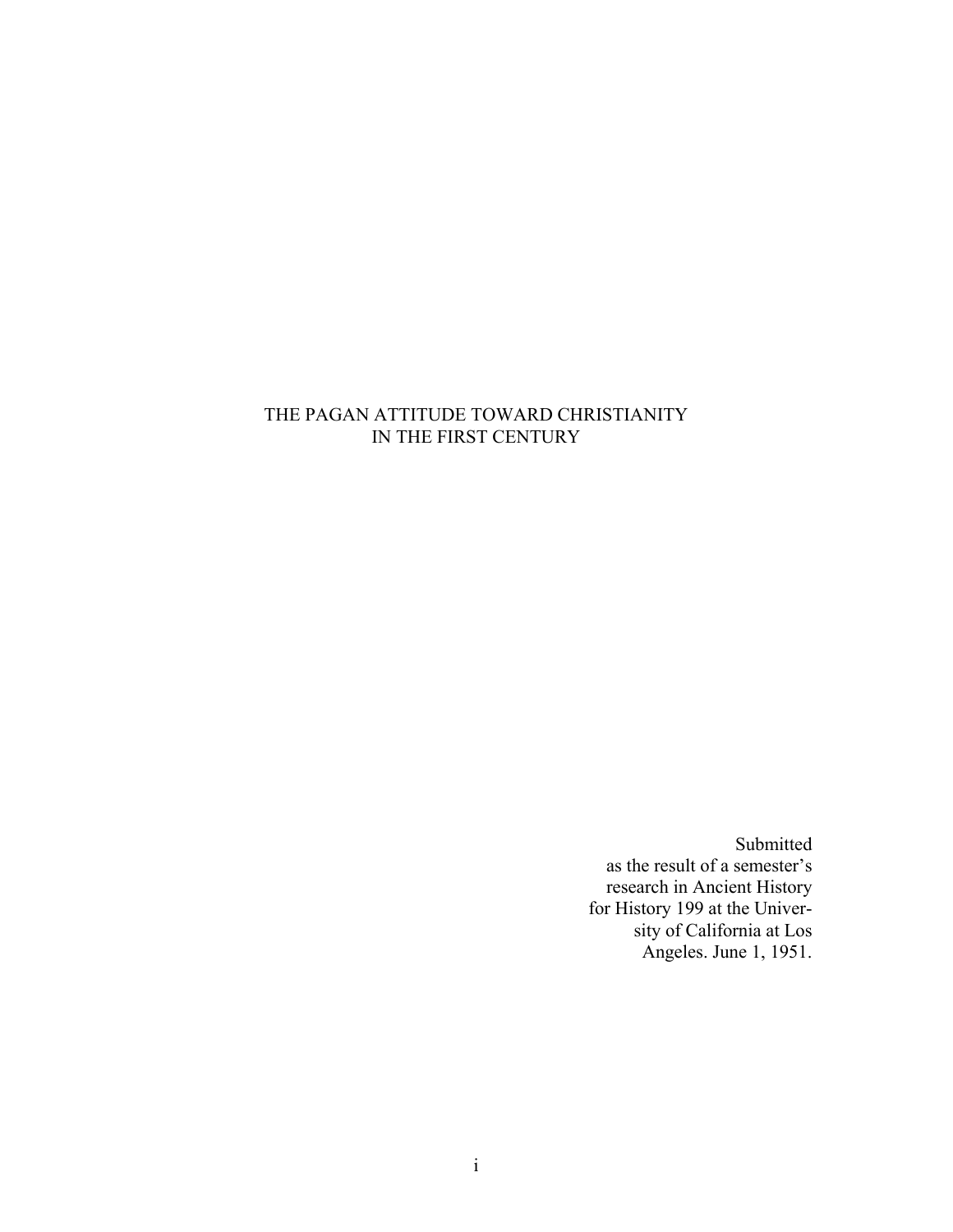### TABLE OF CONTENTS

| Introd |  |
|--------|--|
|        |  |

## **CHAPTER I**

| Claudius and the Jews in Rome | $1-2$   |
|-------------------------------|---------|
|                               | $2 - 5$ |
|                               | $2 - 3$ |
|                               | $3 - 4$ |
|                               | $4 - 5$ |
|                               | $5 - 6$ |

# **CHAPTER II**

|           | $7 - 39$  |
|-----------|-----------|
|           | $7 - 10$  |
| Suetonius | $10 - 11$ |
|           | $11 - 12$ |
|           | 13        |
|           | 13-39     |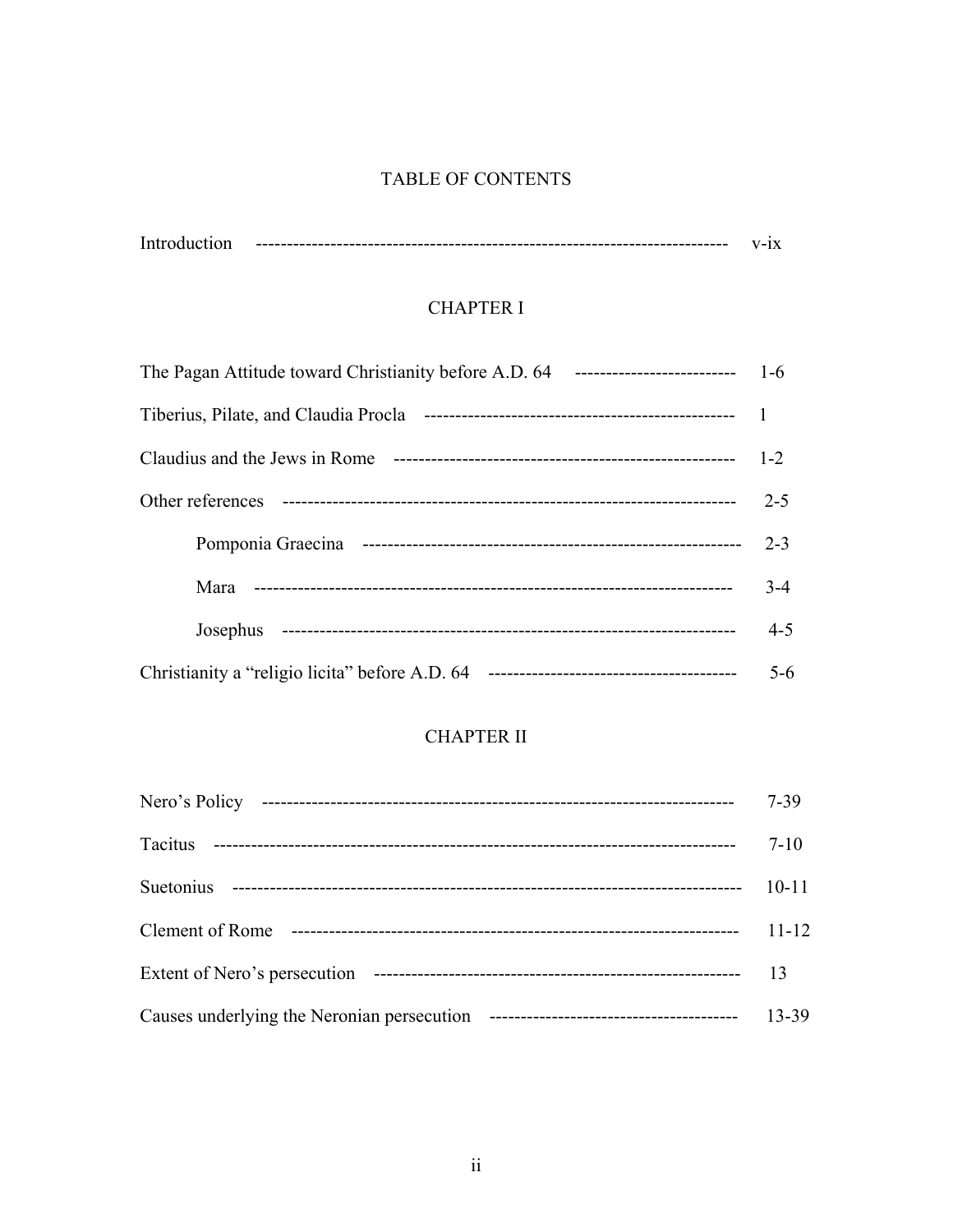# TABLE OF CONTENTS continued

| $14 - 18$ |
|-----------|
| 18-19     |
|           |
| $19 - 25$ |
| $25 - 26$ |
| $26 - 27$ |
|           |
| 28-34     |
| 34-37     |
|           |

# **CHAPTER III**

| The Roman Attitude after Nero | $40 - 44$ |
|-------------------------------|-----------|
|                               |           |
|                               | $40 - 43$ |
| Nerva to Trajan               | 43-44     |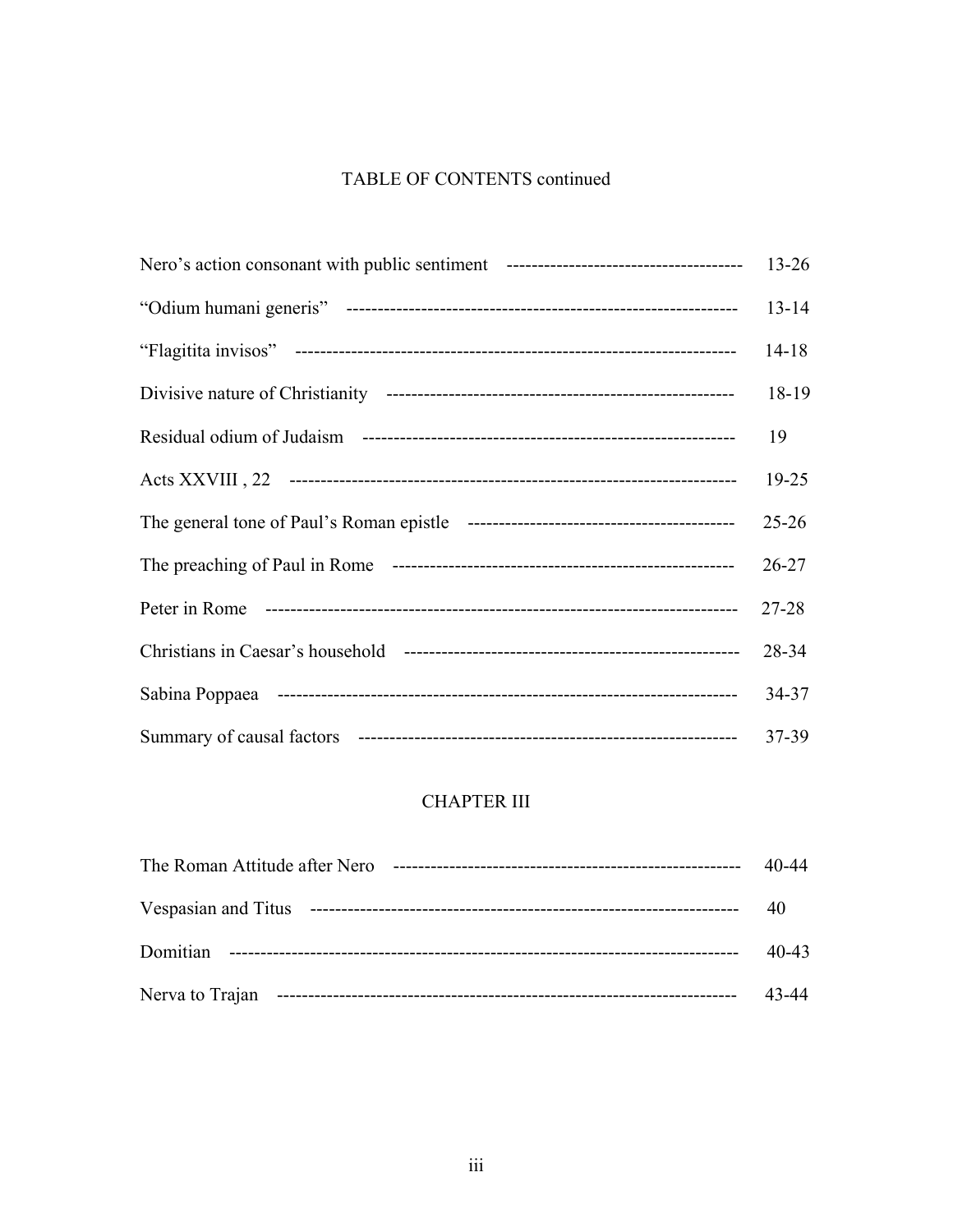## TABLE OF CONTENTS continued

## CHAPTER IV

| All References to Christianity from Non-Christian Sources in the First 150 Years |       |       |
|----------------------------------------------------------------------------------|-------|-------|
|                                                                                  |       | 36-41 |
| Endnotes                                                                         | 42-50 |       |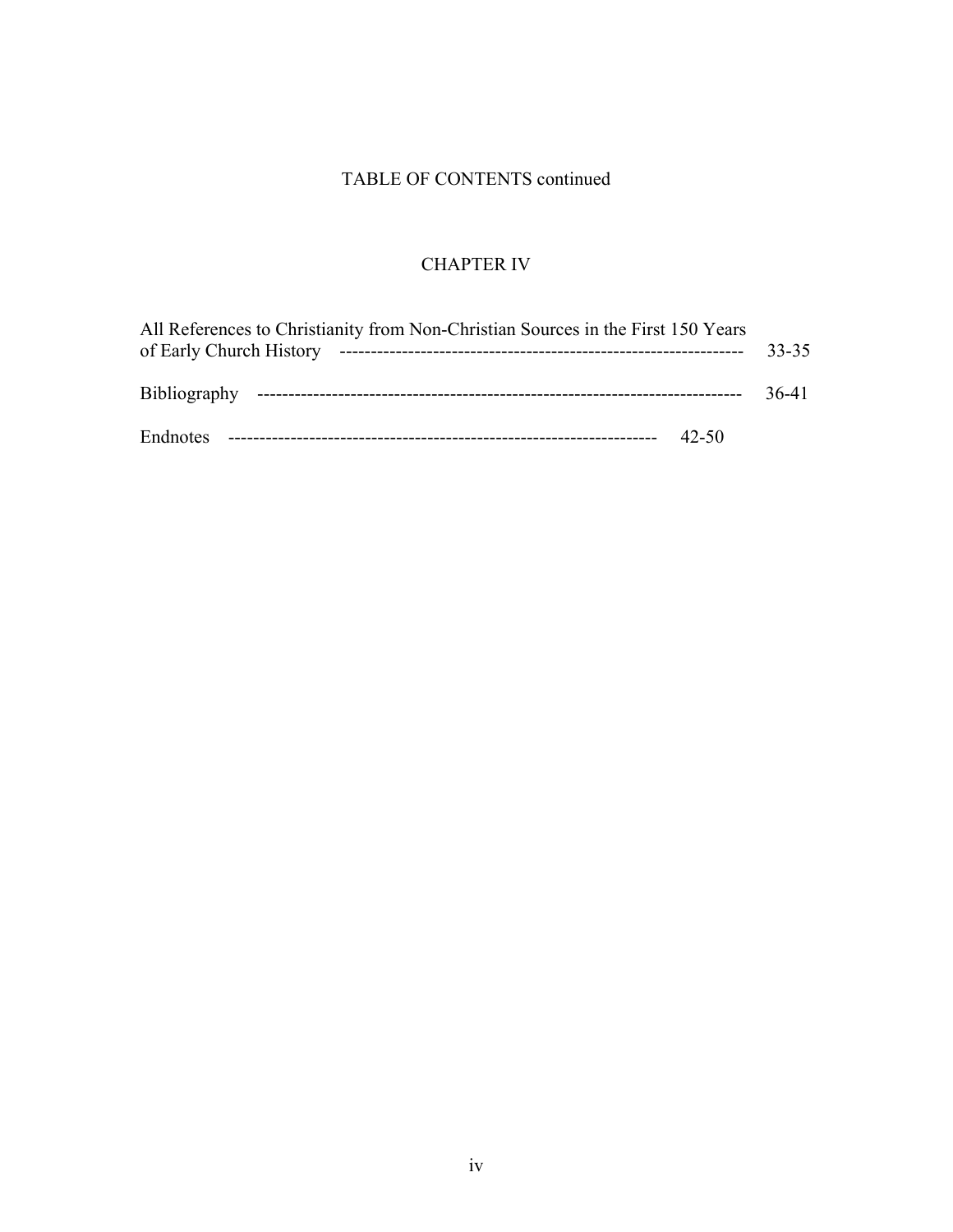The coincidence of the establishment of the Roman Empire with the rise of Christianity has often claimed the attention of historians. The question of the relation of the development of these institutions will always, perhaps, be much discussed. At least it is interesting to try to trace the interactions of the two, especially as these bear upon the growth of Christianity. What I propose doing in the scope of this paper is to ascertain the pagan attitude toward Christianity in the first century A.D. The emphasis will naturally fall upon the attitude expressed within the Empire.

As the subject itself indicates, the sources for this study will be the writings that emanated from the period and, having been preserved in one form or other, are extant today. Since a large part of the paper will be a critical evaluation and discussion of each of the contributions, to ascertain particular aspects of the pagan attitude reflected by or in them, we shall reserve more specific evaluation to the body of the paper itself. However, a few general remarks are in order at this point.

The most direct sources for our subject lie in the pagan writings themselves, in such cases where the authors either directly or otherwise allude to Christianity. Viewing these references for the first time one is immediately struck with two things--- their paucity and brevity. The latter is the more easily explained. The Romans of this period were already quite aware of Judaism. As a matter of fact, it was a commonplace. The Jews were widely scattered. In 37 A.D. We read of Jews of at least sixteen nations coming to the annual Pentecost at Jerusalem.<sup>[1](#page-47-0)</sup> At first Christians were regarded as just another Jewish sect and even after their peculiarity was recognized Judaism and Christianity were at times classed together. Thus to the Roman mind Christianity was not some startling innovation that would call for extended literary reference. This may also partially account for the striking paucity of pagan references to Christianity, but this question deserves further notice.

The general silence of the Roman satirists is significant. However, this cannot be urged to show the obscurity of the church at the time of the Neronian persecution. In the next generation the situation is not much better. Juvenal and Martial relegate the Christians to the distant background of their picture. The evidence from the correspondence of Pliny and Trajan prevents us from assuming that this lack is due to the comparative insignificance of the Christian community. These narratives lead us to believe that at the time Christians were at least as important and influential as the Jews in the area of Bithynia. $<sup>2</sup>$  The silence must be otherwise accounted for. One reason for this</sup> may lie in the fact that Christians offered poor material for satire. So far as they presented any salient features which the satirist might turn to ridicule, these were found in the Jews to a still greater degree. Where they differed, their distinctive characteristics would seem quite negative to the superficial glance of the Roman.<sup>[3](#page-47-2)</sup> Even Lucian, who satirizes everything, and living at a time when Christians abounded, can say no more than that they were good-natured, charitable people, not overwise, and easily duped by Charlatans<sup>[4](#page-47-3)</sup>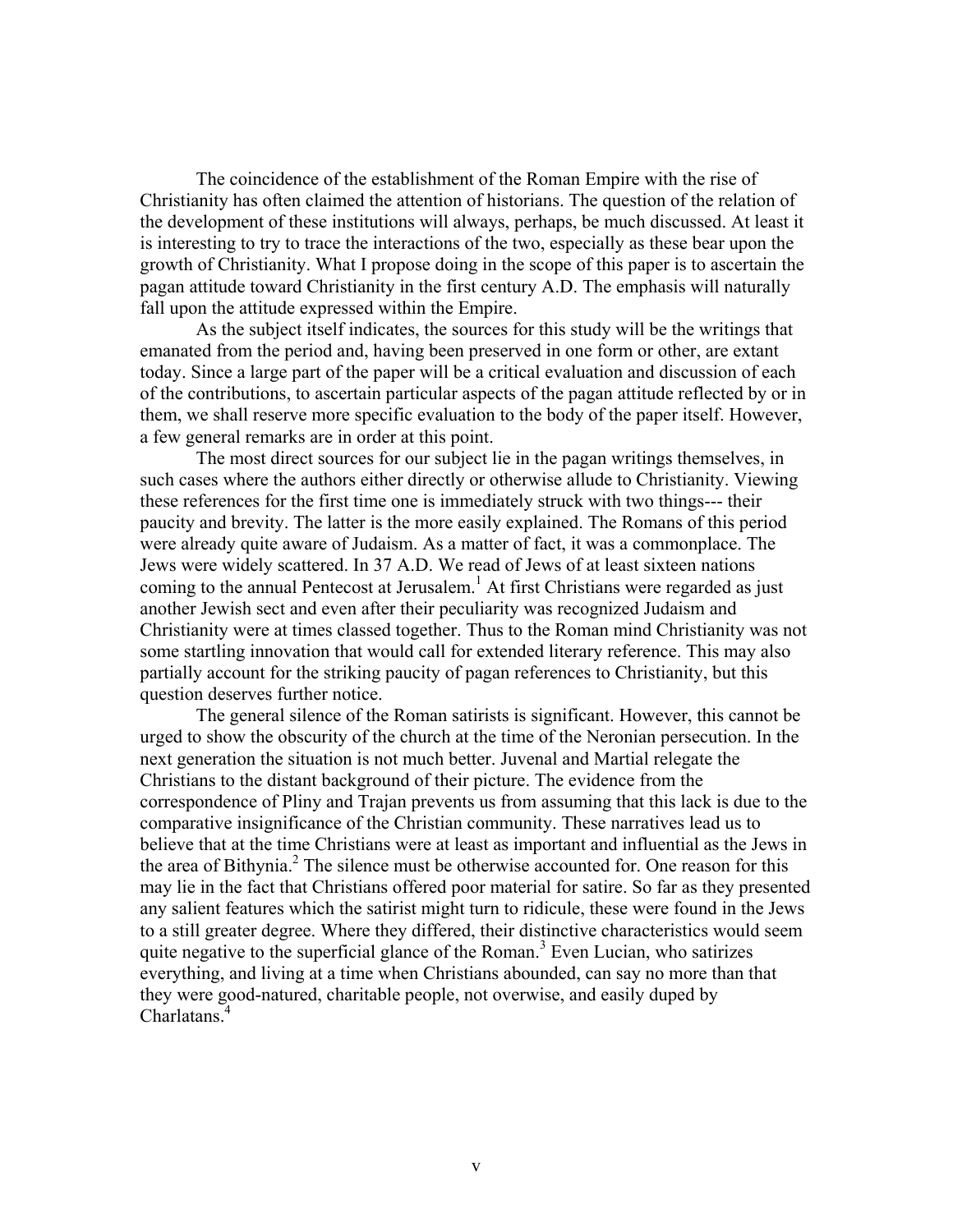We may adduce another reason for the general silence that is similar to the former. The uniqueness of the Christians lay neither in nationality, customs, nor manners, but in their religion.<sup>5</sup> And perhaps it was the religious indifference of these men that produced the lack of literary reference. This fact has been demonstrated with respect to the poetry of Claudian, being pointed out my Milman, and serves to illustrate the point.

> Here is a poet writing at the actual crisis of the complete triumph of the new religion and the visible extinction of the old: if we may so speak, a strictly historical poet …yet…no one would know the existence of Christianity at that period of the world by reading the works of Claudian.<sup>[6](#page-47-5)</sup>

The reticence of the philosophers is also noteworthy.<sup>[7](#page-47-6)</sup> It seems logical that they might have noticed Christianity at least as a moral phenomenon. However, regarding Seneca, most of his works were written before the Christians had attracted public notice on any large scale, so this explains his complete lack of reference. The same might be said of Philo. But the situation is worse when the enquiry is pushed further. Why, in all the works of Plutarch is there not one allusion to the Christians? Why again is there but one brief scornful allusion in Marcus Aurelius, although he had literally been flooded with apologies and memorials on behalf of the Christians, and though they served in large numbersin the very army which he commanded in person?<sup>8</sup> One answer may lie in the desire of such men not to add to the Christians' notoriety by public reference to them and thus by a sort of contemptuous reticence try to stem the developing religious movement, which was working its way upwards from the lower levels of society, and which they viewed with alarm and misgiving.<sup>[9](#page-47-8)</sup> Augustine indicates what might be another solution.<sup>10</sup> Perhaps on the one hand they dared not praise the Christians because of the attitude and measures their government was taking towards them, and on the other hand, did not find fault with them because of their own possible affinity or sympathy with the philosophy. (Augustine is here specifically referring to Seneca.)

All things considered, however, we still have enough pagan references to Christianity to enable us to formulate rather concise concepts of their attitude. The first indications of this attitude are found in the book of Acts in relation to the trials of Paul and his contact with Roman officials. These are brief and often indirect expressions but can give us a reliable idea of the type of tolerance in effect at the time. For a compendium of all the pagan references to Christianity, the reader is asked to turn to chapter IV of this paper.

When we turn to the next most direct line of source material, the Christian writers of the period, we find an entirely different situation. Here there was originally an abundance of material, especially in the Apologists. Unfortunately, many works have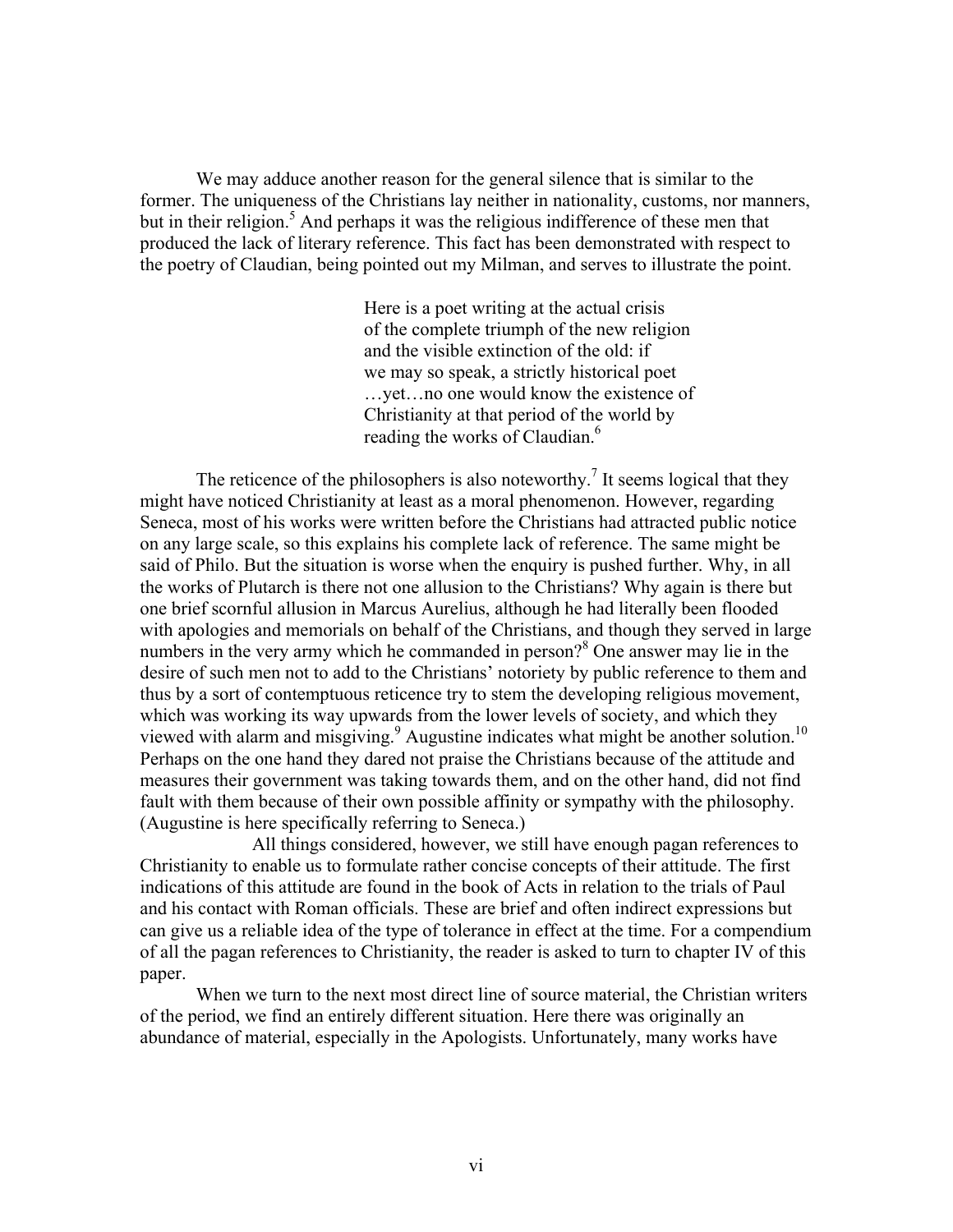been lost, and only titles remain, as well as many brief extracts and remarks in Eusebius' *Ecclesiastical History.* One has to deal carefully with this body of evidence, for it must be kept in mind that the pagan attitude toward Christianity is only indirectly expressed in these writers, with the exception of Origen and possibly Minucius Felix. Often an Apology is written as an answer to certain pagan charges against the Christians and it is only rarely that the charges come down to us in anything that approaches their original literary caste. Origen and Minucius Felix are good exceptions.

Although the earliest writings of the Fathers are from the Apostolic period, there are no indications of the pagan attitude in them that I know of until we come to the turn of the first century[.11](#page-47-10) Considering the Christian writers generally, perhaps our most useful single source is Eusebius. Living between about 260 and 340, he was a confidential friend and advisor of Constantine. Among his other historical works, his *Ecclesiastical History* stands out foremost. This work covers the period from the incarnation to the defeat and death of Licinius in 324. The work went through a number of revisions and in its present form was finished in 324 or a little later.<sup>[12](#page-47-11)</sup> The value of this work is generally acknowledged, for Eusebius in the main is quite trustworthy in so far as faithful application of good methods is concerned. He is constantly citing and evaluating his sources. For our purposes this work serves as an invaluable collection of information not attainable in any other ancient author.

Our last main body of evidence is archaeological. The rather recent work done in the catacombs has brought to light many things that will be discussed. In this field the use of names plays an important role. But inscriptions of this kind should have other additional evidence before their word can be accepted as final.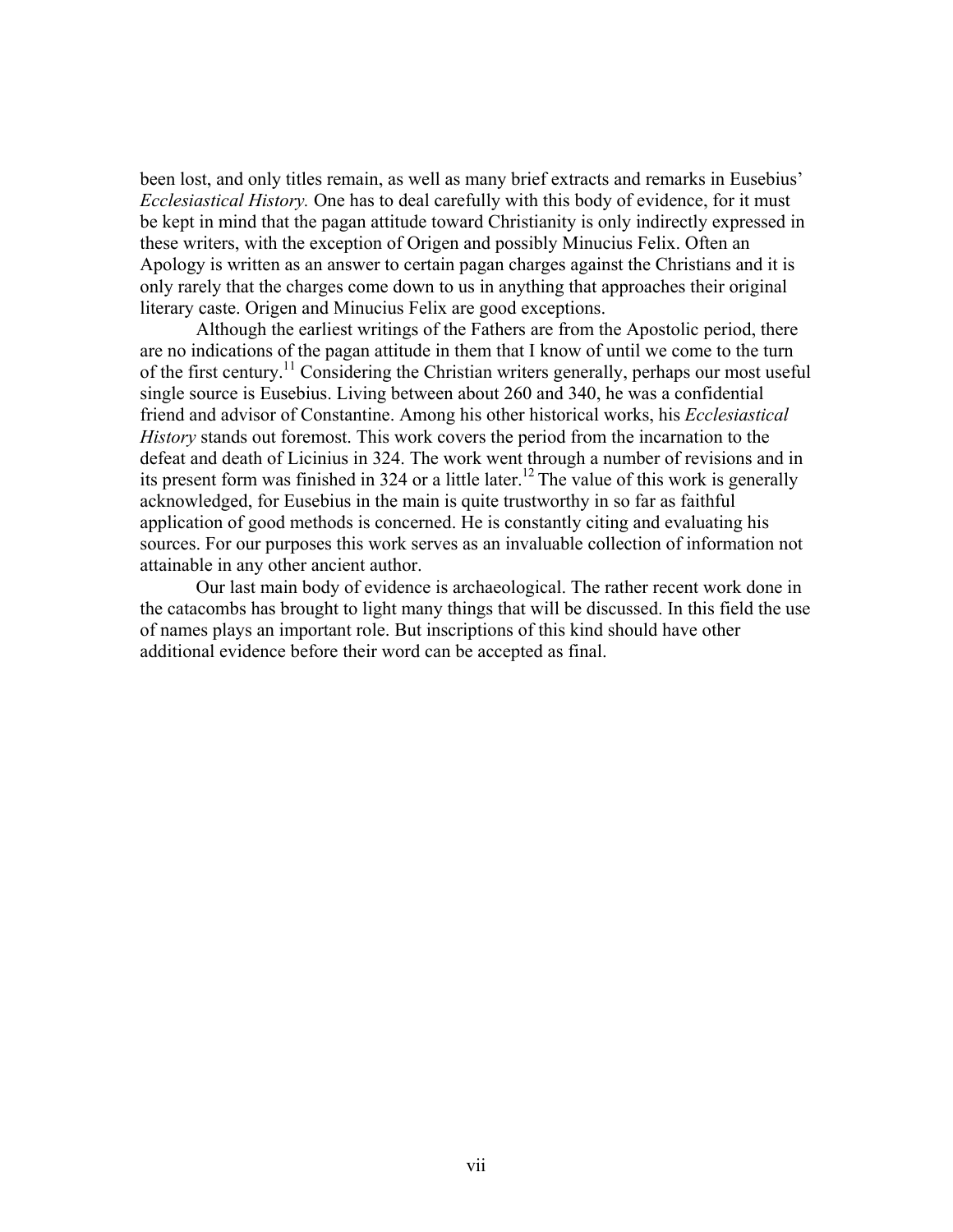The imperial attitude toward Christianity before A.D. 64 found expression in the problem of Jesus himself. Christ was born under the first Roman emperor and crucified under the second. Tiberius (A.D. 14-37) is reported to have been frightened by the account of Pilate, procurator of Judaea, of the crucifixion and resurrection of Jesus, and to have unsuccessfully proposed to the senate the enrollment of Christ among the Roman gods. But this resets only on the questionably authority of Tertullian (c. 160-223, Montanist Presbyter of Carthage).<sup>[1](#page-47-12)</sup> However, it does seem probable that Pilate reported the incident to Tiberius, for provincial reports were regular custom, and such a noteworthy event, seen as Pilate must have seen it, in the light of the ensuing consequences, would probably have sound its way into his correspondence.<sup>[2](#page-47-13)</sup> The intervention of Pilate's wife, Claudia Procla, on behalf of Jesus in all probability came to the emperor's knowledge also, because of her connection with the royal house; or at least it would have made more likely the report of the whole affair going to Tiberius.<sup>[3](#page-47-14)</sup>

The edict of Claudius (41-54) in A.D. 53, which banished the Jews from Rome, fell also upon the Christians, but as Jews, with whom they were yet confounded. Suetonius tells us that, "For constant riots instigated by Chrestus he (Claudius) expelled theJews from Rome."<sup>4</sup> Lightfoot argues that Suetonius makes a double mistake here.<sup>5</sup> He first confuses the names Chrestus and Christus. But this confustion was not unnatural, for the difference in pronunciation was hardly perceptible and Chrestus, "the good-natured," was frequently used as a proper name, while Christus, "the anointed one," would convey no idea at all to one such as Suetonius who was probably ignorant of the Old Testament and unacquainted with Hebrew customs. In other words, Suetonius meant to use the proper noun Christus. In the second place, it seems probable that the disturbances which Suetonius here attributes to the instigation of one Chrestus were really caused by the various conflicting rumors of claimants to the Messiaship. (The Hebrew world Messiah means the same as the Greek "Christus," "anointed one.") The implication in this case would be that Claudius feared an uprising of Jews headed by their Messiah. Nevertheless, even in this case, we may suppose that the Christ of Nazereth held a prominent place in these reports, for he must have been not less known at this time than any of the false Christs<sup> $6$ </sup>

So the Roman government is not yet aware of the distinctiveness of Christianity. I think it can be safely said that the writers of Greece and Rome were ignorant even of the existence of Jesus, until, several years after his crucifixion, the effects of his mission, in the steady growth of the sect of his followers, forced from them some contemptuous notice, and then roused them to opposition.<sup>[7](#page-47-18)</sup>

The attitude of the imperial government and its officials toward the Christians before Nero's persecution is known to us mainly from the Scriptures. They were simply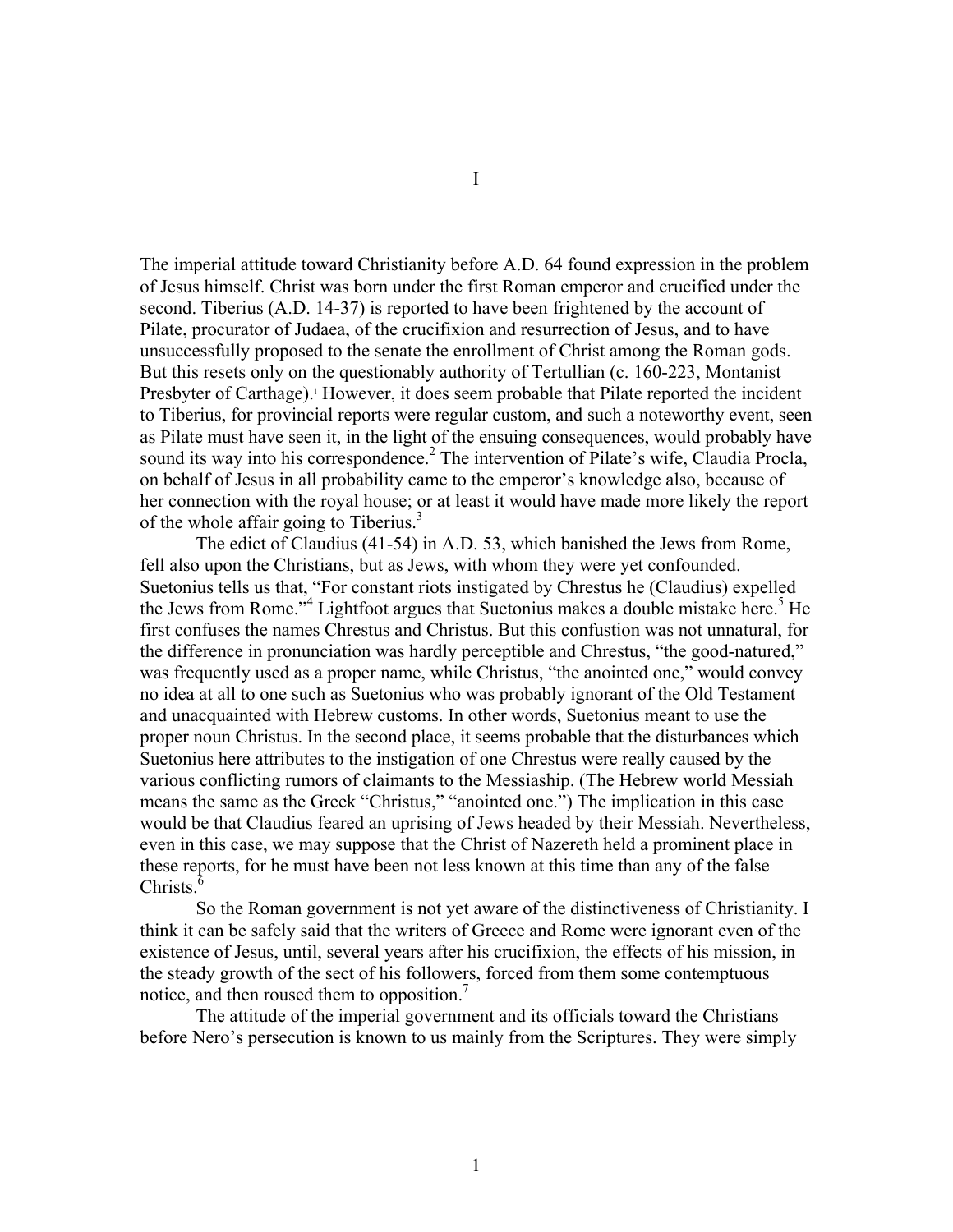looked upon and treated as Jews.<sup>[8](#page-47-19)</sup> There is, however, on reference in Tacitus that has been taken to refer to Christianity. In his Annals at the year 57 A.D., speaking of the restoration of rank to one Lucius Varus, he adds that one Pomponia Graecina, a lady of distinction, who had been charged with embracing a foreign superstition ("superstionis externae"), was declared innocent by her husband and a council of relatives upon hi return from Britain.<sup>[9](#page-47-20)</sup> Although the description of Graecina which follows in the passage is consistent with what would be expected of a Christian, we would not be positive that the allusion "foreign superstition" refers to Christianity from this reference. Fortunately, the Christianity of Pomponia Graecina has been confirmed by the discovery of the gravestone of a Pomponius Graecinus and other members of the same family in a very ancient crypt of Lucina, near the catacomb of St. Callistus.<sup>10</sup>

Evidently Tacitus is actually representing the wording of the charge that was place against the woman, that in the year 57 Christianity was regarded as a foreign superstition by the Romans, who probably classed it with Judaism. This attitude is consonant with the treatment Paul received up to the point of his release from captivity in 63, which we shall find occasion later to discuss at length. Adherence to the sect was not considered criminal, rather, it was even accorded the common rights of protection. Thus, with Judaism, Christianity was classed as a "religio licita."

We shall now digress to include two references to Christianity from sources other than Roman for the sake of interest and completeness. The first known pagan reference to Christ is that found in the Syriac letter of Mara, a philosopher, the son of Serapion, written to his son as an admonition in A.D. 74. He refers to the "Wise King" of the Jews who was murdered "because of the new laws which he enacted," and compares him with Socrates and Pythagoras – victims of the caprice of men and martyrs for the cause of wisdom.<sup>11</sup> The nationality and position of Mara are unknown, although it seems safe to class him as lying outside the pale of the Christian communion or sympathy.<sup>[12](#page-47-23)</sup> Unfortunately, the works which most probably discuss this relatively recent find (Ewald in 1855 wrote of it as "recently discovered") were not available to me.<sup>13</sup> Ewald, the great German Hebraist, and Schaff both place it in the year A.D. 74 without any comment.<sup>[14](#page-47-25)</sup> From what B.P. Pratten says, it appears that the original manuscript is extant and is kept in the British Museum.<sup>15</sup> It is significant that Ewald in the same passage describes this reference of Mara as "very noteworthy on account not only of its early date, but also of its ingenuous simplicity and its elevated characteristics." He also refers to it as the first known pagan reference to Christ.

The second author we would like to mention in this connection is Flavius Josephus, the great Jewish historian. He was noteworthy as a Roman sympathizer, and should be mentioned. He published his Jewish Antiquities in A.D. 94, in the thirteenth year of Domitian, when he was fifty-six years of age. In all our manuscripts of this work there appear two passages that have received much attention. The first<sup>16</sup> tells of Jesus and his followers, and the second of the arraignment and stoning of James, the brother of Jesus, "the one called Christ ('tou legomenou Christou')."<sup>17</sup> The latter passage is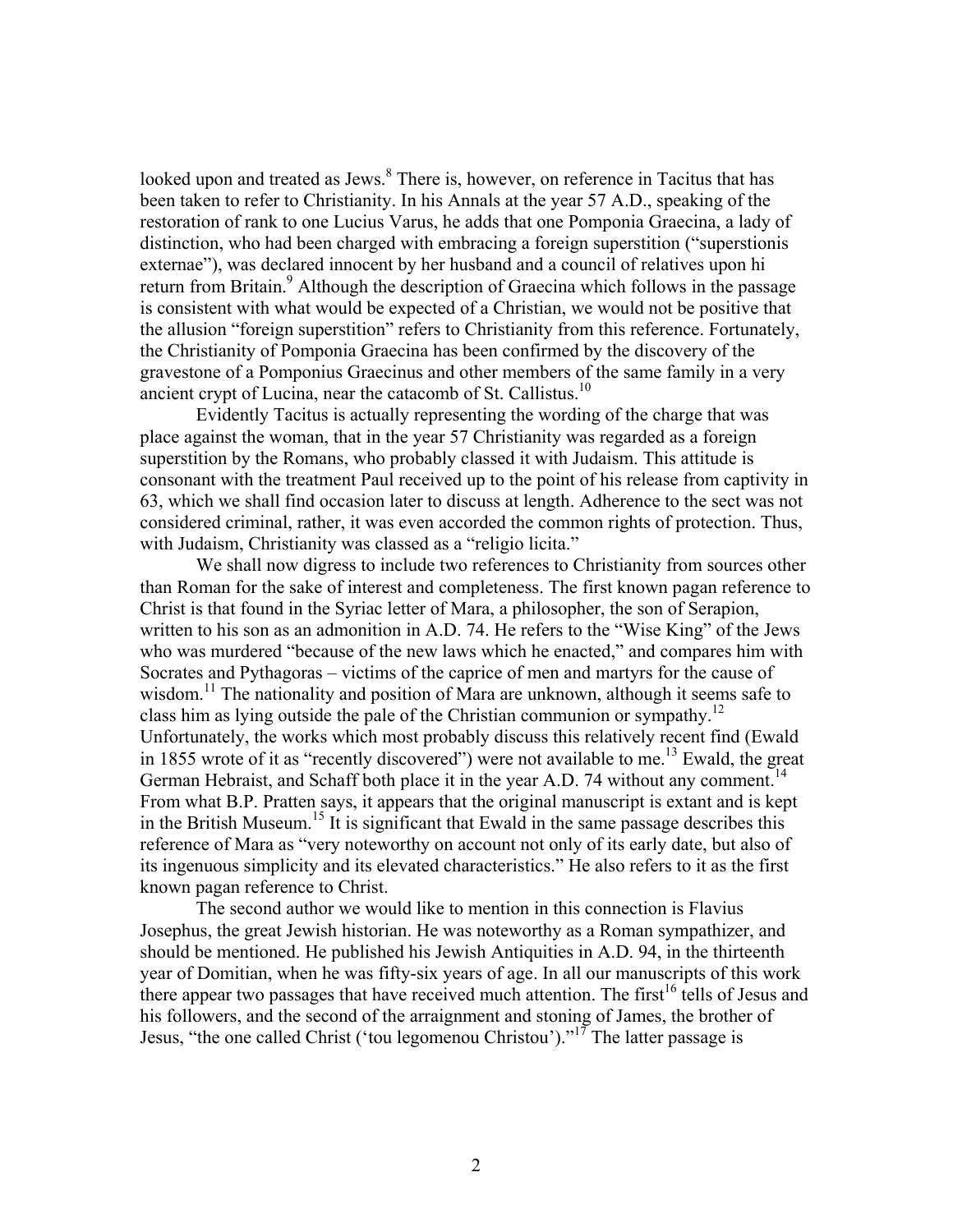generally regarded as authentic, unless the last three words be taken as an interpolation. Most scholars, however, doubt either the authenticity or the integrity of the former. I think Ewald has the best answer to the problem. [18](#page-47-29) He believes that Josephus' original reference to Jesus was later altered by a Christian, and that it has come down to us in the form in which we see it in all manuscripts because these were preserved mainly through Christians. He says the work came to be possessed largely by Christians, and early became to them a chief source for historical knowledge generally. The passage was then altered so as to make an edition that would be more interesting to Christians. He gives a reconstruction of the passage in the Greek based upon judicious omissions that agrees generally with that of Schaff. It is as follows:

> Now there was about this time Jesus… He drew over to him both many of the Jews and many of the Gentiles…And when Pilate, at the suggestion of the principal men among us, had condemned him to the cross, those that loved him at the first did not forsake him…And the tribe of Christians, so named from him, are not extinct at this day.<sup>[19](#page-47-30)</sup>

 **W**e have said that up to the persecution of Nero Christianity was considered and tolerated as a "religio licita." There are further indications of this when we look at Paul's contact with the Roman government. The nest scholars are still divided as to whether or not Paul was acquitted after his first trial at Rome in A.D. 63, but nearly all English biographers and commentators defend the second Roman captivity.<sup>20</sup> And we hold to this view. Now since Paul was probably acquitted, the issue of the trial was a formal decision by the supreme court of the Empire that it was permissible to preach Christianity. Although reversed by a later decision, the trial was actually a charter of religious liberty.<sup>21</sup> Other references point in the same direction. The general indolence of Gallio, proconsul of Achaia, in relation to Paul's arrangement by the Jews; the befriending attitude of Claudius Lysias, the military tribune ("chiliarchos") toward Paul in Jerusalem; and the pure indifference of Porcius Festus, successor of Felix as governor in Caesarea, add up to the same thing – a fair tolerance.<sup>[22](#page-47-33)</sup>

But with Paul's second Roman captivity and the persecution of Nero, it is plain that some great change has passed over the relations between the church and the Empire. Roman justice or indifference has been exchanged for Roman oppression.

Before we discuss the Neronian policy toward Christianity, it would be helpful to note the extent of Christianity in the Empire in the first century before the time of Trajan. At this point Harnack's work is indispensable. There is positive evidence for Christians or Christian communities in such places as Egypt, Arabia, Palestine, Syria, northern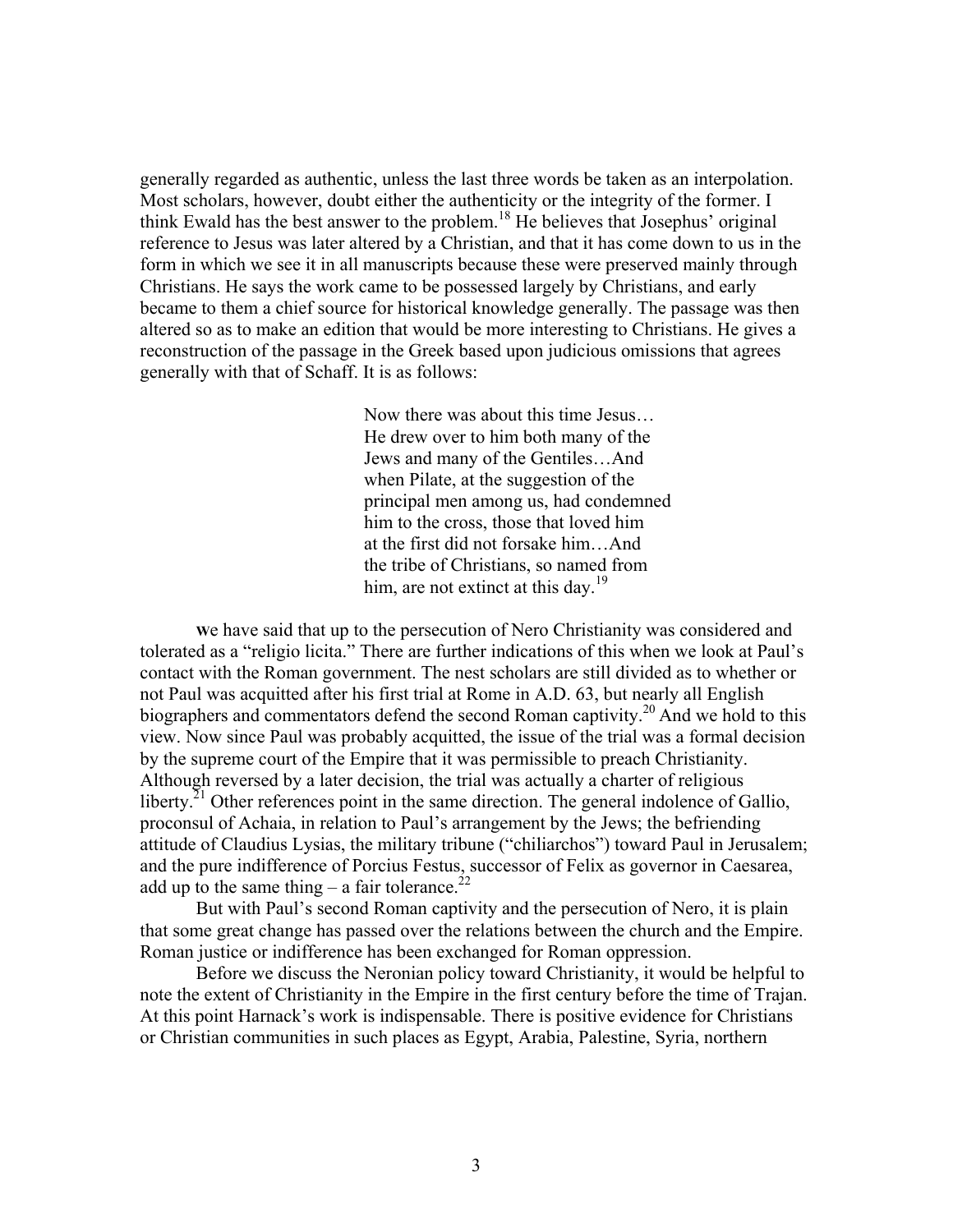Pontus, as well as the whole of Asia Minor, Greece, Macedonia, Thrace, Dalmatia, Italy, Crete, Cyprus, and possibly Spain. It is significant that by 180 there were Christians in all the Roman provinces, and in fact beyond the limits of the Empire. "And already the majority of these Christians comprised a great federation, which assumed a consolidated shape and polity about the year  $180.^{23}$  $180.^{23}$  $180.^{23}$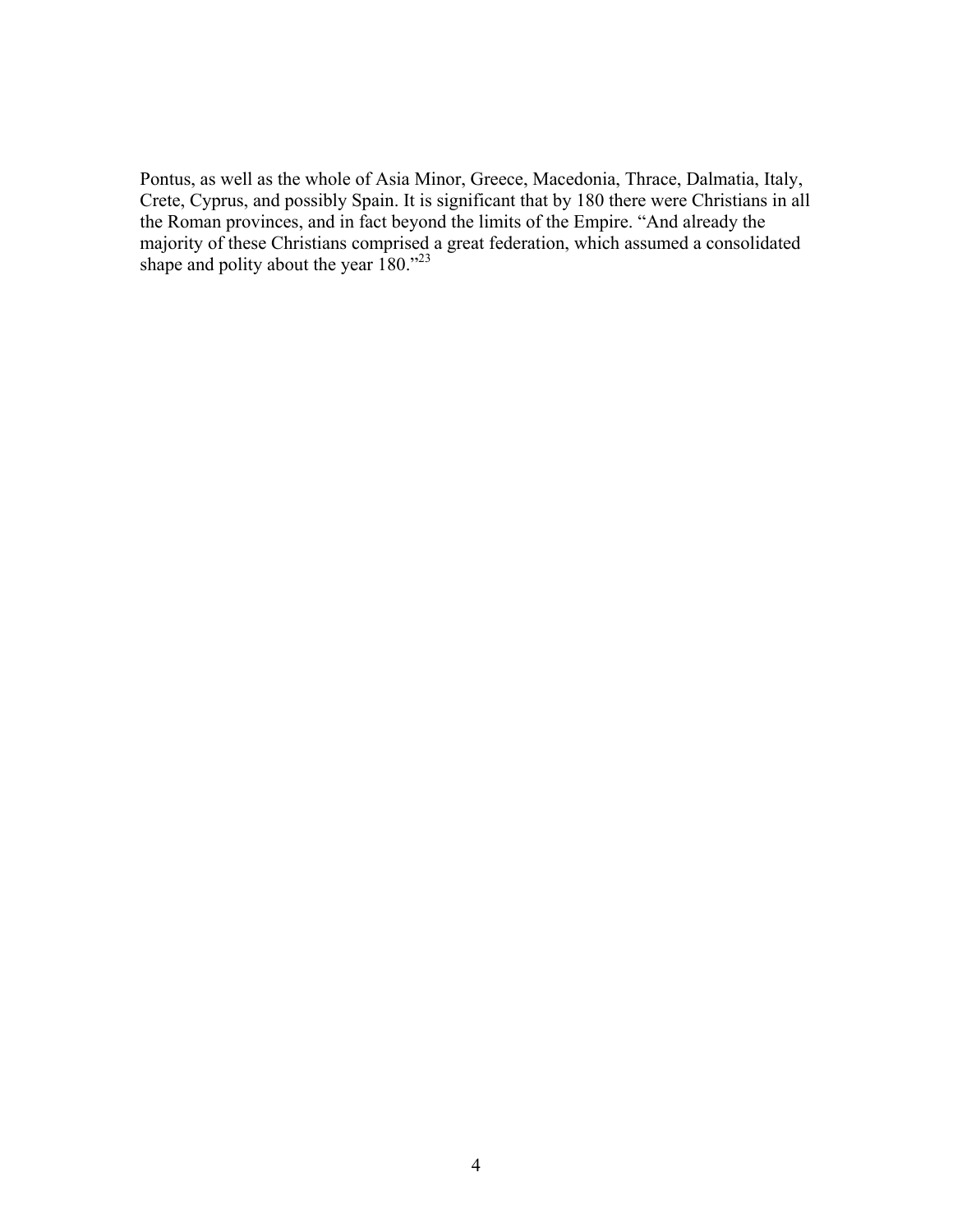For our information on Nero's attitude toward Christians from strictly pagan sources we are dependant upon the celebrated passage in the *Annals* of Tacitus and the reference of Suetonius. But the nature of this evidence is different than, say, the report of Pliny. Tacitus (c. A.D. 54-118) comes from a noble and wealthy stock and his prejudices, mode of though, and tastes all reflect those of the highest and most exclusive society. Reaching the culmination of his political career in the late nineties when he was made consul, he retired and began his series on Roman History. His *Annals* in sixteen books treat of the history of the Empire down to the end of the Claudian dynasty. His representation is generally believed to be quite trustworthy, some ranking him at the head of Roman historians.<sup>24</sup> But although his facts may generally be trusted, it should be kept in mind that his work was written for publication, and the question often arises while reading him how much is to be attributed to rhetoric or to his anti-imperial bias. Also, it was written over fifty years after Nero, in about 115-117, and leaves him with a more developed point of view.[25](#page-47-36) Let us then refer to these authorities to see first Nero's action against the Christians and then from this to come to his attitude and policy, and finally, to consider the popular attitude of the day toward the Christians.

Upon describing the various methods of expiation that were used after the devastating fire that swept most of Rome in A.D. 64, Tacitus adds that nothing availed to relieve Nero of the infamy of being believed to have ordered the fire. Hence he charged the guilt to "the persons commonly called Christians who were hated for their enormities ('flagitia')." He then gives an account of the origin and spread of the religion, describes the tortures that were imposed on the Christians, and adds how a feeling of pity ("miseratio") arose toward them because they seemed mere victims of the ferocity of one man, though they were guilty and deserving of the most severe punishment.<sup>[26](#page-47-37)</sup>

This passage is not without its difficulties and bears further analysis. That some historians have said that it was not Christians at all, but the Jews, who suffered need not concern us.[27](#page-47-38) In the first place, we should note that some basic facts of the history of the founding of Christianity are attested: that Christ was its founder and was put to death under Pilate; that Judaea was the original home of the sect; and that as a result of Jesus' death it was checked for a moment, but broke out again not only through Judaea, but also through Rome. Besides details of the persecution, we have statements that refer to the attitude of the populace. Tacitus says the objects of the persecution were vulgarly called Christians ("vulgus Christinaos apellabat"). This seems to mean that the Christians were given this appellation by the common crowd, and attaches to the term "Christian" a meaning of opprobrium. I think Tacitus here actually refers to the practice of the time of Nero and not his own, and probably got such information from his sources. The statement does not seem to be one which he would invent. We are also told that these Christians were hated for their shameful acts ("per flagitia invisos"). The word "invideo" implies the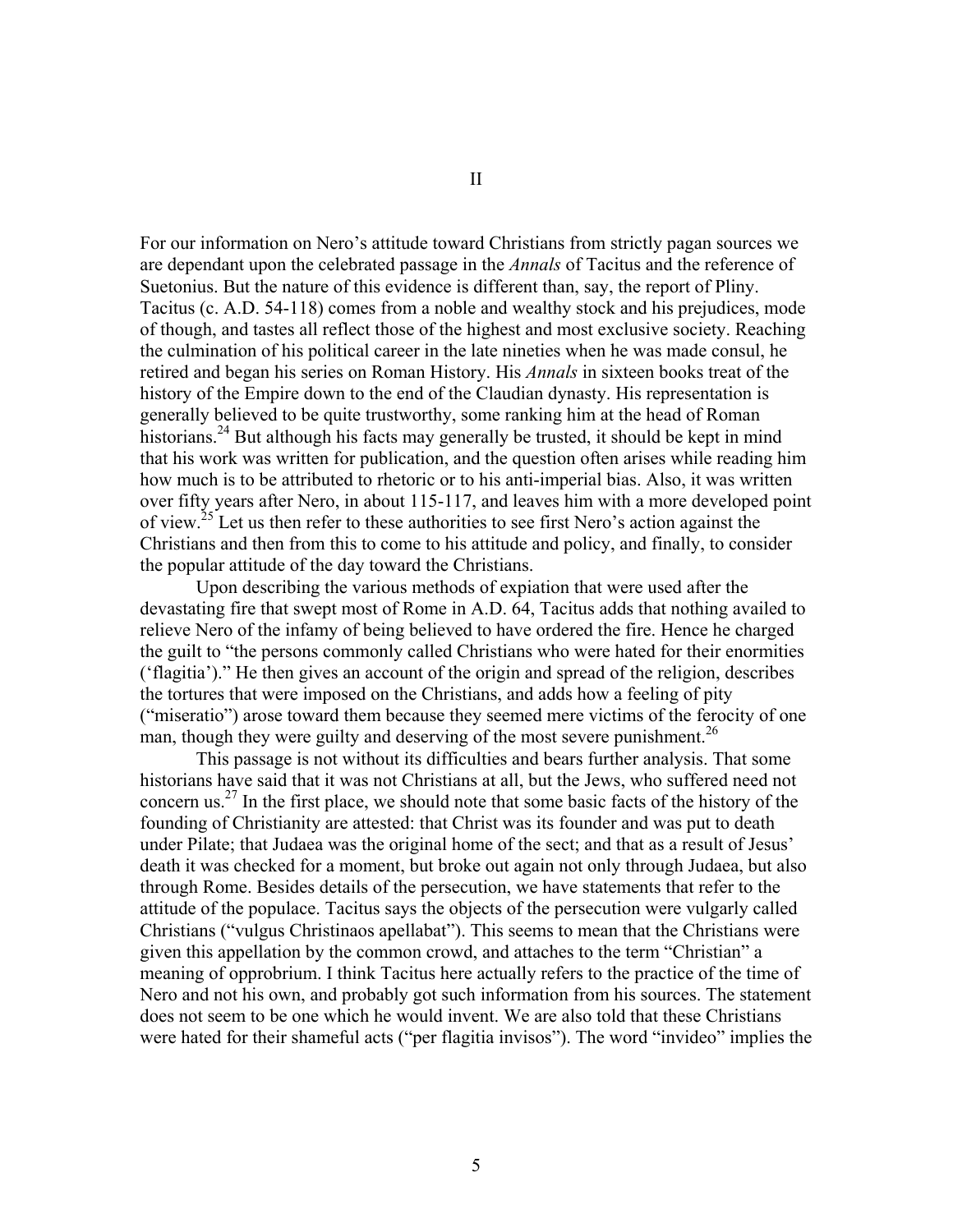Christians were looked upon with spite or malice, which is a little clearer than "hated." We shall later note the implications of the term "flagitia".

The question arises as to what evidence Tacitus used to make this inference of the popular attitude, if any. Can we charge him with a reconstruction of popular attitude based upon conditions in his own day? In this case I think not. The internal evidence in the passage itself seems to substantiate this. For upon Nero's first seizure of the Christians the Roman populace accepted the deed as justifiable. It was only after the persecution had progressed and turned into a series of flagrant enormities that the popular sentiment turned to a detached pity that the Christians were sacrificed not on the altar of public interest, but to satisfy the cruelty of one man. The Roman people, then, actually had though that the death of the Christians was for the public good, not because they were guilty of incendiarism, as might be inferred, but hatred of the human race.

 What *does* appear to be evidently the infusion of Tacitus' own sentiments appears elsewhere in the passage. In telling of its early beginnings, he calls Christianity the "pernicious superstition ('exitiabilis');" "that pest" ('malum'); and later classes it with all that is outrageous and shameful ("atrocia atque pudenda"). Keeping this in mind, I think it can be said that Tacitus has given us in the main the popular attitude of the time toward the Christians. Where he got such information is more difficult to say. The trend of popular attitude toward Christians must certainly have been common historical knowledge to a man of his position. I think there would have been sources of such a nature at his disposal that would give him indications of such facts. It is not inconceivable that there were persons living in 115 who had witnessed the fire of 64 as adults some fifty years previous.

The evidence of Suetonius adds considerably to our knowledge of Nero's policy toward the Christians. He lived form about A.D. 75-160 and was an encyclopedic and colorful writer. His Lives of the Emperors in eight books treats of twelve Caesars from Julius to Domitian. During a discussion of Nero's innovations, improvements, and regulations, Suetonius says, "The Christians, a race of men addicted to a new and pestilent superstition ('superstitionis novae ac maleficae') were severely dealt with."[28](#page-47-39) Every other regulation mentioned in the list is the permanent institution of a custom, or the lasting suppression of an abuse. And it seems inconsistent to introduce among these a statement which meant only that a number of Christians were executed on the charge of causing a fire. The interpretation seems rather that Suetonius considered Nero to have maintained a steady prosecution implies a permanent settled policy.<sup>29</sup> We shall later see that this interpretation is consonant with the evidence derived from Pliny.

It would appear that this interpretation runs counter to the account of Tacitus. In reality, his is a slightly different and more detailed version of the same facts. Suetonius merely gives a brief statement of the permanent administrative principle into which Nero's policy ultimately resolved itself. Tacitus, however, prefixes to his account of the same result a description of the origin and gradual development of Nero's policy; and the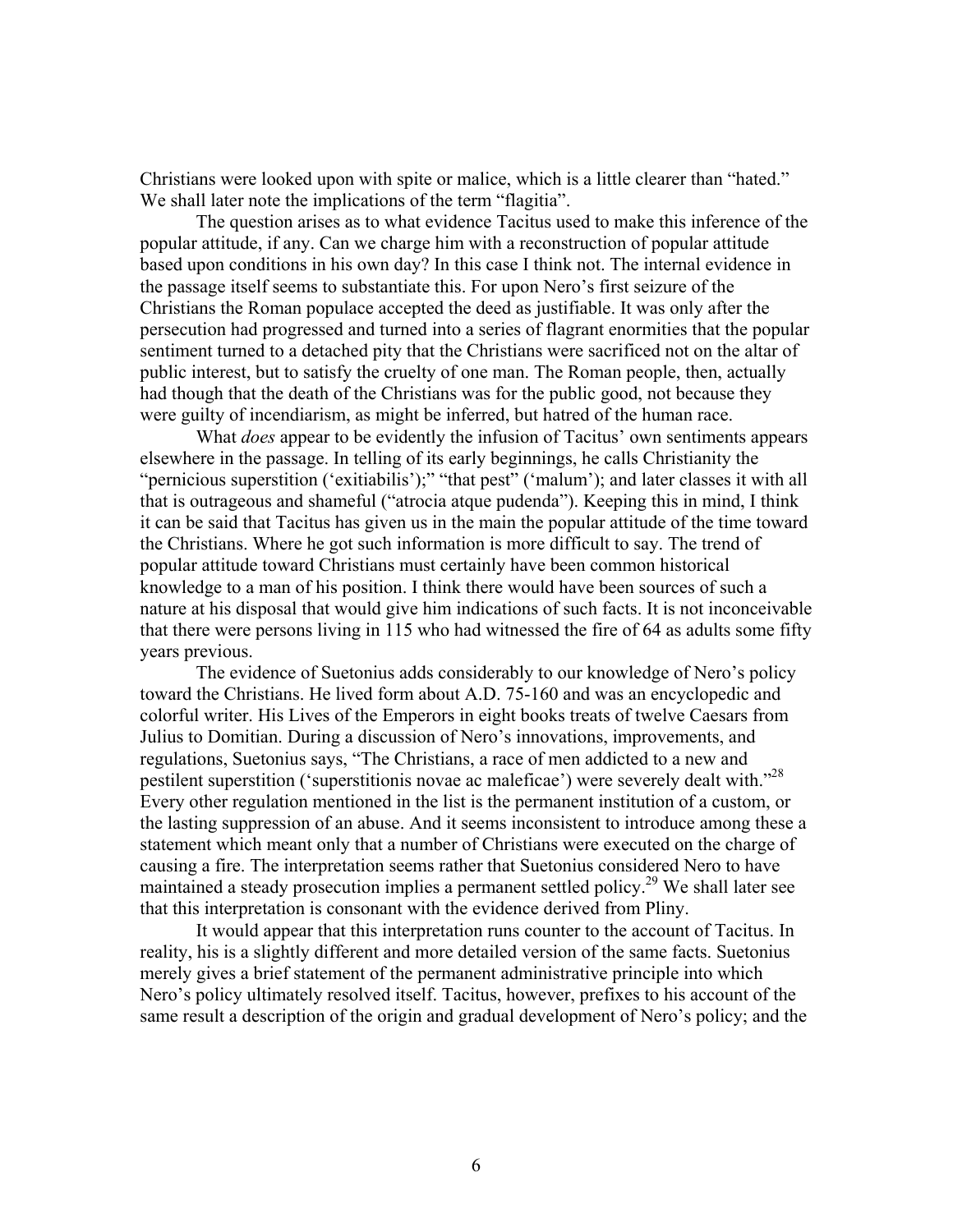picture is so vividly drawn as to withdraw the mind of the reader form the later stages of the persecution and the results of Nero's action. $30$ 

Clement of Rome gives what is in all probability another reference to the Neronian persecution, though, of course, from a Christian viewpoint.<sup>31</sup> His letter to the church at Corinth on the occasion of the trouble among the Christians there has been considered genuine and as coming from his own hand by all ancient writers from Dionysius of Corinth<sup>32</sup> (bishop c. A.D. 170) down.<sup>33</sup> It even passed into some early New Testaments like Codex Alexandrinus, of the fifth century, and into a Syriac manuscript of the New Testament written in the twelfth century. Goodspeed dates the letter at A.D. 95, as most others.<sup>34</sup> In this entire first section of the letter Clement points out the evil fruits of jealousy. Having referred to the martyrdom of Peter and Paul (which from the nature of the context, he places in Rome), describing them as heroes nearest ourselves ("tous hengista athletes"), he adds:

> Besides these men who lived such holy lives, there was a great multitude ('magna mulitudo') of the elect who suffered many outrages ('contumelias') because of jealousy and became a shining example among us ('inter nos exstiterunt'). It was because of jealousy ('aemulationem') that women were paraded as Danaids and Dircae<sup>35</sup> and put to death after they had suffered horrible and cruel indignities ('grava et nefanda supplicia sustinuissent'). They kept up the race of faith to the finish and, despite their physical weakness, won the prize they deserved.<sup>[36](#page-47-46)</sup>

Coming from within the first century, from a learned man in Rome, who, of course, was not following any pagan historians that we know of, and who was in a position to view the Neronian persecution from a good temporal vantage point, this reference is of value.

We should first of all note how the phrase of Clement "polu plethos" ("magna") multitude" in the Latin MSS) agrees closely with Tacitus' "multitude ingens" in giving a quantitative judgment on the number of Christians involved in the Neronian persecutions. That there were hundreds of Christians involved seems to me entirely likely. In this passage is an interesting preference to the Christian concept of the ultimate cause of not only the particularly persecution in question, but all the calamitous times the church had been having. The whole first part of the letter gives instances where jealousy and envy within the church brought about troubles, persecution, and martyrdoms. At this point I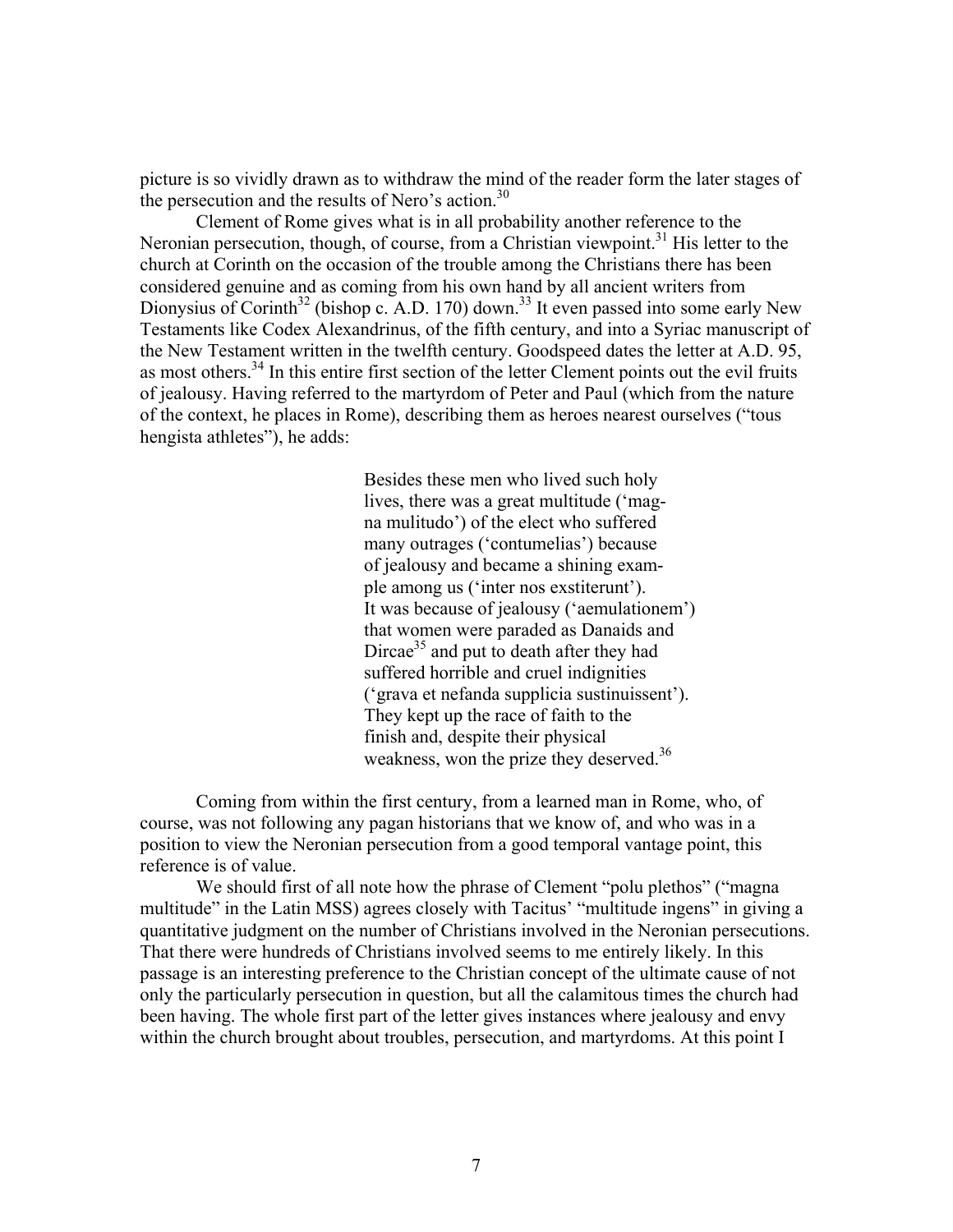think Clement strains many instances so he can use them to illustrate his argument. At any rate, he warns Corinth that the precarious times in which they are living may indeed change for the worse and bring similar judgment. Perhaps there is not a little admiration due such men who, true to their Gospel, did not revolt, or speak against the government, but remaining subject to the higher powers, examined themselves first of all to see if perchance the blame for suffering was really theirs.<sup>[37](#page-47-47)</sup>

Other ancient references to the Neronian persecutions of the Christians come considerably later than these three Tacitus, Suetonius, and Clement, and add nothing to our knowledge.<sup>[38](#page-47-32)</sup>

That the persecution of Nero spread to Spain, as would be indicated by the inscription from Lusitania<sup>39</sup> is very uncertain. The inscription is not listed in the Corpus Inscriptionum Latinarum,<sup>40</sup> and Harnack and Haines class it as one of a body of spurious inscriptions from Spain.<sup>41</sup> The references of later Christians cannot be used as evidence<sup>[42](#page-47-50)</sup> and the passage in the Apocalypse can only be used when its date is settled. If the Apocalypse was written between 68-70 (many scholars prefer this to the later date of 95) we know of one martyr in the provinces during the Neronian persecution – Antipas of Pergamum.<sup>43</sup> I do not think it too likely that there was any persecution outside of Rome under Nero.

The question now arises as to what the cause was that lay behind Nero's attitude. We will dwell at some length on this problem because the principles implicit in the Roman attitude here serve as the basis for all subsequent suppressive police. The facts reported in Tacitus lead me to believe that in substituting the Christians for himself as the guilty party connected with the conflagration, Nero's attitude toward them was consonant with public sentiment. Let us then see how the available evidence points to this view.

In the first place, Tacitus himself in the same account says that whereas the first Christians were executed on the charge of incendiarism, those who were later apprehended on the information given by the first group whose testimony was more openly known, were convicted not simply because of incendiarism, but on the charge of hating humanity ("odium humani generis").<sup>44</sup> Now to the Romans "genus humanum" meant, not mankind in general, but the Roman world – men who lived according to the Roman manner and law.<sup>[45](#page-47-53)</sup> The Christians then were out of accord with Roman law and society, and therefore their actions technically bordered on treason.

This assumption was enhanced by current rumors of secret Christian practices, undoubtedly referred to by Tacitus in his phrase "per flagitia invisos."<sup>46</sup> What the nature of these rumors was at this time we may ascertain through references of a later period. I take the liberty to go beyond the first century in doing this because the only explicit statements of these charges that we have come from a later period, and I think that by using these later references as a base we can infer some idea of the form these accusations took in the time of Nero. It is generally assumed that these stories were originated and disseminated by the Jews. $47$  Peter tells the Christians to abstain from fleshly lusts, that "wherein they speak against you as evil-doers ('kakopoion'), they may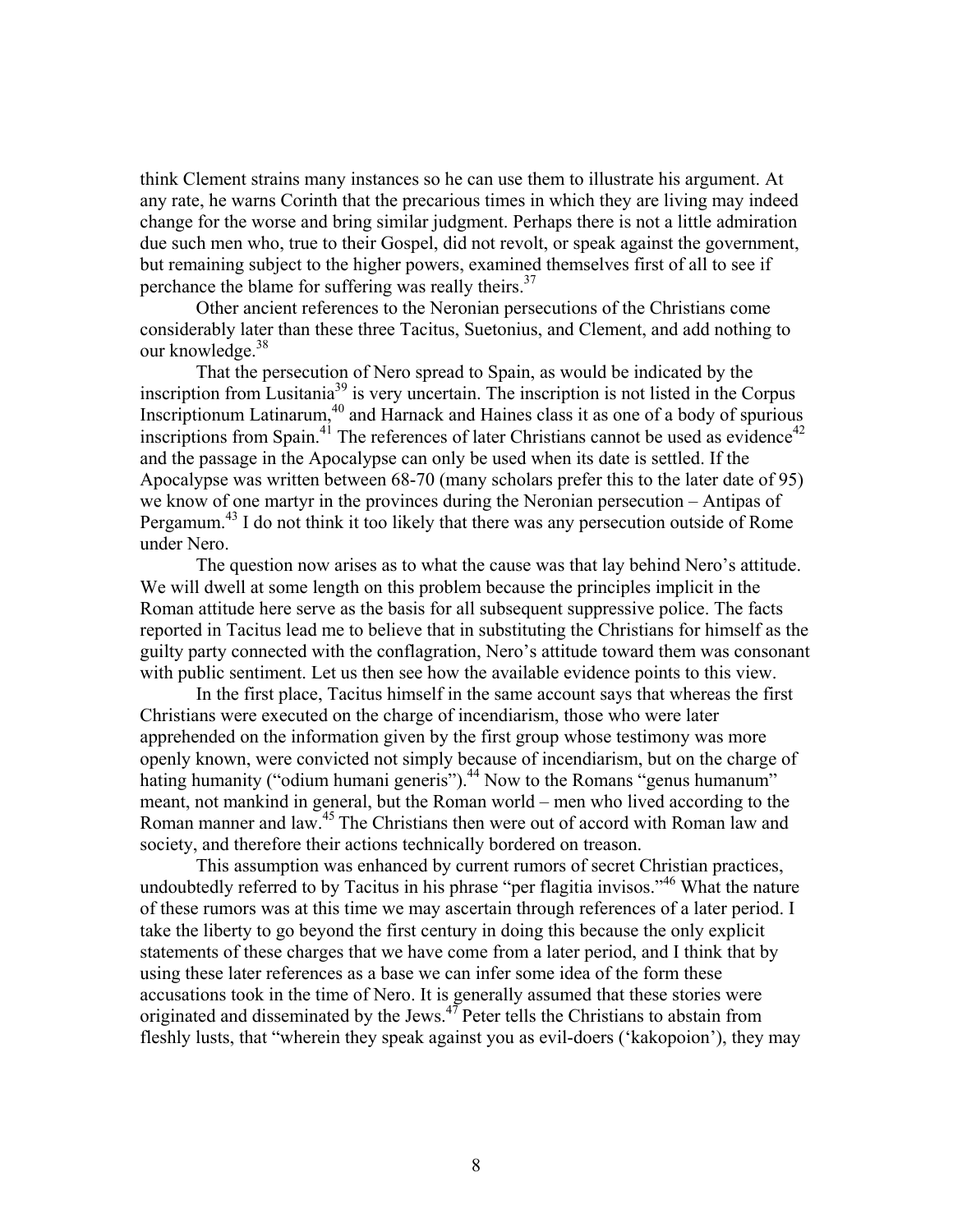by your good works...glorify God..."<sup>48</sup> Justin Martyr, Christian teacher in Rome, writing between 155-160<sup>49</sup> in his *Dialogue with Trypho the Jew*, says the Jews cursed in their synagogues those who believed in Christ.<sup>50</sup> Origen (writing in A.D. 246-248) also thusly accuses them: "Jews…when Christianity began to be first preached, scattered abroad false reports...such as" infanticide, incest, etc. $51$ 

As far as I know Tacitus (writing his Annals between 115-117) is the earliest pagan writer to refer to these stories, and Fronto and Celsus, the great pagan opponents of Christianity, are the next to make use of them. After the nature of these charges is seen it is interesting to read the striking admission of Paul (ICor4:10-13) especially with reference to Tacitus' account. M. Cornelius Fronto (c. 100-175) was a famous Roman lawyer, orator, and writer. He became a senator and was a consul in 143. Some of his letters were discovered in 1815, but his attack on Christianity has never been found. It may well have been part of an address to the senate, given when Christianity was beginning to show strength, about 150-160. Sixty or seventy years later a Latin Christian named Minucius Felix, probably a lawyer in Rome, as internal evidence seems to indicate, replied to Fronto with a dialogue entitled the *Octavius*. In this dialogue there is reference made on different occasions to the work of Fronto, not by the defender and attacker of Christianity, and it seems that some essential parts of Fronto's work have been preserved in this manner.<sup>[52](#page-47-60)</sup>

The scene of the *Otavius* is laid in Rome. Minucius (called Marcus in the story) tells how a certain Octavius from Africa has come to visit him, and they and a pagan friend, Caecilius, go on a trip to Ostia and the baths. As they go, they pass a statue of Serapis, and Caecilius throws it a kiss. Octavius rebukes his superstition but Caecilius rises to defend his position. They sit down and the debate begins. Caecilius then presents the popular case against the Christians.<sup>[53](#page-47-61)</sup> There is nowhere as full, vituperative, and colorful an exposition from the pagan standpoint of the people called Christians. There are vivid descriptions of incestuous banquets, horrible initiation rites, and practices reminiscent of the old phallic worship, all of which are ascribed to "that gang" of lowdown people called Christians. Many of these charges are discussed later in Tertullian's *Apology*. On one occasion Caecilius directly refers to Fronto as testifying to the incestuous orgies indulged in by the Christians. Later Fronto is again referred to in a similar connection. $54$ 

The Grecian philosopher Celsus directed a searching attack against Christianity about 178, under the name *A True Discourse*, pointing out the faults both Judaism and Platonic philosophy had to find with Christianity. Other than what Origen tells us, we know nothing of Celsus. He was evidently an Epicurean with many Platonic ideas, and a friend of Lucian the satirist.<sup>55</sup> His work is regarded as the ablest attack of its kind made against Christianity and employs all the aids which the culture of his age afforded and he anticipates most of the arguments and sophisms of the deists and infidels of later times. Still his work gives striking proof of the inability of men in his position to view Christianity objectively and understand Christian truth.<sup>[56](#page-47-64)</sup>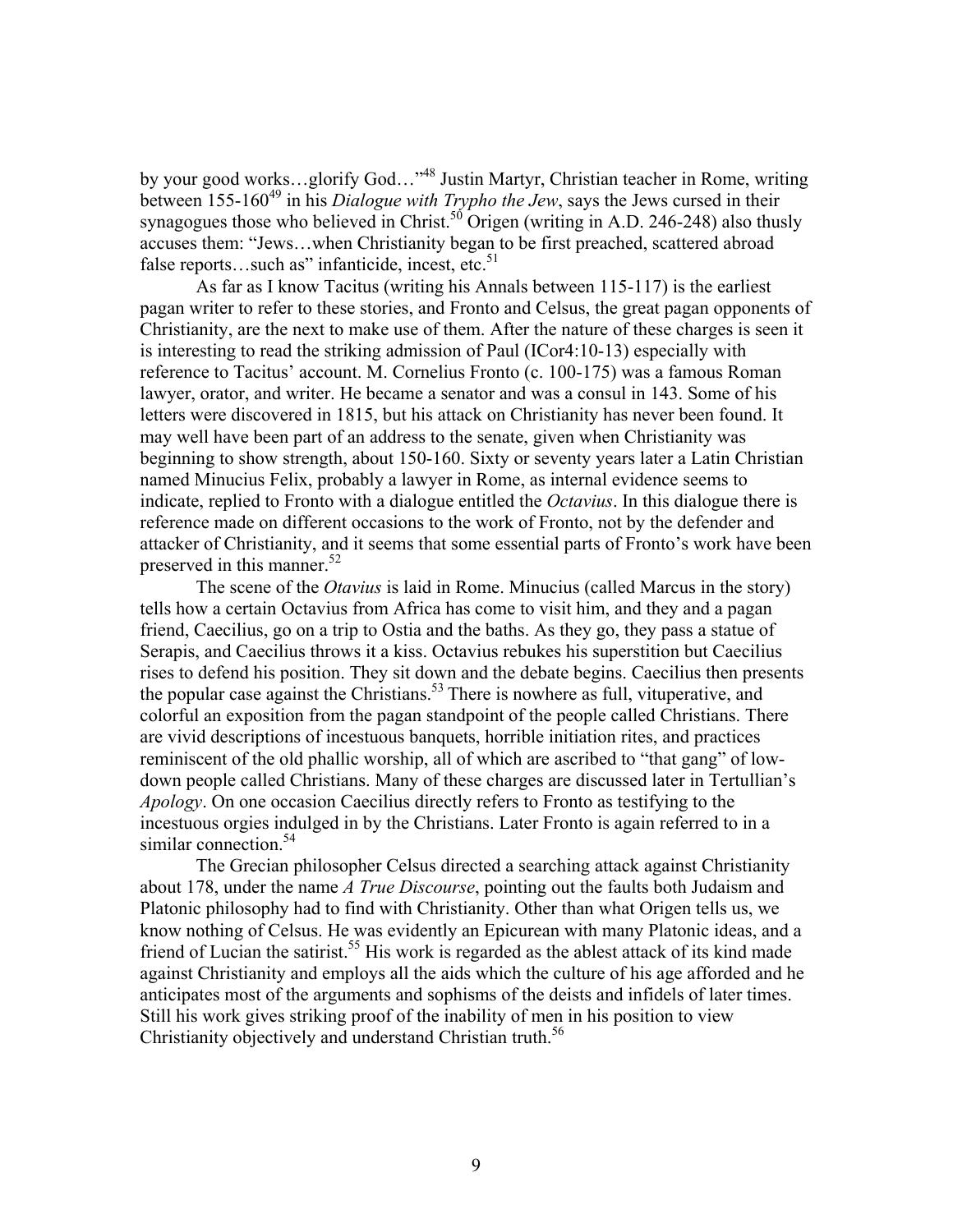All that we know of this work is derived form quotations in Origen's *Against Celsus*, written between 246-48. about three-fourths of Celsus' work is estimated to have been preserved in this way. Origen was so faithful and so extensive in his use of Celsus that more than one scholar has attempted with good success a reconstruction of the book. It seems certain that the quotations are quite accurate. Origen's work was directed specifically as a refutation of Celsus, and any misrepresentation would have hindered his own cause. An immediate change of style is noted when the language of Origen breaks off and the quotation from Celsus begins.

Although I have been unable to find explicit statements from Celsus concerning the details of these stories, the very first charge he brings forward in his desire to throw discredit upon Christianity is that the Christians entered into secret associations. "And his wish (Origen says) is to bring into disrepute what are termed the 'love-feasts' of the Christians…"[57](#page-47-65) Now it was just these gatherings that were referred to by Caecilius in the *Octavius*. These were the exclusive meetings of the Christians when, in the first century, they gathered to remember the Lord's Supper and eat together.<sup>58</sup> Evidently Celsus had referred to these gatherings in a manner similar to Fronto. We wish Origen had preserved a quotation of Celsus on this subject.

The next reference comes from Tertullian. In this passage from his *Apology*, written about 197 and addressed to the "Rulers of the Roman Empire" he is objecting to the lack of opportunity for defense on the part of arrested Christians. "All that is cared about is having what the public hatred demands – the confession of the name, not examination of the charge."<sup>59</sup> He adds:

> Nothing like this opportunity for defense given ordinary criminals is done in our case, though the falsehoods disseminated about us ought to have the same sifting, that it might be found how many murdered children each of us had tasted; how many incests each of us had shrouded in darkness; what cooks, what dogs had been witness of our deeds. Oh, how great the glory of the ruler who should bring to light some Christian who had devoured a hundred infants $60$

Throughout this work are other references to these charges, given in greater detail.<sup>[61](#page-47-69)</sup> That much explicit accounts of the practices commonly attributed to the Christians come as early as Fronto (c. 150-60) leads me to believe that the "per flagitia invisos" used by Tacitus only 35 years earlier is a reference to the assumption of the Romans of similar practices engaged in by the Christians of the time of Nero. At least we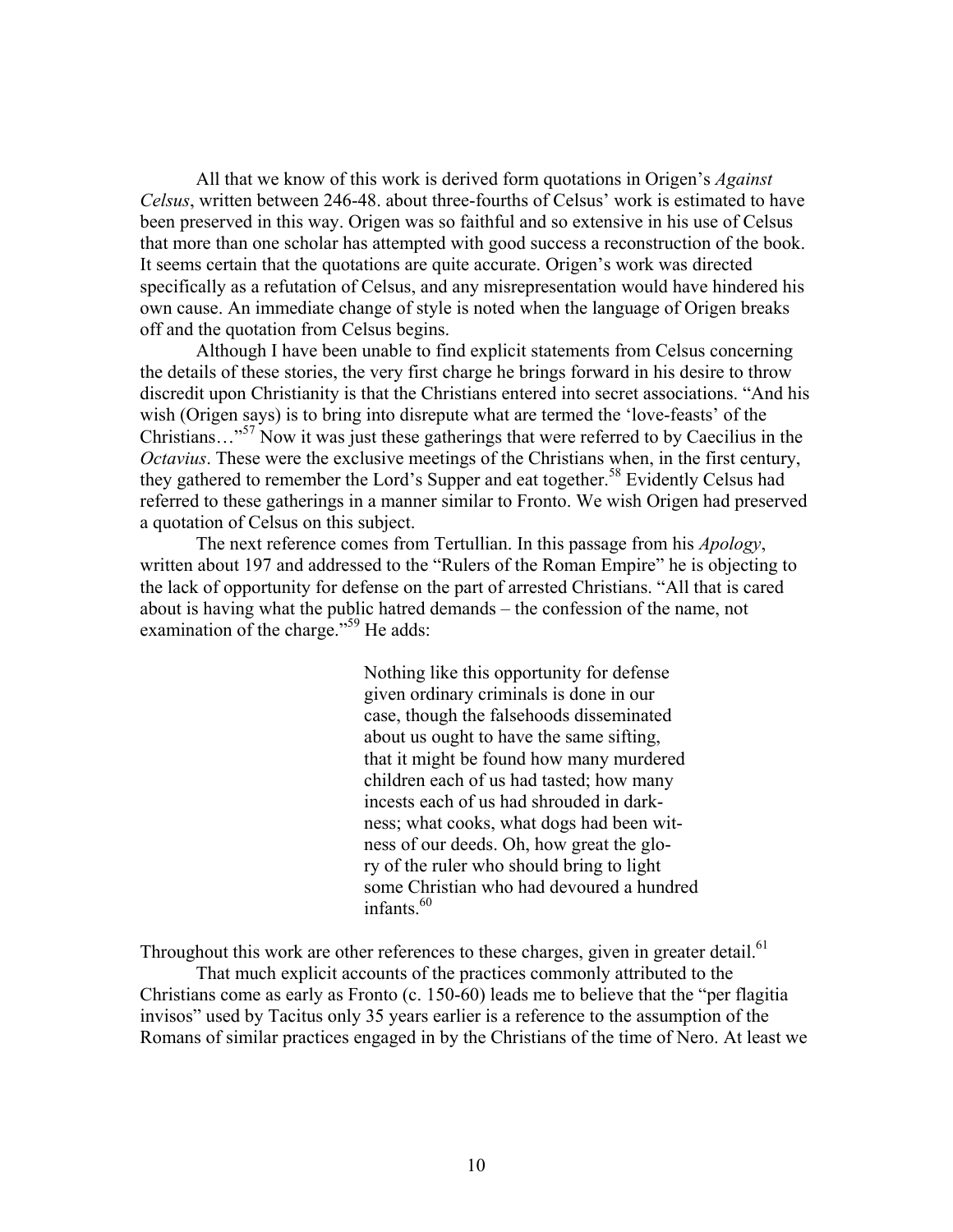can say with a good deal of probability that the substance of these awful stories existed in some incipient form in the time to which Tacitus refers. There is a striking parallel between Caecilius' description of the alleged practices of the Christians in the *Octavius* and Livy's account of the Bacchanalian conspiracy during the Republic (186 B.C.).<sup>62</sup> We shall later find occasion to discuss the significance of this parallel in our summary of the casues underlying the Neronian persecution. It is interesting to note that the term "flagitia" is used by Livy in this very passage referring to the Bacchanalian orgies.

We have seen, then, that Tactitus makes reference to the popular attitude toward the Christians in Rome and that Nero's actions were consonant with this attitude. This assumption provides a base upon which we can construct other more direct causal factors underlying the Neronian persecution.

The practical effects of Christianity must have been strongly felt. Divisions were introduced into families, and children set against their parents. We can well imagine the bitterness evoked from many Roman citizens when they learned members of their own families had joined themselves to the "pernicious superstition." Ramsay produces evidence that this hatred of humanity that we have been speaking of above was also generally held to be the crime of poisoners and magicians, and that the punishments inflicted by Nero are those ordered in other instances for magicians.<sup>63</sup> The extraordinary influence which the new religion acquired over its votaries, the reformation which it wrought in its converts, and the enthusiastic devotion of the whole body were all proofs that forbidden arts had been employed and the supernatural element was present.<sup>[64](#page-47-72)</sup>

It is certain that the Jews had been distinguished throughout the Empire as a special people in contrast to all others. Their imageless worship, their stubborn refusal to participate in other cults, together with their exclusiveness, marked them as a unique people.<sup>65</sup> Becoming separate from the Jews, the Christians, as such, now faced the Greek and Romans. Whereas in them some of the Jewish sources of offense (as circumcision, culinary peculiarities, etc.) were absent, these two offenses of imageless worship ("atheotes") and exclusiveness ("amixia") were much more prominent.<sup>66</sup> Later, by 200, the Christians were to be called the third race. $67$ 

There is a reference in Acts that offers additional evidence for the popular attitude. To my knowledge it has not been cited by any other in this connection. A word should be said concerning this authority before we consider the reference. That Luke the Greek physician wrote Acts as volume two of his history, and that this Luke was the companion of Paul on some of his journeys, is generally accepted by many of the leading critics in the field.<sup>68</sup> The date of Acts is accordingly sometime after 59 when Paul was on his way to Rome, as represented in the last chapter, and before Luke's death, and therefore well within the first century. Harnack postulates three main sources for the first part of Acts, but for chapters XVI, 6 to XXVIII, 31 he thinks Luke was an eyewitness of the events or had received his information from eyewitnesses, and the section is generally speaking reliable.<sup>69</sup> Let us then turn to these chapters and sense the situation. In the Summer of 58 Paul had been arrested by the Jews on the charges of teaching things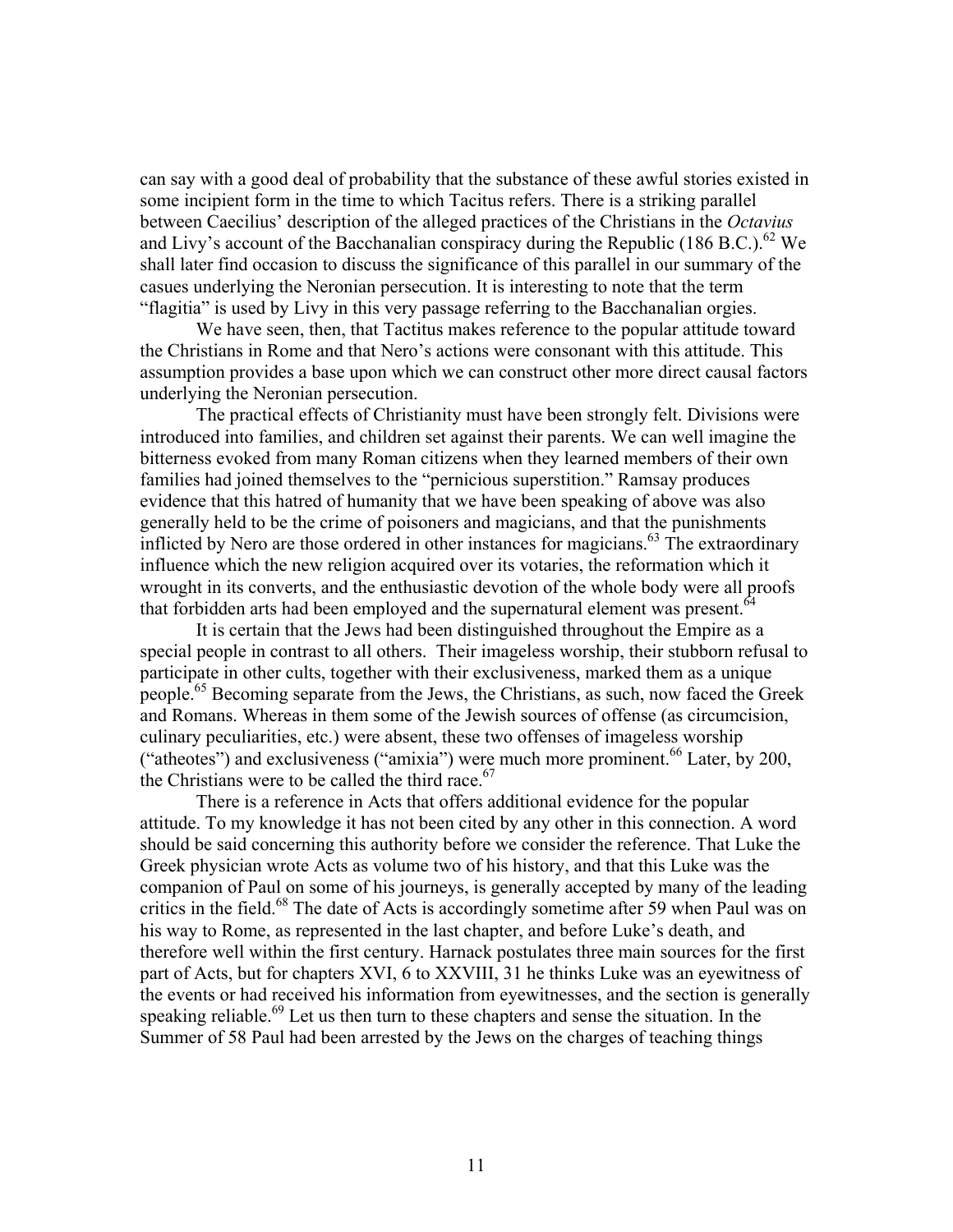against the Jews, the law, and the temple.<sup>70</sup> He was then sent by the Roman officials in Jerusalem to Caesarea and Festus the Roman governor, who sent him and his appeal to Caesar himself in Rome. [71](#page-47-79) Arriving in Rome in 61 he met the brethren, and then called together the Jewish leaders of the city to explain his position.<sup>72</sup> Paul, of course, had been a Pharisee, pupil of the great Gamaliel, and was well known in Jewery. Naturally, to keep his point of contact with the Jews in Rome, he had to justify his position – that of being a Jew, yet appealing to the Roman power. These Jewish leaders wanted to hear him out on the matter, so they appointed a day when they should meet again, further expressing the wish to hear a statement of his religious sentiments, adding that "as concerning this sect, it is known to us that everywhere it is spoken against ('peri men gar tes haireseos tautes gnoston hemin estin hoti pantachou antilegetai')."<sup>73</sup>

This statement came from non-Christian Jews in Rome who, on hearing Paul on the appointed day, rejected the Gospel. It is significant in that as far as I know, it is the only reference to the popular attitude toward Christians in Rome from the Jews themselves. Let us analyze the passage. In the first place, these Jews called the Roman Christians a sect, i.e., "hairesis." From the root "haireo," meaning "to grip," or "take," the word is used by Luke elsewhere in Acts to denote a party. Hence the Pharisees and Saducees are called "sects,"<sup>74</sup> and Christians were designated with a tinge of reproach, as the "sect of the Nazarenes."[75](#page-47-83) The term applied by the Jews to the Christians, then, gives the impression that the sect was regarded as a party within the Jewery that was "off the track," so to speak.<sup>76</sup> We can see first of all then, that there was a distinct cleavage of the two groups. As a matter of fact, it is erroneous to believe that most of the Roan Christians had previously been Jews of Gentile proselytes. Considerable evidence points to this conclusion.

Although undoubtedly there were many Jewish converts in the Roman church, over half of the names mentioned in chapter XV of Romans are Greek or Roman; Paul numbers the church at Rome among the Gentile churches;<sup>77</sup> he includes them among the Greeks and barbarians to whom he is to preach;<sup>78</sup> he addresses them as Gentiles;<sup>79</sup> and he implies that the Romans are among the Gentiles whom he, as a priest, is offering up to God.<sup>80</sup> We are led to believe, then, that the majority of the Roman church was made up of Gentile converts that came to the city from various parts of the empire. $81$  But that there was either a considerable number or a powerful minority of Jewish converts who were still Jewish in their thinking and caused no little concern to Paul and his preaching in Rome is evident form statements appearing in letters he wrote to the churches of Colossae and Philippi while he was in Rome at this time.<sup>[82](#page-47-90)</sup>

In referring to the Christians as a party, then, the Jews recognized the Jewish nature and background of the sect called Christians and the nature of their origin within Judaism. There was probably as yet, owing to the Gentile composition of the church, no conflict with the synagogue, but an increasing curiosity concerning these people and the unpopular attitude expressed on all hands against them. It should be remembered that the organization of the church at Rome was probably not as we would suppose. In 58, when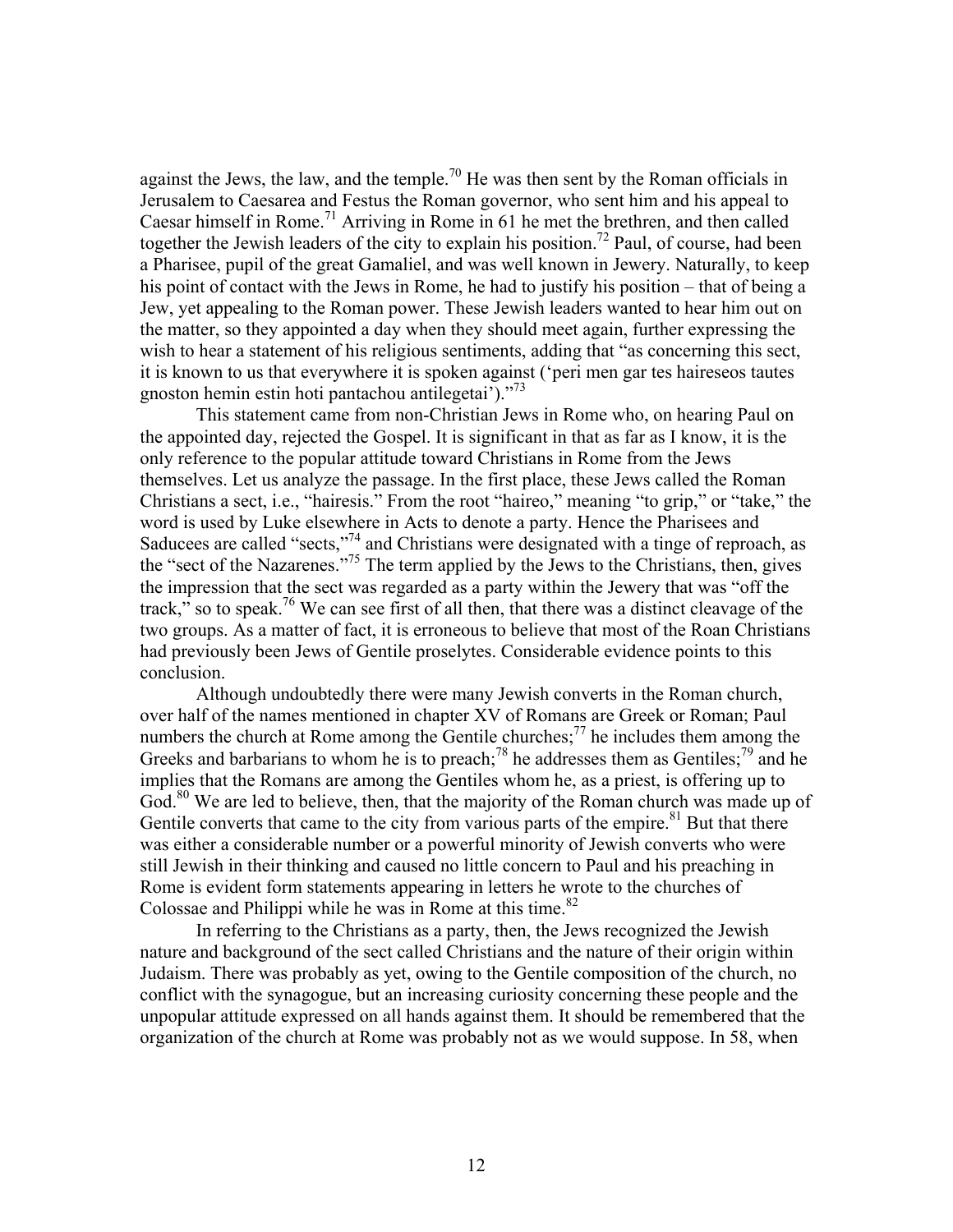Paul wrote Romans, it seems there was no centralized organization. He does not, as in other epistles,<sup>83</sup> address "the church at Rome," but says, "to all that are in Rome, beloved of God."[84](#page-47-92) Certain groups of believers rather than one distinct assembly, seem discernible in Romans XVI, and if so, it is safe to assume the organization had not developed too far beyond this point in the six years that followed to the time of the fire and the actions of  $Nero.<sup>85</sup>$ 

The Jews, then, were saying in effect, "We want to hear what you have to say about these people because we happen to know that they are everywhere spoken against. Why is it that you a Pharisee have become their leader, and because of that fact have to appeal to Rome?" So, in the first place, this reference is indicative of the prevailing relations between the Jews and Christians in Rome. We are almost led to believe the Jews knew little more about them than the average Roman.<sup>86</sup> So it would appear from the manner in which they addressed Paul. However, it might be possible that the statement was the result of caution, seeing as they did, the favor shown Paul by the authorities, or of dissimulation.<sup>[87](#page-47-38)</sup>

Is there any indication of the popular Roman attitude toward Christians in this reference? I believe the phrase "that it is everywhere spoken against" refers not only to the Jewish attitude, but was used by the Jews to include the Roman attitude as well. And if this be the case, we may infer another indication of the attitude mirrored in the account of Tacitus. The word "antilegetai" used in this verse is the same word used by Luke in verse 19 of this same chapter XXVIII and form the context indicates an opposition that may have reached the stage where mere passive annoyance with the sect was taking the form of an active concern. It would not be long before someone would get the idea of issuing a formal complaint, if this had not been done already.

Let us try and imagine what the Romans thought. Here were two groups of religious bodies with certain elements in common. They both observed special days, regarded themselves as an exclusive community, and had an imageless worship.<sup>[88](#page-47-39)</sup> However, the Jews had a much larger and longer established body. They were more "worldly" minded than the Christians. Many of them were wealthy, and large sums were sent annually for religious purposes to Palestine.<sup>89</sup> That they were found in great numbers in Rome we learn from Josephus. Mentioning an embassy which came to Rome from Judaea under Varus (governor of Germany) in the time of Augustus, he says that to the fifty ambassadors sent form Palestine were added over 8000 of the Jews that were in Rome. [90](#page-47-41)

The Jews had been first introduced into Rome by Pompey (64 B.C.) as captives after his conquest of Palestine. Thousands had been taken slaves, many of which had been sold in the Roman markets. Thereafter they had flocked to Rome and found patrons in Caesar and Augustus. Julius Caesar granted the Jews a number of exceptional privileges. The main concession was the free exercise of their national religion, and the exception from any duties or services which were irreconcilable with this.<sup>91</sup> But these privileges were for the provincials. One asks the question why these privileges were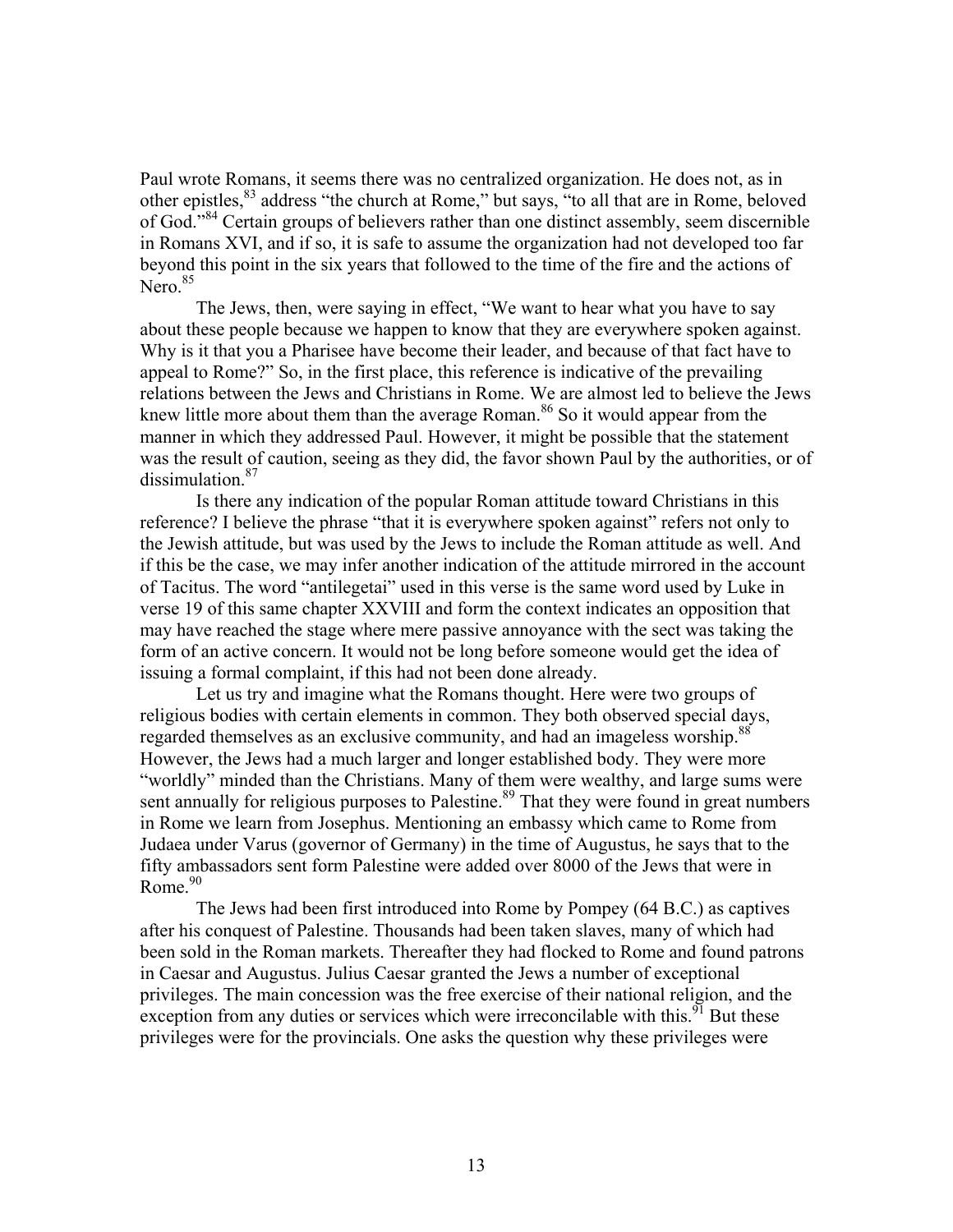given. There were but two alternatives for the Roman government – protect them or put them down, since a neutral policy would have meant constant trouble. And there was no sufficient reason to depart from the usual toleration of provincial cults, since it was not immoral, as many in the past had been and was no danger to the state.

Augustus confirmed and renewed all former privileges and in addition granted free Jews in Rome the undisturbed practice of their religion together with the right of retaining their citizenship. $92$ 

Though Judaism found fashion among many citizens, and was even introduced into the palace, the Jews were generally disliked. Under Tiberius their rights were interdicted, but they eventually resumed their former position. At Rome many Jews compromised their religion for personal advantage. Later under Claudius they were prescribed, but with better times they returned.[93](#page-47-96) The Jews in Rome in the post-Augustan period had diverse occupations, many of which characterize them to this day. There were venders of old clothing in the Circus Maximus; rich and often titled bankers on principal streets; quack doctors, astrologers, and fortune tellers in the mean quarters of the city, and some even acted as "cultured missionaries" among the aristocracy.<sup>9</sup>

By A.D. 61 we can readily imagine that there was simply no comparison between the two bodies of Jews and Christians with respect to their size. The Jewish influence in Rome was considerable also. A quotation of Seneca preserved in Augustine is illuminating. He says, "the customs of that most accursed nation have gained such strength that they have been received in all lands, the conquered have given laws to the conquerors," and adds, "the greater part of the people know not why they perform (their rites)."<sup>95</sup> They were in Rome of long standing and the Romans were used to tolerating and dealing with them.

But with the Christians, we have a different situation. The group was largely Gentile, and it was numerically greatly inferior. The Christians' belief in a separated life must have accentuated the popular conceptions of their aloofness and secretive nature. Paul had told the Roman Christians "Be not fashioned according to this age."<sup>96</sup>

Further evidence of the position of the Christian church at Rome is obtained from Paul's admonitions to that church. A word should be said about this epistle to the Romans, previously referred to, before we cite it as an authority. That Paul was its author, and that it was written to the Christians in Rome in 58 has been generally accepted by the great majority of scholars, critical and conservative. "It is today, on all hands, accepted as a genuine work of Apostle Paul."<sup>97</sup>

The general tone of the admonitions in chapters XII and XIII leads me to believe there was decided opposition to the Christians in Rome at this time, but that this came from the populace itself and not from the state. He says, "Bless them that persecute ('diokontas') you; bless and curse not." "Render to no man evil for evil." "If it be possible…be at peace with all men." "Avenge not yourselves." "If thine enemy hunger feed him."<sup>98</sup> Paul then urges subjection to the higher powers and defends the judicial authority of the Empire. In these verses of chapter XIII he is representing the state not as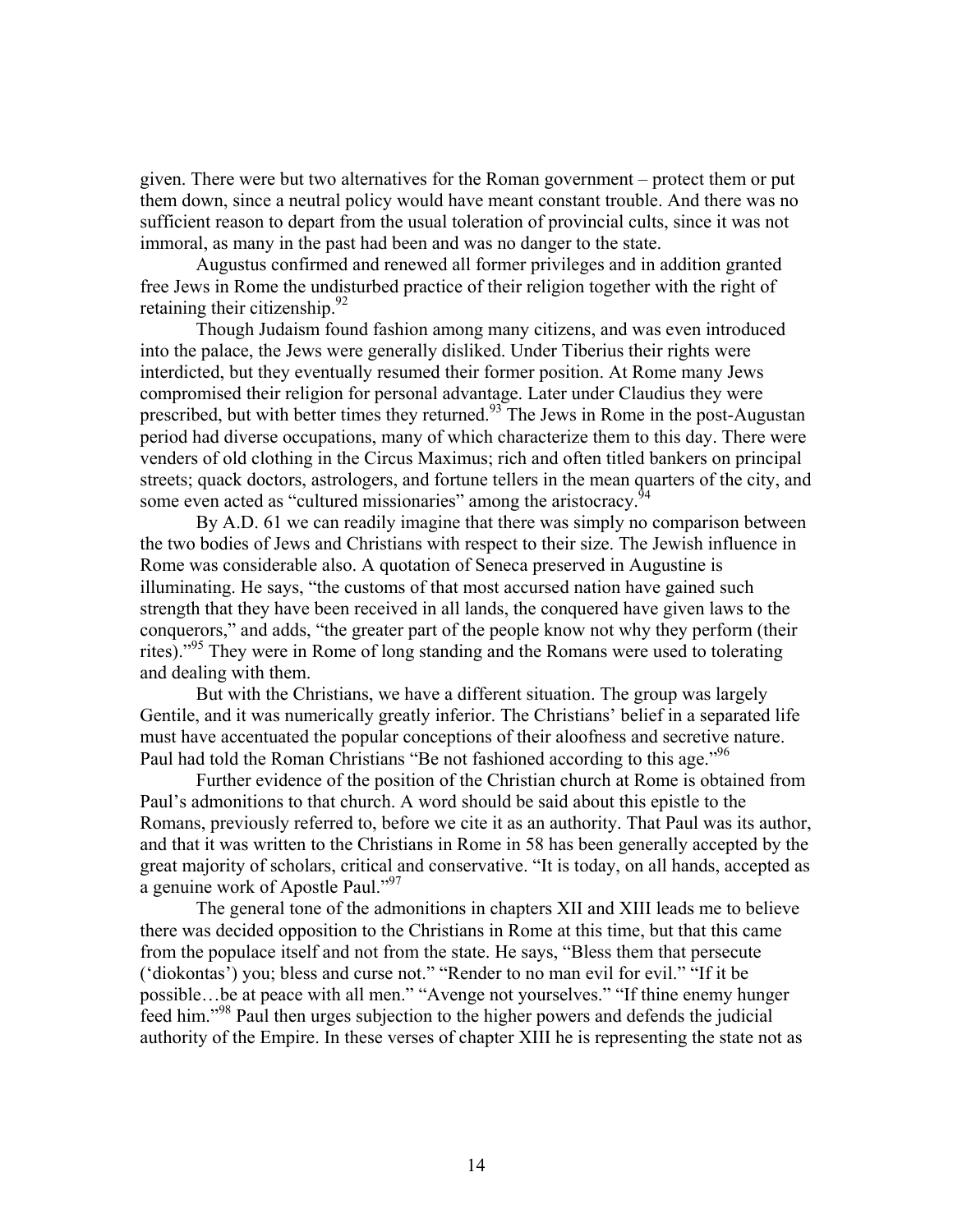persecutor but as guardian of justice. This situation is just what we would expect the popular attitude to be six years before the fire of Rome and the persecution of Nero. Popular hatred was the necessary antecedent to the active measure taken by the emperor which can only be explained in this light.

While we have the Roman captivity of Paul freshly in mind, perhaps this is the point to indicate another factor behind Nero's singling-out of the Christians. Luke tells us that Paul remained in Rome as a captive for two year, his sole occupation being to abide in his own hired dwelling, "preaching the kingdom of God, and teaching the things concerning the Lord Jesus Christ with all boldness, none forbidding him."<sup>[99](#page-47-98)</sup>

Being held by the imperial guard, there seems little doubt that he was directly under the prefecture of Burrus, who held the office alone at this time.<sup>100</sup> As the soldiers would relieve guard in constant succession, the praetorians were brought one by one into communication with Paul and thus he could say when writing to Philippi, "Now I would have you know brethren, that the things which happened unto me have fallen out rather unto the progress of the gospel; so that my bonds became manifest in Christ throughout the whole praetorian guard, and to all the rest; and that most of the brethren in the Lord, being confident through my bonds, are more abundantly able to speak the word of God without fear."<sup>[101](#page-47-100)</sup>

We should notice that the very fact that before Paul came the Christians had been relatively silent because they were not bold enough might indicate that the prevailing attitude of the people or the government towards them was developing in its hospitality. When they saw Paul defy this attitude and preach openly, with none forbiding, it is then that they took courage. The combined influence of the Roman Christians must now have been considerable. And when the Roman populace observed the fair treatment Paul received, as we can well imagine was the case, there was not as much of an obstacle in the minds of those who had been approached with the gospel but had deferred acceptance because of popular or imperial sentiment from joining the group, to prevent them form doing so at this time.

That Peter was also in Rome for a short time about this time is generally admissible and lends significance to our discussion. It is the uniform tradition of eastern and western churches that Peter preached in Rome and was martyred there during the Neronian persecutions.<sup>102</sup> However the various testimonies differ in particular, they can only be accounted for on the supposition of some fact that is basic to all. For these testimonies were previous to any use or abuse of this tradition for polemic or apologetic purposes, heretical, orthodox, or hierarchical. The time of Peter's arrival in Rome and the length of his residence cannot be ascertained exactly. If he was there at all, it must have been after 63, after Paul had written his four Prison Epistles, and after the close of the narrative in Acts, for he is not mentioned in either of these. Since his martyrdom took place after July, 64, (the date of the fire) and probably long before 68, when Nero died, this allows him only a short period of labor there. At any rate, we are not to suppose the claims made by the Roman tradition of a twenty of twenty-five years' episcopate of Peter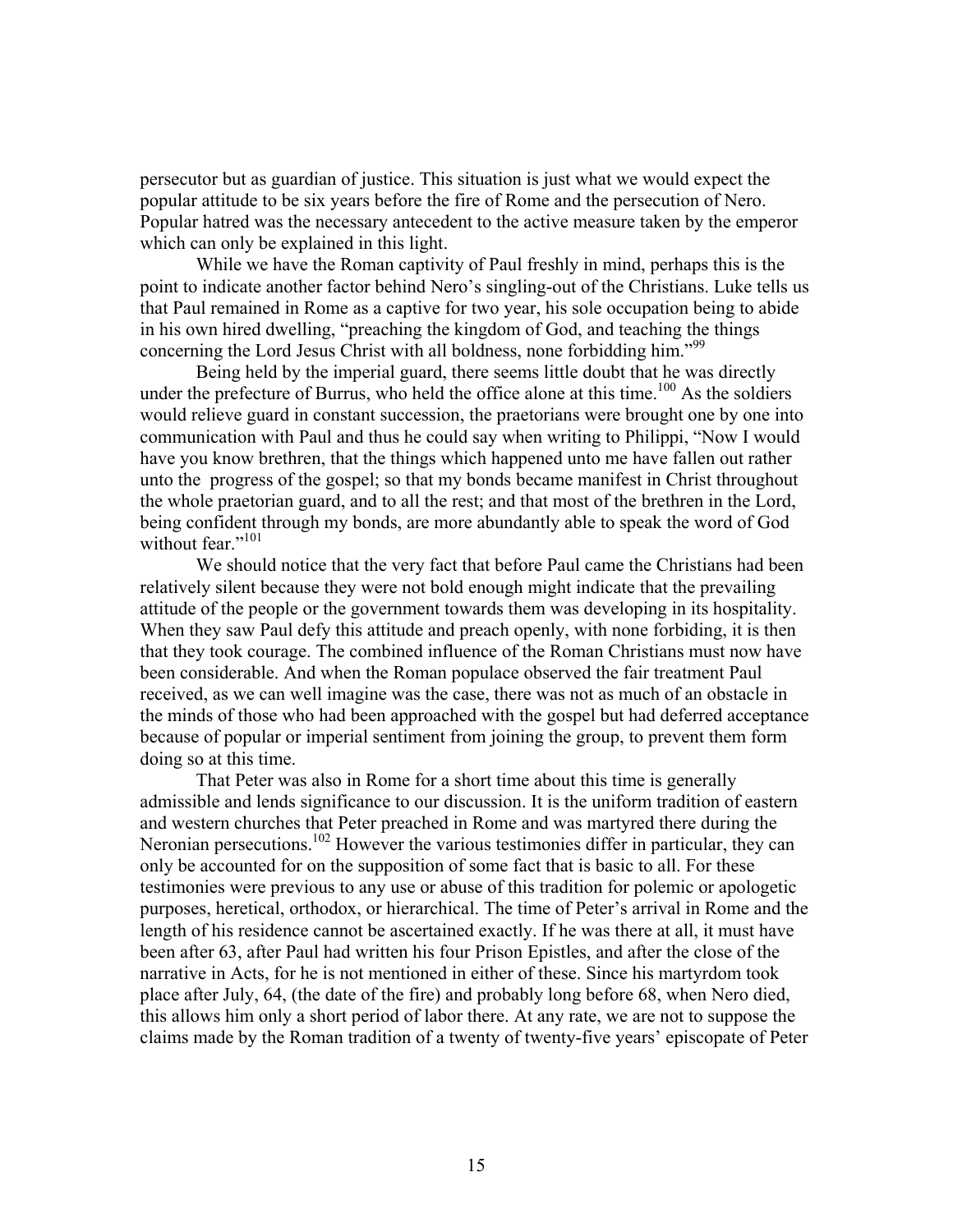in Rome have any historical foundation. Schaff says it "is unquestionably a colossal chronological mistake."<sup>103</sup> We are quite certain that his preaching in Rome formed the occasion for the gospel of Mark. Clement of Alexandria, writing in about 200, informs us that the people of Rome were so pleased with the preaching of Peter that they requested Mark, his attendant, to put it down in writing.<sup>104</sup> The structure of the book agrees with this.

Whether or not Paul himself had made any converts in the imperial household, we know there were Christians there at the time of his Roman captivity. It would be appropriate to discuss the extent and nature of their presence there, especially in the light of what I think may be another factor behind the Neronian persecution – the presence of Christians among the Roman nobility.

> We are able to-day, on the basis of fully authenticated records, to declare, with satisfactory certainty, that *even in the time of the Apostles the palace of the emperor was one of the chief seats of the growing Christian church in Rome*. [105](#page-47-104)

Not long after Paul's arrival in Rome he writes to the church at  $\text{Philippi}^{106}$  and closes his epistle with the words, "all the saints salute you, especially they that are of Caesar's household.["107](#page-47-106) Paul thus bears witness that about the year 62 there were Christians at the court of Nero, that is, in the imperial household, and in addition, he singles them out for special mention. Why is this? Can we suppose it is because Paul himself preached at the court? Harnack considers this rather unlikely, for Paul's house, being near the Praetorium, would have been a long distance from the Palatine.<sup>108</sup> About the only alternative is that these Christians must have been previously acquainted with the church at Philippi.

We have already noted the fact that in 58 or 59, before Paul ever came to Rome, he had personally greeted more than twenty persons there in the closing chapter of his epistle to that church. Now among the names we note several which are repeated in the inscriptions as names of slaves belonging to the emperor.<sup>109</sup> These monuments are chiefly sepulchral. From 1726 on several sepulchers have been exhumed. From what I can gather, these are usually found to be columbaria, the occupants of which are almost all freedmen or slaves of the emperors.[110](#page-47-109) The frequency of the name Tiberius Claudius and of other members of the imperial family at this time, as Messalina, Octavia, Agrippina, Drusus, etc., have led scholars to believe that though occasionally a name points to a later emperor, the great majority must be assigned to the reign of Nero or his immediate predecessors or successors. Thus the persons to whom they refer were mostly contemporaries of Paul. Besides these special sources, a vast number of isolated inscriptions relating to the servants and dependants of the emperors have been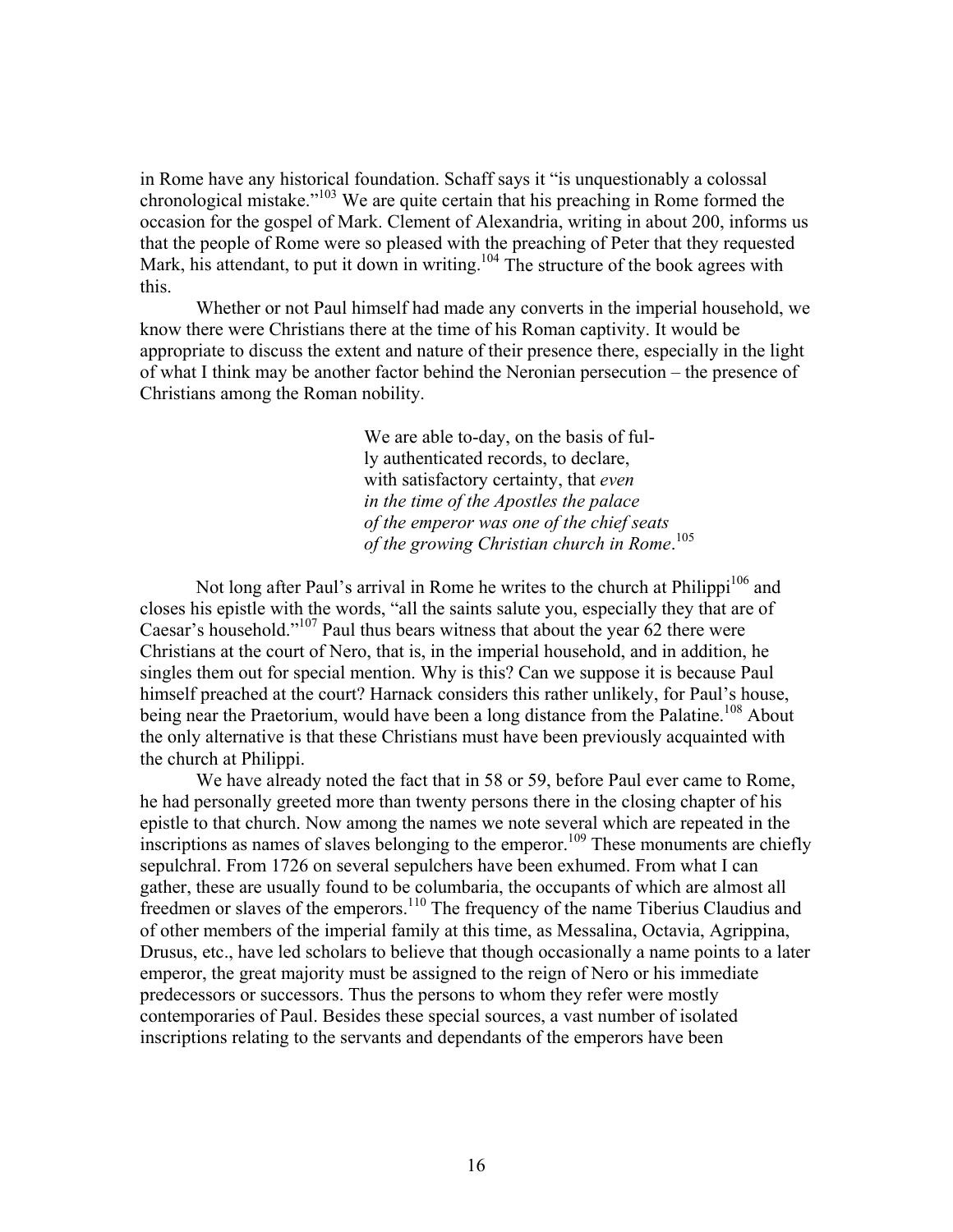discovered[.111](#page-47-110) By such means we can get some insight into the names and offices of the "household of Caesar" at the date when the expression was used by Paul in the Philippian letter.

Lightfoot discusses fifteen names from Paul's list of salutations and for each shows one or more inscriptions bearing names identical with them. He comes to the general conclusion that among those saluted in Romans, some members of the imperial household were included.<sup>112</sup> Up to this point in the discussion we cannot say there is real proof of this. But the following considerations are significant.

Only twice in his list of salutations does Paul greet a whole class of persons – the Christians in the household of Narcissus, and those in the household of Aristobulus. (It is significant that the Greek is "aspasasthe tous ek ton Aristoboulou…tous ek ton Narkissou tous ontas en kurio.")<sup>113</sup> These Christians must have belonged to the retinue of two members of the aristocracy. For at the time of the emperor Claudius (41-54) "no one held greater power in Rome, no one stood nearer to the person of the emperor, than a certain Narcissus; and a certain Aristobulus, grandson of Herod the Great, lived at the same time, as a trusted friend of Claudius."[114](#page-47-113) And the Greek "tous ek ton Aristoboulou" is taken by Harnack and Lightfoot to be the equivalent of the Latin "Aristobuliani," and "tous ek ton Narkissou" for "Narcissiani."<sup>115</sup> Now it seems probable, considering the intimate relations between Claudius and Aristobulus and Narcissus, that at the death of these two men their servants would be transferred to the palace as was often done in similar instances. In that event they would be designated by these very Latin terms. "Aristobuliani" and "Narcissiani."<sup>116</sup> Since the household of Aristobulus would naturally be composed in a large measure of Jews, the Gospel would have been more easily introduced to their notice and hence we may conclude a body of believers was early extant within these two households. There is one indication which neither Lightfoot nor Harnack (the only two of whom I am aware that have discussed this problem) has observed that I believe, together with the above evidence, confirms the fact of these two households being retinue of the friends of Claudius. When Paul expresses desire that those of the household of Narcissus be saluted, he adds, "tous ontas in kurio," "those that are in the Lord." The natural explanation of this qualification is that some of the household of Narcissus were *not* in the Lord, i.e., were not Christians. And if this is so, they could not have been designated a "household" in so far as that term might be taken to refer to a group of Christians. The only remaining explanation is that the household refers to the retinue of Narcissus.

There is additional evidence for Christians in the court of Claudius that Harnack cites as "proof that is incontestable.["117](#page-47-116)

The letter of Clement, bishop of Rome, to the church at Corinth has already been referred to. At the close of this letter we read:

> We have been sent trustworthy and prudent men, who have lived among us irreproachably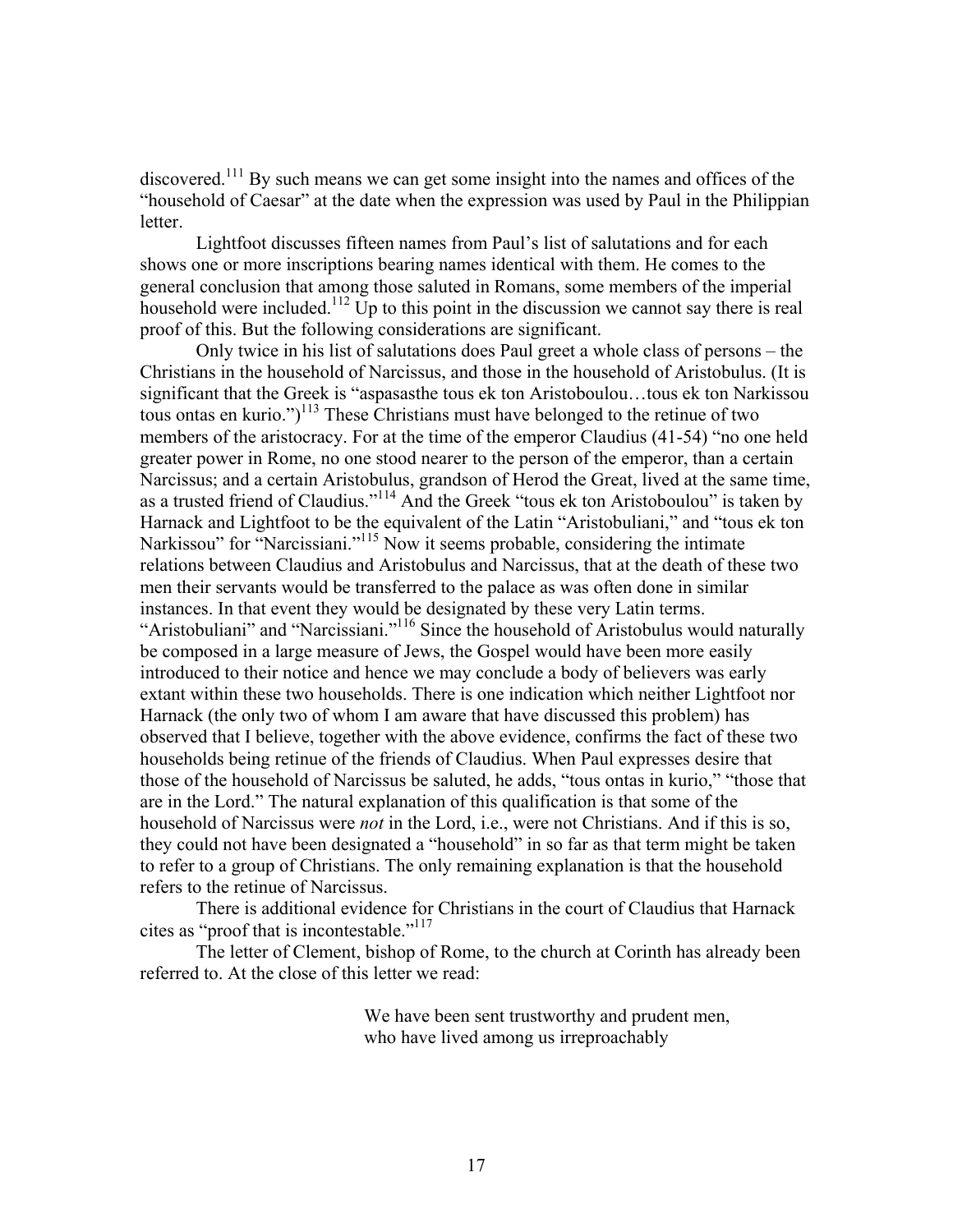from youth to old age; and they will be witnesses between you and us…Send back to us quickly our delegates. Claudius Ephebus and Valerius Vito (Bito), together with Fortunatus...<sup>[118](#page-47-117)</sup>

these two old men, Christians of Rome, could easily have been Christians since the year 50. Their names are most significant. Claudius refers to some connection with the emperor's family, and his wife, Messalina, came from the "gens Valeria."<sup>119</sup> Therefore we may conclude these two men belonged directly or indirectly to the household of the emperor and there were Christians at the court of Claudius.

Other references to Christians among nobility are not as good. There seems to have existed a common belief in the church of the fourth century that Nero's teacher, Seneca, was converted by Paul. We have among the writings usually designated as the Apocryphal New Testament the correspondence between the two.[120](#page-47-119) When one reads these letters, he strongly wishes they could be authenticated, but such is not the case.<sup>121</sup> The reader is referred to the bibliography for the literature on Seneca's relation to Christianity. (I refer to the supplementary bibliography.) There is no real evidence that demonstrates his Christianity as far as I am concerned.

Hardly more probable is the account according to which a wife of Nero, one Livia (Libia), and many high-ranking officers of the palace were converted by Peter and Paul.<sup>122</sup> The Christianity of Acte, Nero's female slave is a moot question, but hardly conceivable. Renan upholds it on the basis that she first belonged to the gens Annaea, around which, he says, the earliest Christians moved.<sup>123</sup> It is surprising that among her attendants persons are mentioned with the names Onesimus, Phoebe, Stephanus, Artemas, and Crescens, whose names are known to us from the New Testament. However, nothing can be made of this fact and the coincidence could be accidental.

We have a very old Christian story, *The Acts of Paul and Thecla*,<sup>124</sup> probably written in the second half of the second century, that rests upon historical accounts.<sup>125</sup> In it we have the story of the martyrdom of Thecla, a disciple of Paul, at Antioch in Asia Minor. It is quite incidentally mentioned in the account that the queen Tryphaena had given the poor girl a very kind reception. It was also said that Tryphaena was a relative of the emperor. This story was considered fable. But now we are informed that about the middle of the first century a certain king Polemon in Asia Minor had a wife named Tryphaena, and that she was related to the emperor Claudius. We even have her picture on a coin[.126](#page-47-125) Harnack thinks this could well be the person mentioned in the *Acts of Paul and Tecla* and therefore would be another indication of Christians among the imperial nobility, but sees difficulties in the assumption.<sup>[127](#page-47-126)</sup>

The outstanding convert from the nobility that we know of up to and including the time of Nero's reign is Pomponia Graecina, whom Tacitus mentions in the year 57 (see above).[128](#page-47-127) Later, in the time of Domitian, we shall have occasion to note the presence of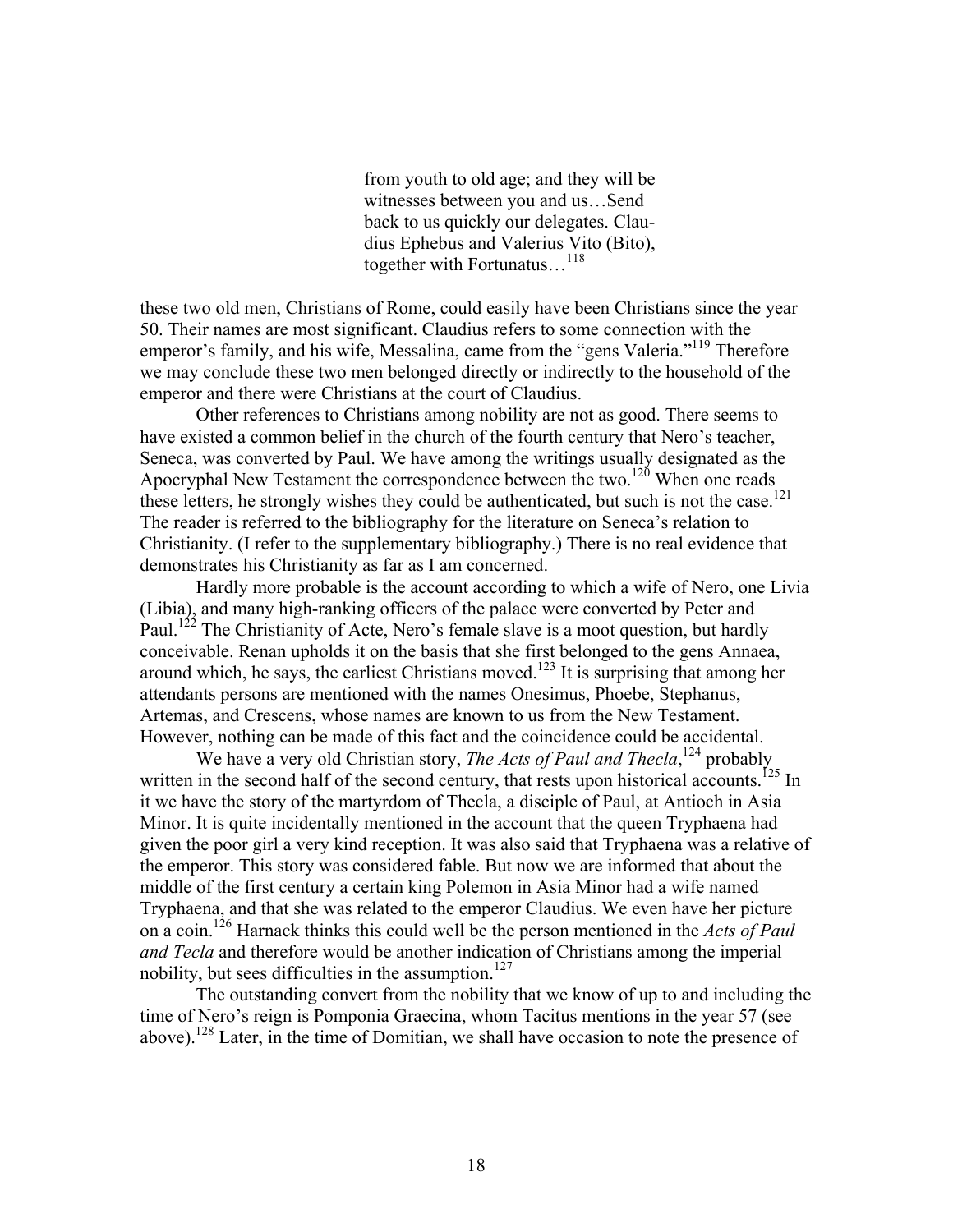Christians among the direct relatives of the emperor himself and the magistrates of the government of Rome.

What of this presence of Christians among the Roman nobility and in Caesar's household? Their presence, though inconsiderable, must have occasioned gossip among the other members of the household, especially among the Jewish servants, who would not scruple to misconstrue the conduct of Christians there or point up certain aspects of their behavior. It would come to their attention that these Christians did not bow to pictures or images of the emperor, and in other ways would not conform. This intelligence would gradually work its way upward until it reached the emperor himself. Hence, what I would like to designate an immediacy of awareness of the Christians as a sect within themselves, peculiar even with respect to Judaism, would have come upon the court. The attitude that would then ensue is well illustrated in an example from Domitian's reign which I shall take the liberty of using a this point.

The consul Flavius Clemens had been executed and his wife banished by Domitian on the charge of atheism.<sup>129</sup> (As we shall see later, these two were Christian converts.) The attitude of Domitian and the court was obviously that of the greatest disdain to put to death a former consul and cousin of the emperor and banish his wife, the niece of Domitian himself. This attitude is reflected in Suetonius. In his account of Flavious Clemens Suetonius directly gives us his own opinion of the man, describing him as one of the "most contemptible indolence ('contemptissimae inertiae').["130](#page-47-129) We are not to believe the man was really indolent, although such could have been the case. Rather, it seems to me, these words express the attitude of a Roman who saw how the Christianity of Clemens made him a poor Roman – how the restraints he exercised as a Christian necessitated his reticence in many affairs of state and society. Tertullian, writing between 198-202, enumerates many things which he thought were impossible for a conscientious Christian of his day: all pagan religious ceremonies; the games and the circus; the oath usual to all contracts; the illumination of doors at festivals, etc.<sup>131</sup> We can safely postulate that the Christian conscience was about as sensitive in the day of Clemens. His position and that of others like him was difficult indeed. It is understandable why his elimination became imperative. Now the point in all this is that a similar attitude was probably developing before July, 64, which, together with the preaching of Peter and Paul in Rome, and the trial of the latter, would have created the immediacy of awareness necessary to Nero's actions after the fire. It was the impulse thus given to the progress of Christianity in Rome which raised the church to a position of prominence and made it a mark for the attacks of the tyrant. Otherwise, its very obscurity or lack of organization would have shielded it.

We are now in a position to discuss what may be another clue to the actions of Nero with regard to the Christians. This lies in the person of Sabina Poppae. In 58 she became a mistress to Nero, already married to Octavia, who, later in 62 was banished to Pandateria on a false charge and executed.<sup>132</sup> Poppaea now became wife and empress, and Nero was devoted to her until her death in 65.[133](#page-47-132)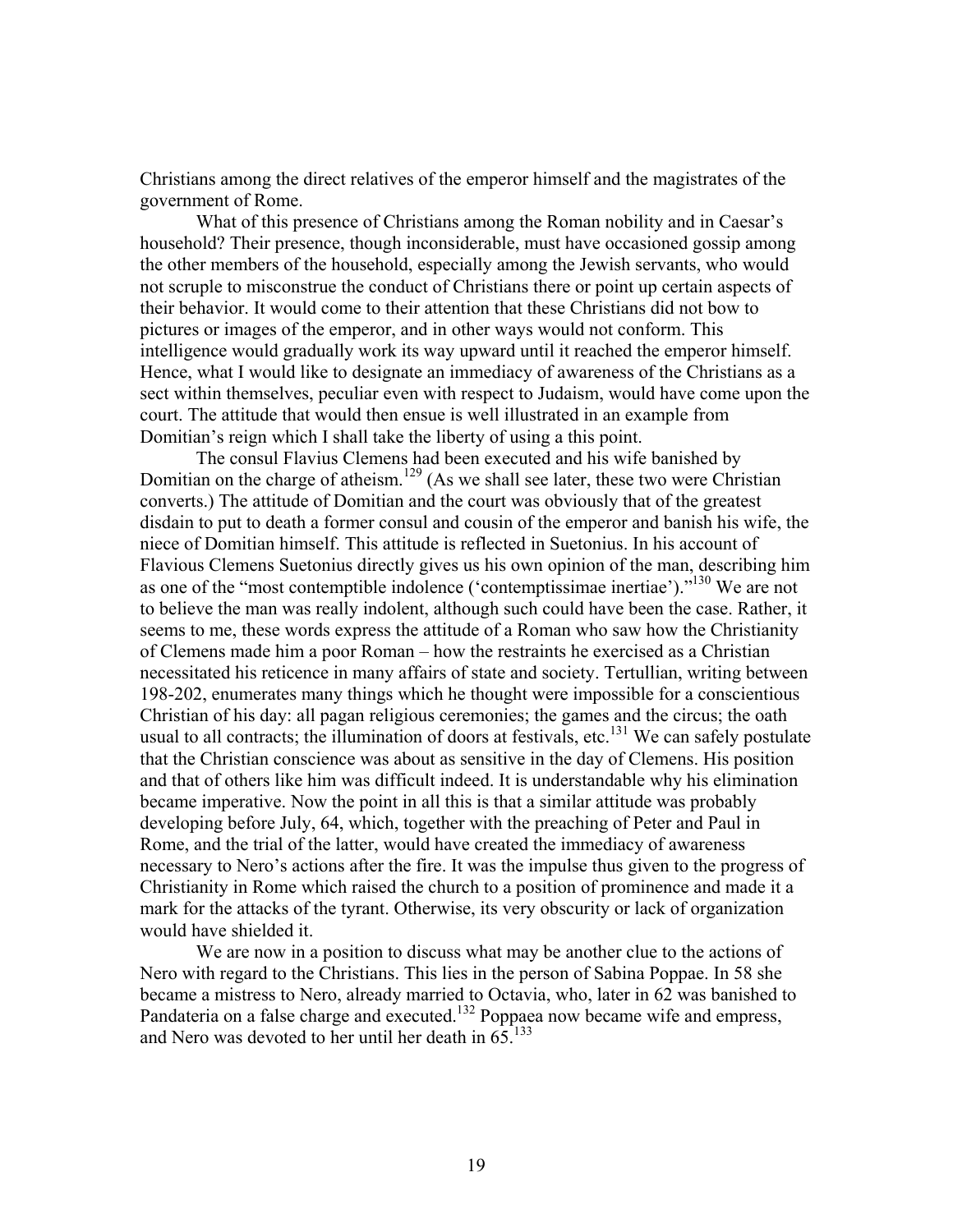Josephus leads us to believe she was a Jewish sympathizer. On one occasion, King Agrippa of Palestine had built a room onto the royal palace at Jerusalem that could command a view of what went on inside the temple. The displeasure of the Jews made them build a wall onto the temple so as to intercept the view of the king and also of the Roman guards who could view it from another quarter. The procurator Festus ordered the wall torn down, but the Jews petitioned leave to send an embassy to Nero on the matter. Nero, we are told, forgave the action and let the wall stand "in order to gratify Poppaea, Nero's wife, who was a religious woman ('theosebes' i.e., 'god-fearing'), and had requested these favors of Nero." She then kept the two highest ranking Jews of the embassy with her as hostages.<sup>[134](#page-47-133)</sup>

 In his *Life* we read how Josephus himself met Poppaea. At the time of the procuratorship of Felix, certain priests who were friends of Josephus had been arrested and sent to Rome to plead before Nero. Wishing to aid in their release, Josephus went to Rome. There he met a Jewish actor, Alitryus by name, who, we are told, was much beloved of Nero. Through the actor Josephus got introduced directly to Poppaea, and on the most convenient occasion asked of her the release of the priests. Josephus, besides this favor, was given many presents from Poppaea and returned to Palestine.<sup>135</sup> We should note here that this incident took place in 63 or 64, when Paul was in Rome.<sup>[136](#page-47-135)</sup> There is no reason to believe why Poppaea was not both in principle and practice a consistent Jewish sympathizer, if not even a secret proselyte.

Nero's attachment to the Jewish actor has some significance. At this time the Jews must have been enjoying at least a friendly toleration from the government, else such an affinity on the part of Nero and Poppaea to the actor would not have been so frank and well known. Let us note that Poppaea was called a god-fearing woman by a Jew. If she was not a secret proselytes, as some suppose,  $137$  her attitude toward the Jews was what would be expected if such had really been the case.

Poppaea at least gives us the answer why Nero did not pick on the Jews at this time, who, it is true, were despised by the populace as they always had been. That either she or the Jews, or both put forward the Christians as guilty of having started the fire is conjectural but possible. I do not follow those writers who try to create from the Tacitus narrative the kind of tense emotional situation where the populace is feverishly trying to find a group which it can blame for the fire. $138$ 

In the first place, as far as the people were concerned, they needed no scapegoat. It was generally believed that Nero was guilty, and Tactius emphasizes this fact when he says that "not all the relief that could come from man, not all the bounties that the prince could bestow, not all the stonements which could be presented to the gods, availed to relieve Nero from the infamy of being believed to have ordered the conflagration."<sup>139</sup> In the second place, we are not to suppose the persecution of the Christians took place immediately, as though they were suddenly grabbed in mad revenge. According to Tacitus, the order is this: The fire itself raged for at least six days and seven nights.<sup>[140](#page-47-100)</sup> Then temporary housing was erected. The city was cleared away and laid out on a better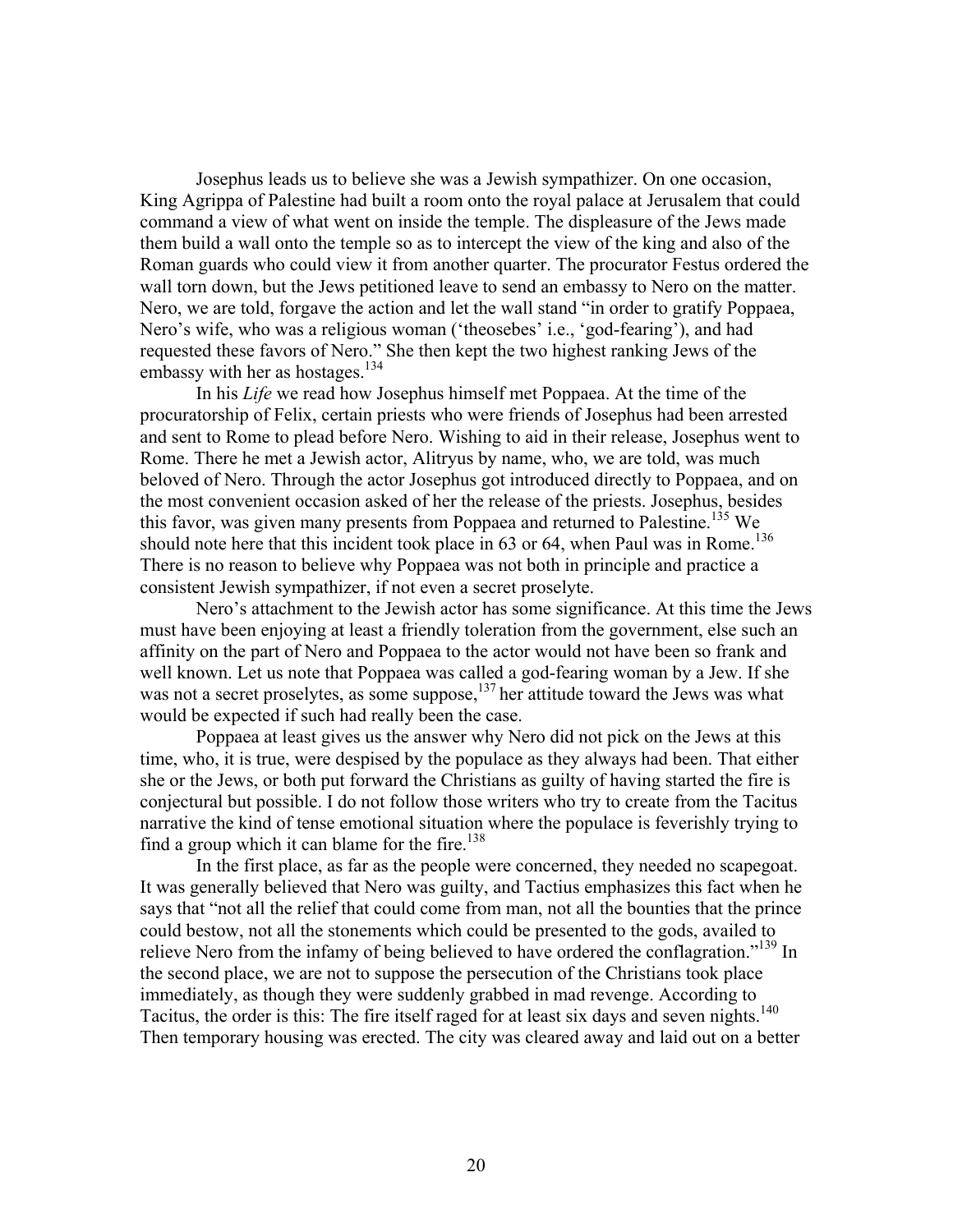plan. Homes were being rebuilt. This must have taken weeks or months.<sup>141</sup> After this, we are told, the gods were expiated. And *then*, to suppress the rumor of his own guilt were the Christians seized, not to glut the cravings of the mob.

Therefore, it was merely a matter of elimination. The Christians would have been left alone if Nero had not been charged with incendiarism. Since he wished to *shift* the guilt, which once suggested could not be *eradicated*, he could only do that which would not infuriate the people further. Fortunately for him, there was a class of persons in Rome which was disliked by all. On the one hand, the Roman people detested them on the grounds we have seen above. On the other hand, the Jews despised them, as was both natural and obvious. These latter found their representative in Poppaea, who would have prevented Nero from touching them, and possible guided his selection of the Christians.

We are now in a position to summarize the factors involved in the imperial attitude toward Christians directly following the fire of Rome in July, 64, to the death of Nero in 68.

In the first place, we saw how Nero's action was fully consonant with public sentiment. The Christians were "haters of humanity" who were in turn "hated for their enormities." To the bad taste left in the Roman mouth because of the Jews were added the divisive and exclusive characteristics of the new sect that caused the Roman Jews to say the Christians were everywhere spoken against. Already before Nero's overt action the Christians in Rome had been undergoing private persecution.

To this was added the new attention given Christianity by Paul's trial in 62 and his and Peter's preaching there, which not only added converts to the church, but fired its zeal to hitherto unrealized heights. Christians among the nobility would cause further provocation. Finally, the actions of Nero could have been precipitated by Poppaea and the character of Nero himself. "For such a demon in human shape, the murder of a crowd of innocent Christians was pleasant sport."<sup>142</sup> Add to these the fact that the Christians could be easily selected due to their separated lives, generally outstanding character, and increasing numbers. Loyalty to Christ was actually incompatible with many duties of a Roman citizen. Perhaps lying behind all these was a psychological factor so well expressed by Lightfoot:

> For it is in the very nature of a panic that it should take alarm at some vague peril of which it cannot estimate the character or dimension. The first discovery of this strange community would be the most terrible shock to Roman feeling. How wide might not be its ramifications, how numerous its adherents? Once before in times past Roman society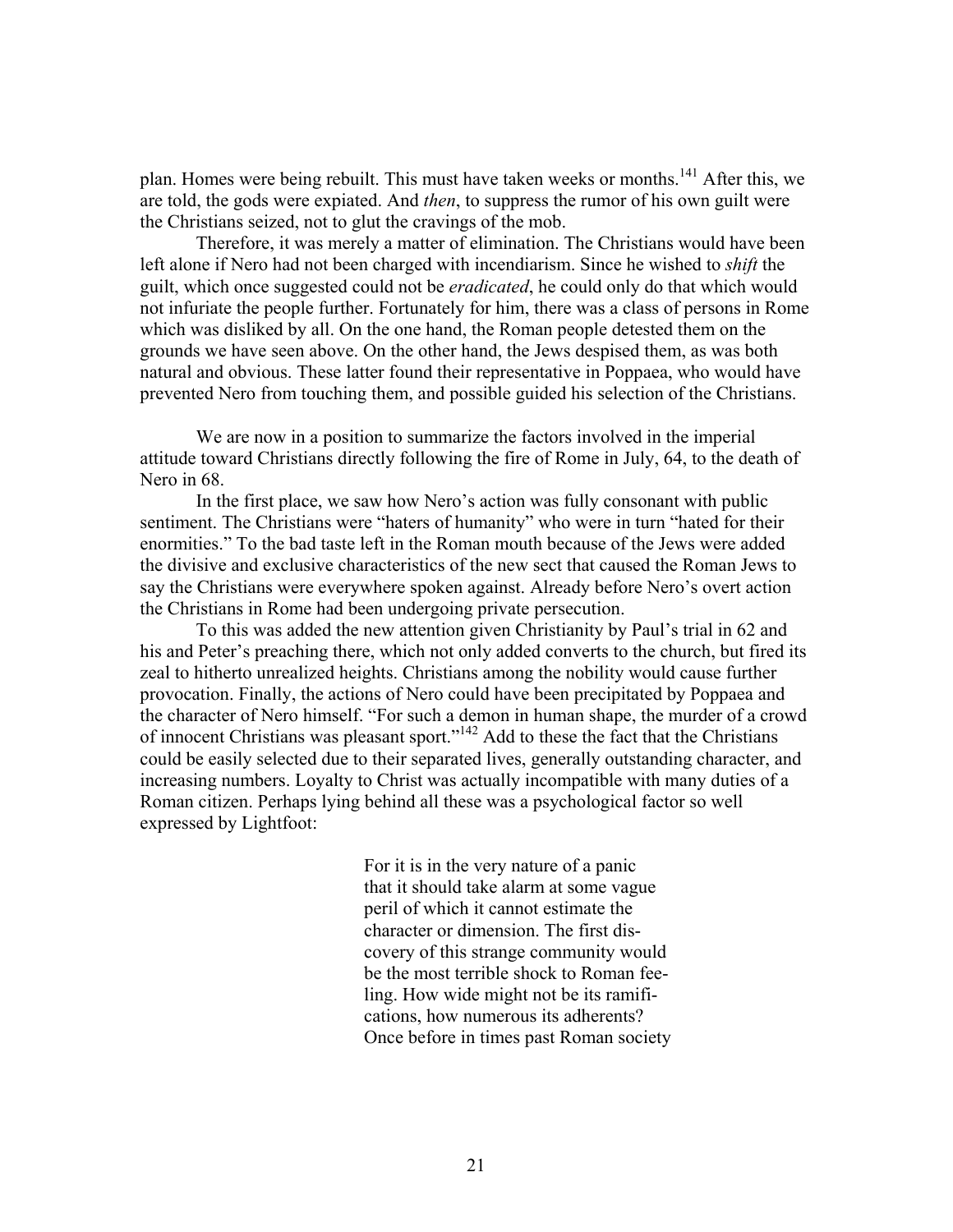had been appalled by a similar revelation. At this crisis men would call to mind how their forefathers had stood aghast at the horrors of the Bacchanalian conspiracy; how that the canker still unsuspected was gnawing at the heart of public morality, and the foundations of society were well-nigh sapped, when the discovery was accidentally made, so that only the promptest and most vigorous measures had saved the state.<sup>143</sup> And was not this a conspiracy of the same kind? …the apparent innocence of the sect would seem but a cloak thrown over their foul designs...<sup>[144](#page-47-138)</sup>

I do not believe the peculiar doctrines of the Christians had much to do with their persecution. It is said by some that the Christian belief in the final conflagration of the world was a factor. But in the first place, how many Romans knew of this obscure doctrine mentioned only once in the Scriptures? [145](#page-47-139) Furthermore, the persecution began after the fire had long been extinguished. Tertullian tells us that Christians prayed for the welfare of the world, for peace, and for the delay of the final consummation.<sup>146</sup> Neither were the Christian teachings of the kingdom of Christ revolutionary or regarded as such.<sup>147</sup> The same is true of the Christian cosmopolitanism.<sup>[148](#page-47-142)</sup>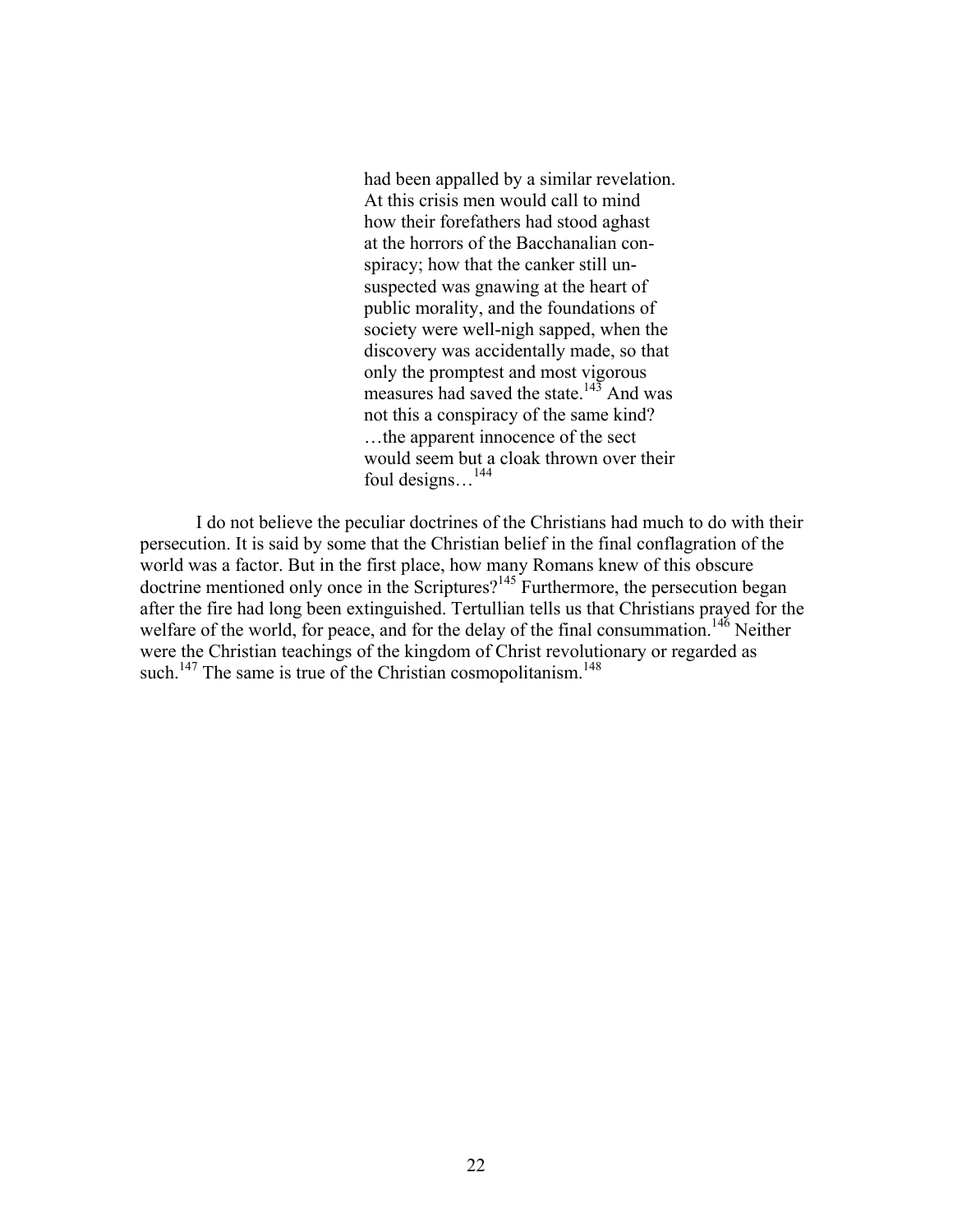We turn now to a brief view of the Roman attitude toward Christianity in the remainder of the first century.

When Nero had once established the principle of condemning Christianity in Rome, his action would have served as a precedent in every province. In the absence of evidence there is no need to suppose a general edict or a formal law. The precedent would be raised in every case where a Christian was accused. We may conclude that between 68 and 96 the attitude of the State towards the Christians was more clearly defined, and that the process was changed so that proof of definite crimes committed by the Christians was no longer required, but acknowledgement of the Name alone sufficed for condemnation. Nero treats a great many Christians as criminals, and punishes them for their crimes. Pliny and  $Trajan<sup>149</sup>$  treat them as outlaws and brigands, and punish them without reference to crimes.<sup>[150](#page-47-119)</sup>

In the time of the Flavians (69-96) no uniform imperial *policy* can be discovered. But they could not very well avoid the issue raised by Nero. We have no account of any persecution under Vespasian and Titus is not recorded as a persecutor, his opinion of Judaism and Christianity as stated in the council of war before Jerusalem in A.D. 70 and recorded by Sulpicius Severus is interesting as an approval of Nero's policy.<sup>[151](#page-47-120)</sup>

It is Domitian who stands out prominently as the persecutor of this period.

When Domitian had given many proofs of his great cruelty and had put to death …no small number of men distinguished at Rome by family and career…he finally showed himself the successor of Nero's campaign of hostility to God. He was the second to promote persecution against us, though his father Ves-pasion had planned no evil against us.<sup>[152](#page-47-132)</sup>

So says Eusebius as he begins his account of Domitian's policy toward the Christians. Domitian, emperor from 81-96, seemed to aim his persecution at persons in high position at Rome who were suspected of disloyalty, $153$  and supposed descendants of the ancient Jewish kings.<sup>154</sup> Some obscurity rests upon the persecution of Domitian, but it seems clear that what he did was due to political and reformatory motives.

Domitian is said to have arrested and examined the grand children of Jude, the brother of Jesus[.155](#page-47-135) For this account Eusebius quotes the early Christian historian Hegesippus, whose work is now lost. From this report, which seems consistent with the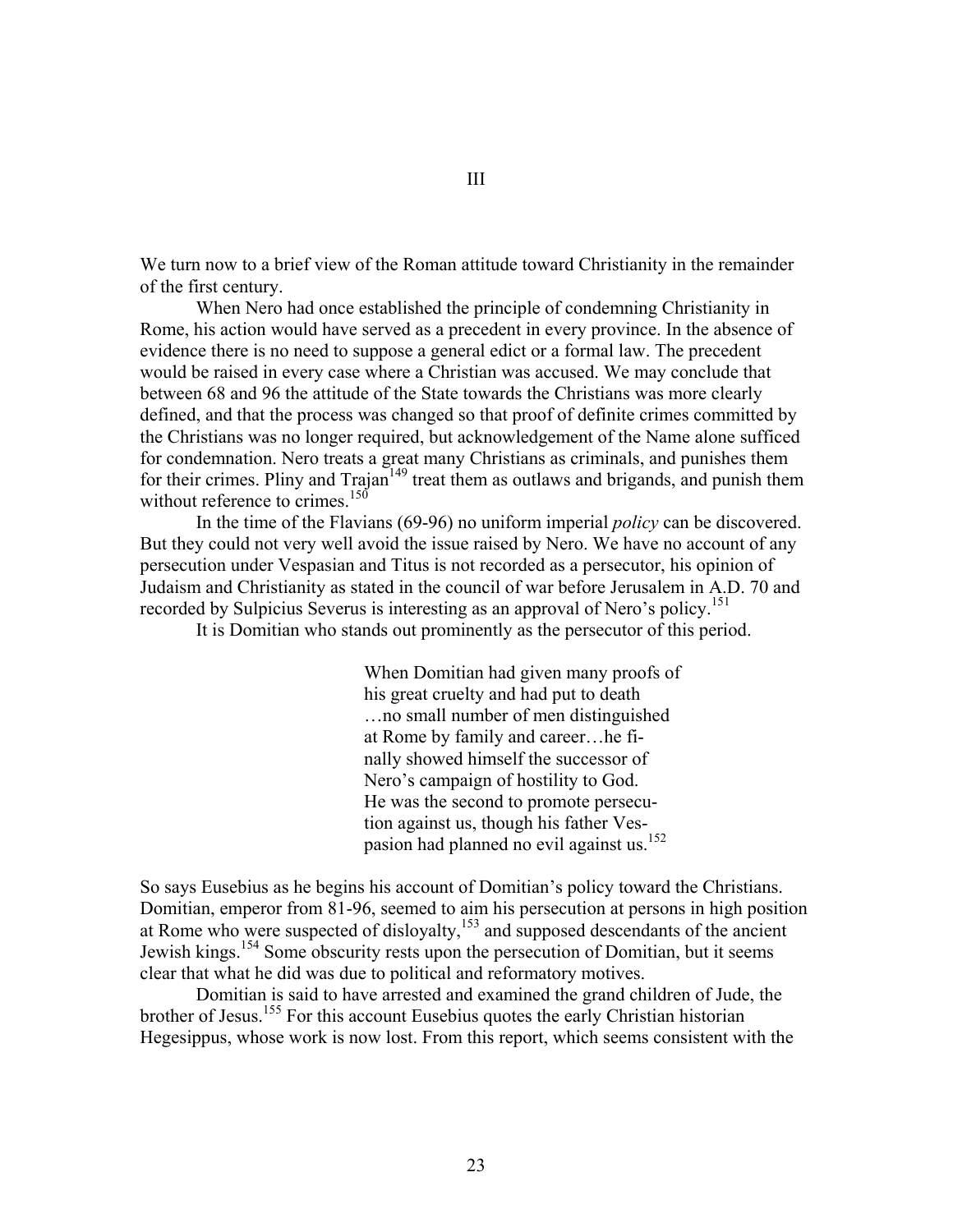policy of Domitian, and quite reliable, we learn the probably cause behind his attitude. Hegesippus relates that some heretics accused these descendants of Jude of being in the lineage of David and related to Christ. Brought before Domitian, they were asked particularly of the coming of Christ, the nature of his kingdom and its origin and time of appearance, and of their amount of property. They replied that they were poor, and explained that the kingdom of Christ was not an earthly one, but heavenly, and it would be manifested at the end of the world. At this, Domitian released them and is said to have decreed an end to the persecution against the church. If true, it is difficult to understand this later statement. If this whole incident be true, we may infer that Domitian's attitude has a parallel in Herod's, whose interest in Christ centered in the Jewish expectation of the Messiah-King as the restorer of the earthly kingdom of David over the Jews. Eusebius also gives this interpretation of Domitian.<sup>156</sup>

Domitian is also said to have arrested and examined the Apostle John, either owing to his eminence in the church, or perhaps because he was said to be related to Jesus and therefore of the lineage of David.[157](#page-47-97) But criticism is divided on this question, some scholars holding to the Neronian exile of John, who in that event would have been banished in about  $68^{158}$  $68^{158}$  $68^{158}$ 

The letter of Clement to the Corinthians gives what is in all probability another allusion to this persecution. Written in about 95, this letter was written while Clement was head of the Roman church,  $88-97$ .<sup>159</sup> After his salutation, his opening sentence reads, "Dear brothers, because of the sudden misfortunes and calamities which have fallen upon us, one after another, we have been…tardy in turning our attention to the matters in dispute…"<sup>160</sup>

Dio Cassius tells us that Flavius Clemens, a former consul, and cousin to Domitian, together with his wife Domitilla, Domitian's niece, were accused of atheism ("atheotes") and classed with "many others who drifted into Jewish ways ('Ioudaion ethe exokellontes') and were condemned. Clemens was executed and his wife banished to the island of Pandateria.<sup>161</sup> This he places in the year 848 (A.D. 95). It is certain that these suffered as Christians.<sup>162</sup> From the excavations in the catacombs we know that the cemetery of one Domitilla was owned by the Flavians in the first century. That it was owned by a Christian branch of this family is seen by the inscriptions.<sup>163</sup> Suetonius mentions Clemens in the same connection.<sup>164</sup> He also mentions the execution with others of one Acilius Glabrio, (Dio classes him with Clemens and the others) a senator in exile, adding that Domitian, in the accusation, charged them with practicing "innovation in the State ('molitores rerum novarum')."<sup>165</sup> It is possible that in this instance Domitian's motives for the most part were political.<sup>166</sup> For the sons of Flavius Clemens were the destined successors to the empire. If, together with this, we can believe Domitian was inclined to support and revive the national religion, we can understand his actions. Hence, with Roman citizens of standing a definite charge was necessary, which was atheism, *i.e.*, not so much "sacriliegium" in any technical sense, but a refusal to worship the national gods of the state.<sup>167</sup> It must be remembered that Domitian was very particular as to his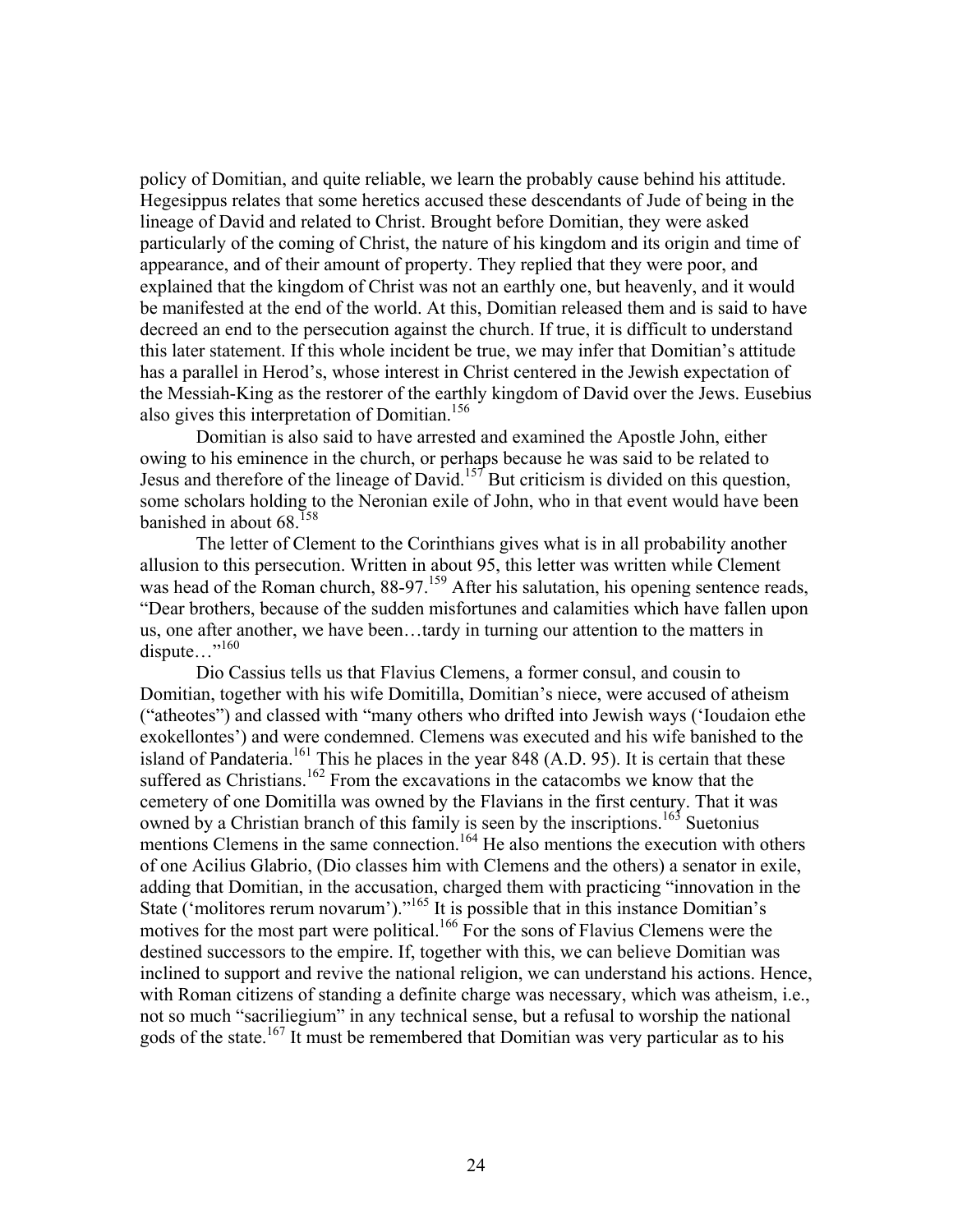own divinity, insisting that he be addressed at all times as "Our Lord and God".<sup>[168](#page-47-139)</sup> Whatever were his motives in persecution of the Christians, we can safely say that under Domitian there was a general persecution of the Christians, not only as traitors, but as members of a body "which was notoriously incompatible with the good order and obedience to existing institutions…"[169](#page-47-140) That a more general persecution is not mentioned by Dio is explained by the fact that mere execution of ordinary Christians was no more significant to him than the execution of so many thieves. $170$ 

On the death of Domitian peace was restored to the church which lasted throughout the brief reign of Nerva (96-98). Nerva recalled the banished and refused to treat the confession of Christianity as a political crime, though he did not recognize the religion as a "religio licita."[171](#page-47-149) This peace was probably continued through the first thirteen years of Trajan's reign, up to the time when, in 111, Pliny became governor of Bithynia and issued an edict reminding the populace that Christianity was illegal.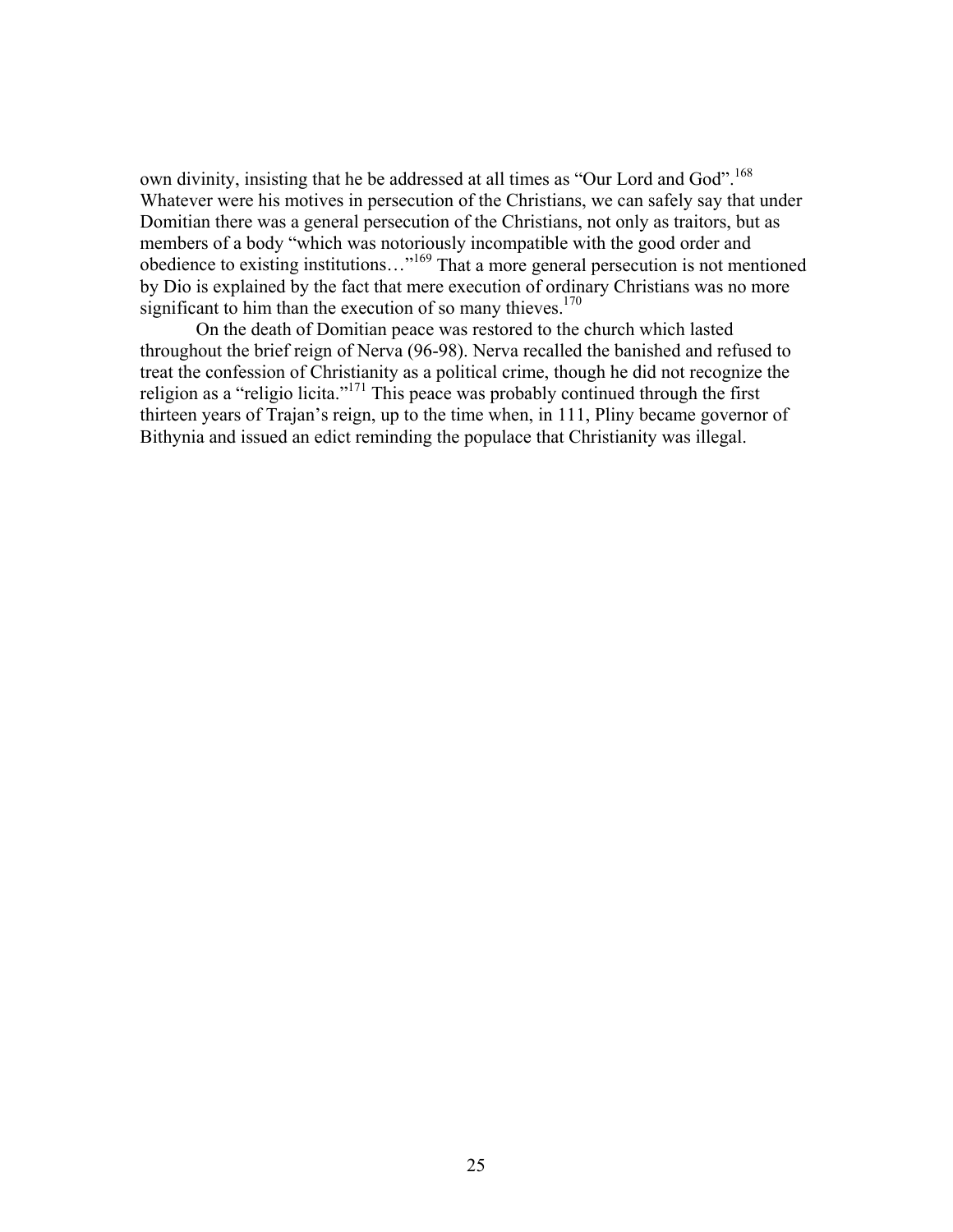The following is a compendium of all references to Christianity from non-Christian sources during the first century and one half of its history. An attempt has been made to affix some date to the author, either the date of his writing or the limits of his life.

Mara 74 *A Letter to his Son, Serapion*.

Josephus 94 *Antiquities*. XVIII, 3, 3; XX, 9, 1.

Epictetus 45-120 *Diss*. II, 9, 20; *Diss*. III, 22, 69; *Diss*. IV, 7, 3 and 6; II, 8, 13; II, 26,4. Pliny 98-117 *Epistle*. X, 97. In this letter he asks Trajan how the Christians are to be tried, and tells him of the measures he has already taken.

Trajan 98-117 Pliny, *Epistle*. X, 98. Trajan approves of the methods Pliny has been using. A reply to Pliny's letter.

Tacitus 115-117 *Annals*. XIII, 32; XV, 44; Sulpicius Severus, *Hist. Sacr.* II, ad med. This passage, relative to the council of war held by Titus at the siege of Jerusalem has been recovered from the pages of the history of Severus by the acumen of the scholar Bernays. It gives the substance, though doubtless not the precise words, of what Tacitus wrote, and is valuable as showing the distinction between Jew and Christian was clearly recognized by that time. (Haines, *Heathen Contact with Christianity*. P.14f) See endnote 151. Suetonius 70-150 *Claudius*. 25; *Nero*. 16; *Domitian*. 10, 15, 12 (If "professi" reads "improfessi," as some manuscripts have it, then this passage could refer to Christians.) Hadrian 117-138 His rescript recorded in Eusebius, *H.E.* IV, 9. Justice is given to Christians under trial. Vopiscus, *Saturninus*. 8. This passage is probably taken from Phlegon's biography of Hadrian. It is on the Christians and Jews in Alexandria. Phlegon 80-140 Origen, *Contra Celsum*. II, 14. On Christ. Eusebius, *Chronicles*. 148. Eusebius here cites pagan writers who confirm independently the eclipse and earthquake at the death of Christ.

Dio Cassius 155-235 *Domitian*. XIV. Written in 220 on matters in the year 95 relative to Clemens and Domitilla. *Nerva*. I. This could well be a reference to Christians. It is said here that Nerva did not permit the accusation of people on the ground of Jewish practices. Aristides 120-189 *Orat*. 46. He compares the degenerate Cynics with the "impious folk of Palestine."

Lucian 120-190 *Hermotimus*. 22. Describes the Christian City of God as told him by one of the "brotherhood."

*Philopseudes*. 16. A reference to the Syrians of Palestine adept at excorcism and the freeing of demoniacs. *Alexander*. 25. A reference to a quack prophet who urged the people to kill the Christians who spoke against him. *Alex*. 38. An interesting passage on how this man ordered the Christians out of one of his meetings. *Peregrinus*. 11. This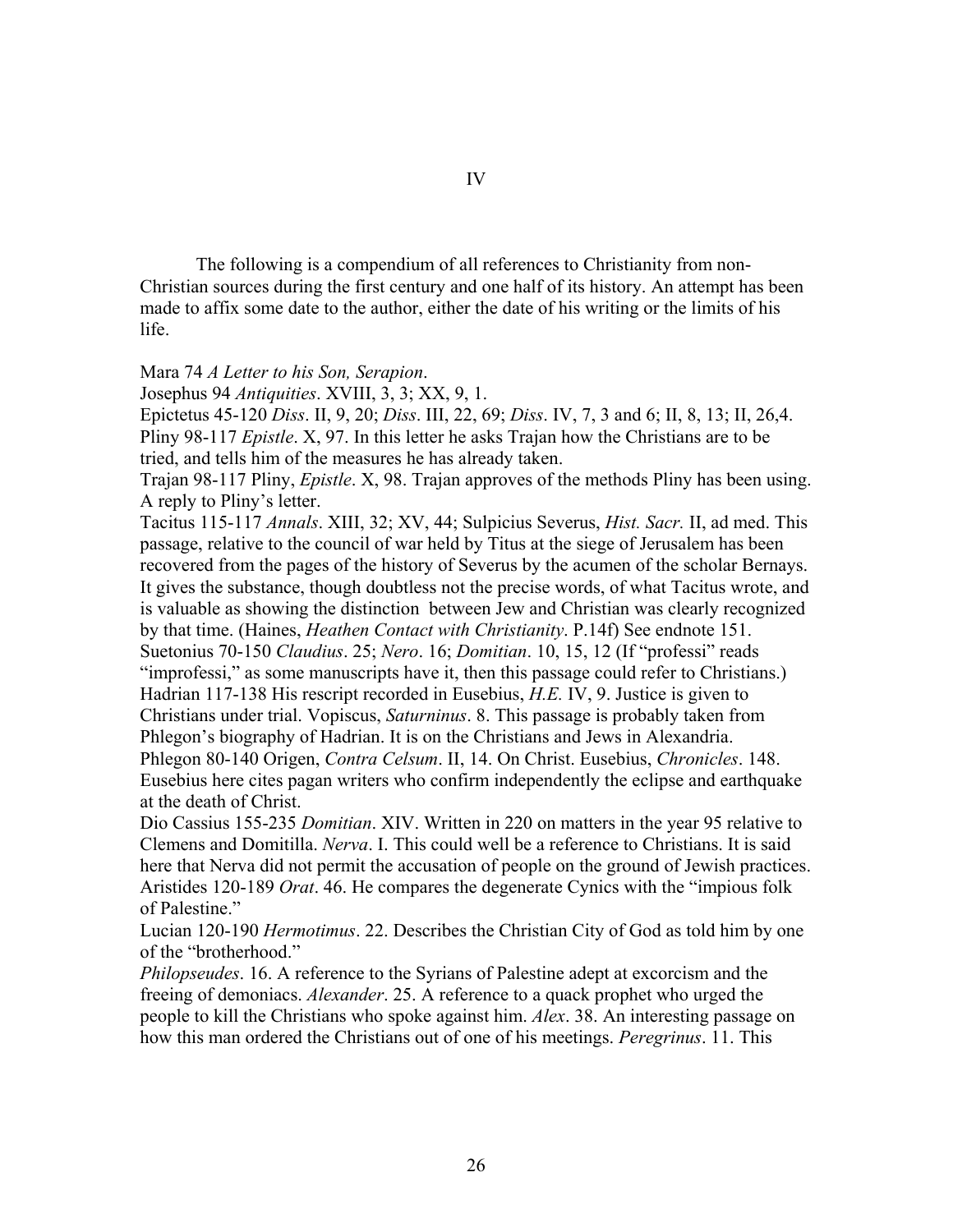man, after incurring the hostility of his neighbors and fellow citizens at Parium, for parricide and immorality, went into voluntary exile, and became a pretended Christian. His exploitation of the Christians due to their simplicity is held up for amusement. There is also a reference to Christ as the founder of Christianity. *Pereg.* 16. The Christians finally disown the man.

Fronto 150-160 Parts of his speech are recorded in Minuscius Felix, *Octavius*. VIII, 1 to XIII, 5. Atrocious practices are ascribed to the Christians.

Antonius Pius 138-161 Eusebius, *H.E.* IV, 26, 9f. In this passage Eusebius is quoting from Melito's (bish. of Sardis) *Apology* to Marcus Aurelius about 170 A.D. In his work Melito mentions Hadrians's rescript and the letters of Antonius Pius warning against riotous action against the Christians.

Marcus Aurelius Eusebius, *H.E.* IV, 13 – Nicephorus (A.D. 850) III, 28. Also Justin, *Apol.* I ad fin. A letter of Antonius Pius to the Commune of Asia. Pius and Marcus Aurelius tried (c. 155) to check mob violence against the Christians, and forbade any innovation in their treatment.

*Meditations*. I, 6. "tales of miracle-mongers"

III, 16. "those who do their deeds behind closed doors."

VII, 68; VIII, 51; XI, 3. On the Christian attitude toward death. Eusebius *H.E.* V, 1, 42. Mention of a rescript of the emperor on the death penalty to the Christians.

Domitian 81-96 Eusebius, *H.E.* III, 20. Relatives of Christ before Domitian. Eusebius, *Chron. Hieron.* an. Abr. 2114 On Clemens and Domitilla and persecution of Domitian. Apuleius 120-190 *Metamorphosis*. IX, 14. A doubtful ref. to a bad woman converted to a religion of the one. God.

Galen 129-199 *Peri Diaphoras Sphugmon*. II, 4. On the followers of Christ and Moses. III, 3. On the difficulty fo changing the views of Jews and Christians. Other references are preserved through Arabic authors. Abulfeda (1272-1331) *Hist Anteislam*. A quotation form Galen's work on the *Doctrine of Plato's Republic*. He speaks of how Christians derived their teaching from parable. He calls them philosophers and marvels at their chastity, self-control, and disregard for death. Greg. Abulfaragius 91226-1286), *Hist. Dynast*. 77, and 78. apud Casiri *Bibl. Arab. Hisp*. I, 253. A quote from Galen's commentary on the *Republic* of Plato. He is astonished at the moral superiority of the Christians and their true exercise of miraculous powers. ("vera miraculorum patratione") *Hist Compend. Dynast*. auctore Greg. Abul. Pharagio Malatiensi medico. A similar reference.

Greg. Abulphargil sive Barhebraei, *Chron. Syriac*. II, 55. A quote from Galen's commentary on the *Phaedo*. Refers to the "men called Nazarenes, who have built their faith on enigmas and miracles." Continence.

Numenius 170 (The Pythagorean) Origen, *Contra Celsum*. IV, 51. Origen tells us that in Numenius' third Book of his work *On The Good* he set forth an allegorical narrative of Jesus. Numenius was approved by Christians because he was willing to examine the Scriptures, showing genuine interest in them.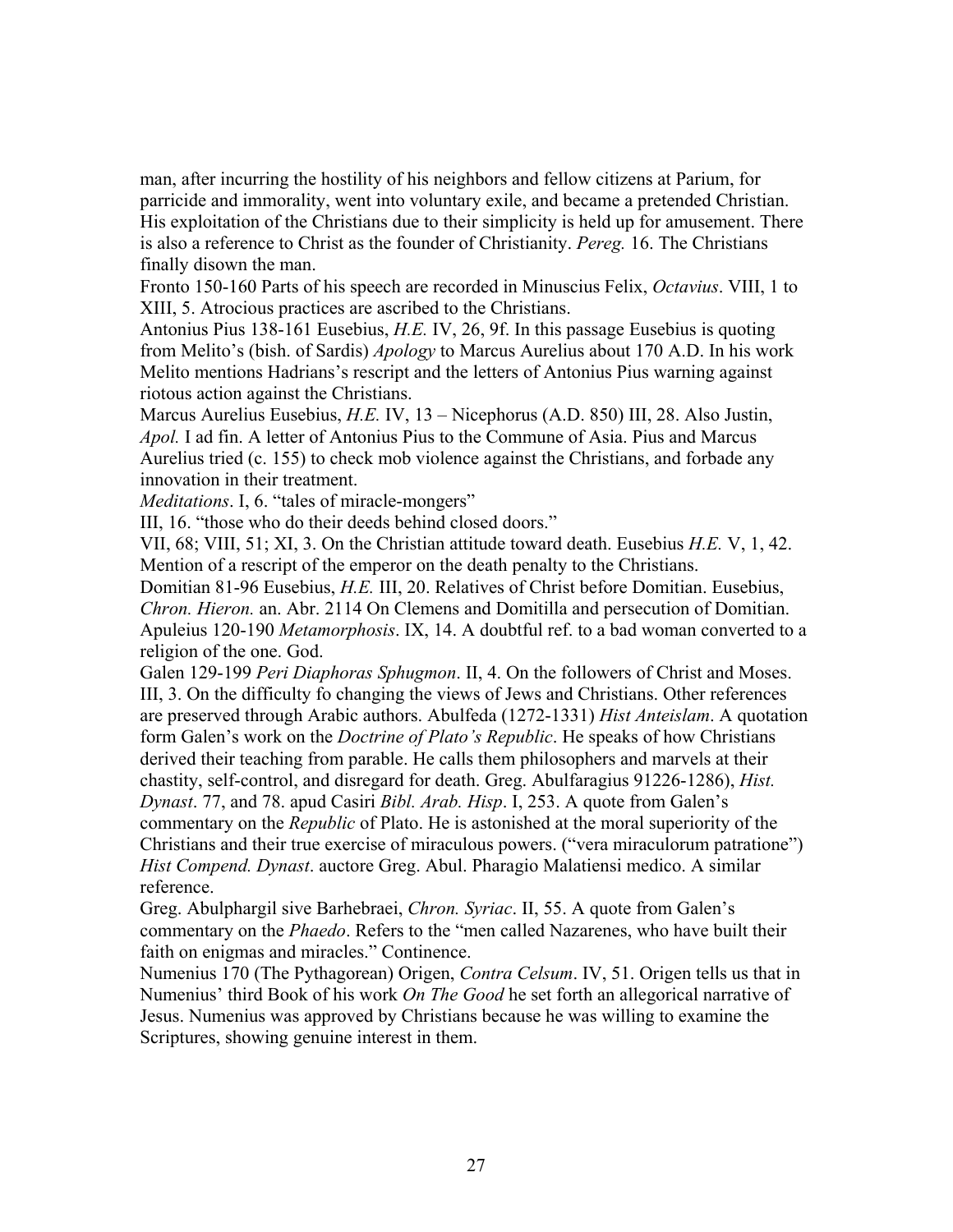A Graffito on the Palatine at Rome c. 180. This inscription shows Christ crucified with an Ass's head and a man raising his hand in adoration as he gazes upon it. The caricature is supposed to have been made by one of the royal pages quartered on the spot, and directed against one of his fellow pages. It is now in the Kircher Museum.<sup>[172](#page-47-150)</sup>

Celsus c. 178 *True Word*. About three fourths of this work has been preserved in Origen's *Contra Celsum*. It is the most illustrious of the pagan attacks against Christianity.

Matial c. 40-102 *Epigrams*. X, 25 Juvenal c. 60-140 *Sat*. I, 155; VIII, 235; IV ad fin.

### BIBLIOGRAPHY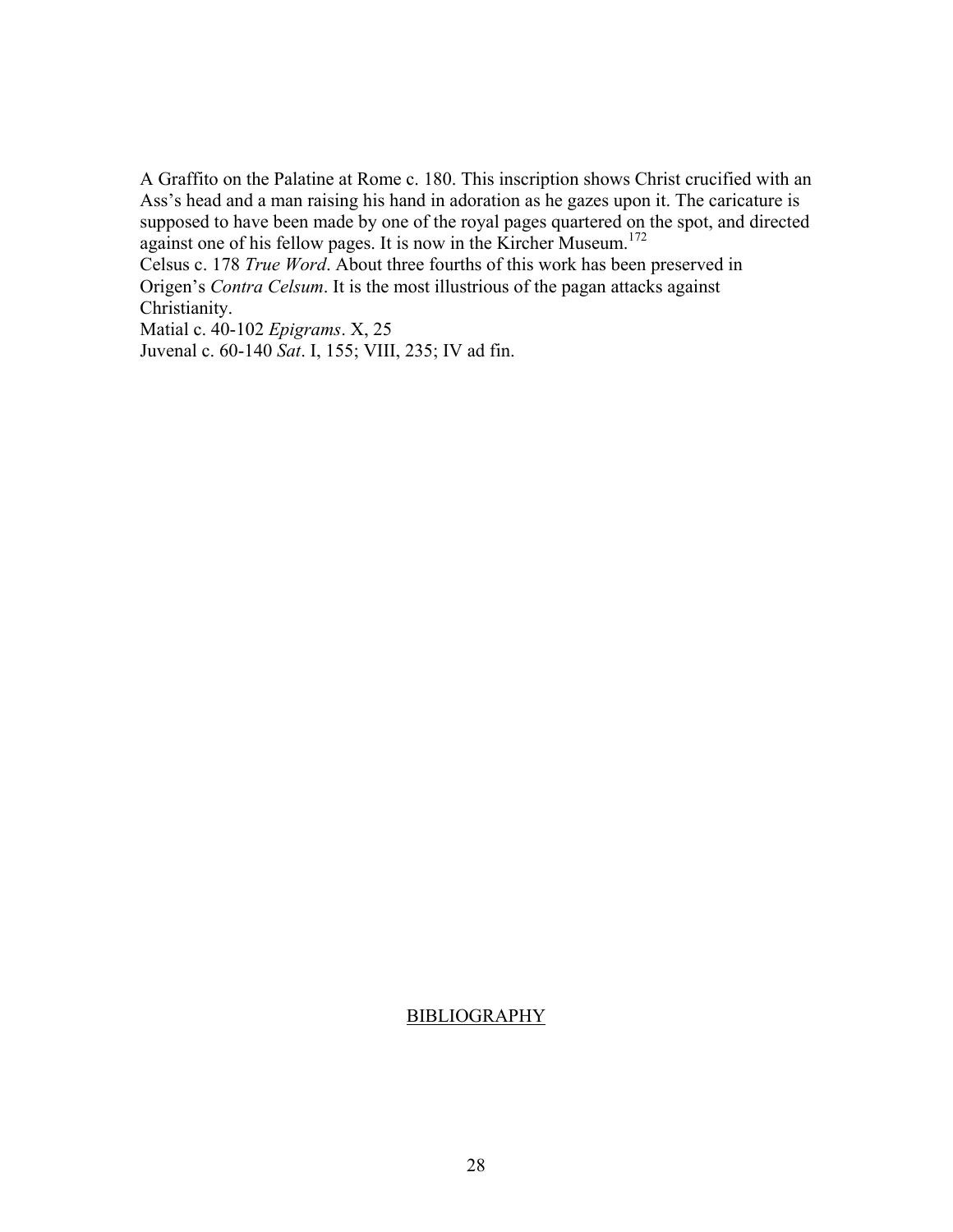The following bibliography constitutes those works to which actual reference was made in the preparation of the paper.

I. Sources

- 1. Celsus, *True Discourse*. In Origen, *Against Celsus*. Edited by Alexander Roberts and James Donaldson, *Ante-Nicene Fathers*, New York, Scribner, 1913, v. 4, pp. 395-669.
- 2. Clementis Romani, *Ad Corinthios Quae Dicuntur Epistulae*. Ed. by Oscar Gebhardt and Adolf Harnack, Lipsiae, Hinrichs, 1874, v. 1.
- 3. Clement of Rome, *Epistle to the Corinthians*. Trans. By Francis X. Glimm, *The Fathers of the Church, Apostolic Fathers*, New York, Cima, 1947.
- 4. Clement of Rome, *First Epistle to the Corinthians. Ante-Nicene Fathers*, (hereafter ANF), v. 1, pp. 1-21.
- 5. Dio Cassius, *Roman History*. Trans by Herbert B. Foster, Troy, Pafraets, 1906, vols. 4, 5, 6.
- 6. Epistle to Diognetus (anonymous). *ANF* v. 1, pp. 25-30.
- 7. Eusebius, *Ecclesiastical History*. Trans. By Kirsopp Lake, London, Heinemann, 1926, 2 vols.
- 8. Galen, Various works, passages of which are quoted in C.R. Haines, *The Heathen Contact with Christianity*. Cambridge, Deighton, Bell, and Co., 1923, and R. Walzer, *Galen on Jews and Christians*. London, Oxford University Press, 1949, and Nathaniel Lardner, *Works*. London, J. Johnson, 1788, v. 8.
- 9. Josephi, Flavii, *Opera Omnia*. Edited by Samuel A. Naber, Lipsiae, Teubner, 1893, v. 4.
- 10. Josephus, Flavius, *Works*. Trans. By Willian Whiston, London, Chatto and Windus, (n.d.), 2 vols.
- 11. Justin Martyr, *Apology*. *ANF*, v. 1, pp. 159-187.
- 12. *Dialogue with Trypho*. ANF, v. 1, pp. 194-270.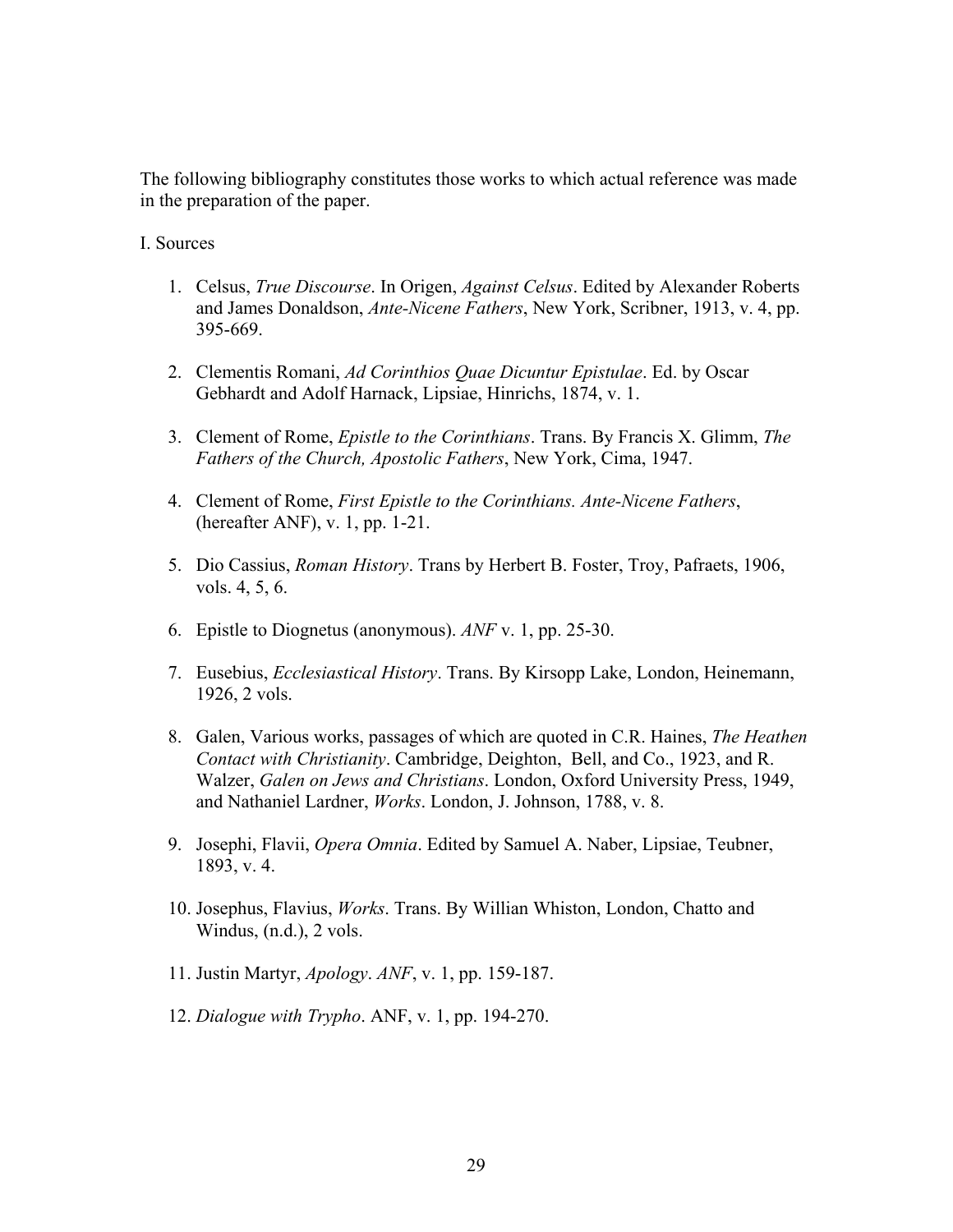- 13. Livy, *History*. Trans. by Evan T. Sage, London, Heinemann, 1936, v. 11.
- 14. Lucian, *Works*. Trans, by A.M. Harmon, London, Heinemann, 1925, 8 vols.
- 15. Mara, *A Letter of Mara, Son of Serapion*. *ANF*, v. 8, pp.735-738; 721-22.
- 16. Martial, *Epigrams*. Trans. by J.A. Wright, London, Routledge, (n.d.).
- 17. Miucius Felix, *Octavius*. Trans. by Gerald H. Rendall, London, Heinemann, 1931.
- 18. Origen, *Against Celsus*. ANF, v. 4, pp. 395-669.
- 19. *The New Testament, in the original Greek*. Edited by Brooke Foss Westcott and Fenton John Anthony Hort, New York, Macmillan, 1924.
- 20. *The New Testament*. American Standard Edition of the Revised Version. New York, Nelson and Sons, 1901.
- 21. Pliny, *Letters*. Trans. by William Melmouth, revised by W.M.L. Hutchinson, London, Heinemann, 1915, v. 2.
- 22. Suetonius, *History of the Twelve Caesars*. Trans. by Philemon Holland, London, Routledge, (n.d.).
- 23. Sulpicii Severii, *Chronica*. Vol. 1 of *Libri Qui Supersunt*. Ed. by Carolus Halm, Vindobonae, Apud C. Geroldi Filium Bibliopolam Academiae, 1866.
- 24. Tacitus, *Works*. Oxford translation, revised. New York, Harper, 1865, 2 vols.
- 25. Tertullian, *Ad Nationes*. *ANF*, v. 3, pp. 109-147.
- 26. *Apology*. ANF, v. 3, pp. 3-60.
- 27. *On Idolatry*. ANF, v. 3, pp. 61-76.
- 28. Trajan, *Letters to Pliny*. See Pliny, Letters.
- 29. *Inscriptiones Hispaniae Laninae*. Vol. 2, ed. by Aemilius Hubner, Berolini , Apud Georgium Reimerum, 1869. Vol. 2 Supplement, 1892.
- II. Literature Studies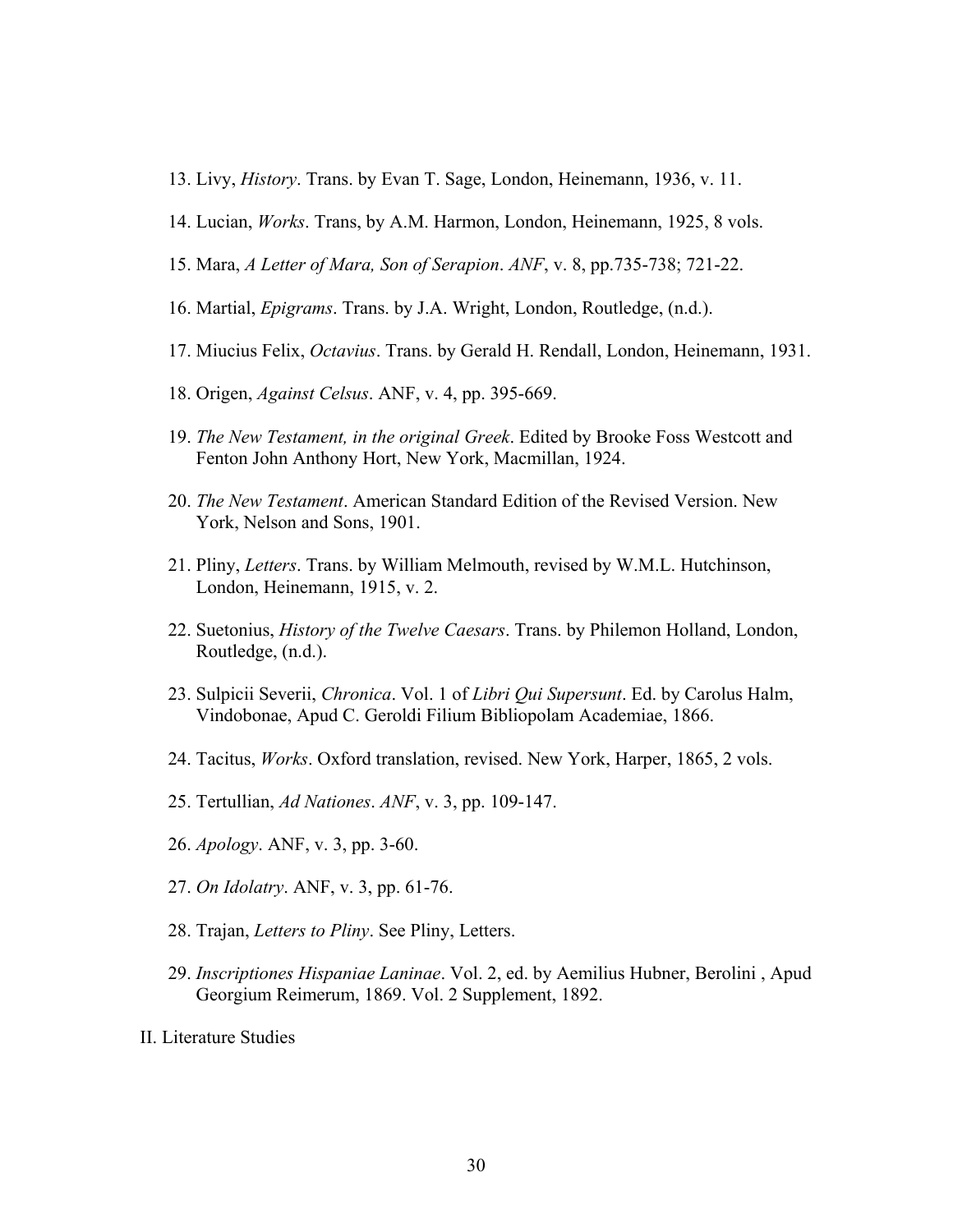- 30. Cruttwell, Charles Thomas, *A History of Roman Literature*. New York, Scribner, 1895.
- 31. *A Literary History of Early Christianity*. New York, Scribner, 1893, 2 vols.
- 32. Foakes-Jackson, Frederick John, and Lake, Kirsopp, *The Beginnings of Christianity. Part I, The Acts of the Apostles*. London, Macmillan, 1933, vols. 4, 5.
- 33. Goodspeed, Edgar J., *A History of Early Christian Literature*. Chicago, University of Chicago Press, 1942.
- 34. Hadas, Moses, *A History of Greek Literature*. New York, Columbia University Press, 1950.
- 35. Moffat, the James, An *Introduction to the Literature of the New Testament*. New York, Scribner, 1927.
- 36. Simcox, George A., *A History of Latin Literature*. London, Longmans, Green, and Co., 1883, 2 vols.
- 37. Thiessen, Henry C., *Introduction to the New Testament*. Grand Rapids, Eerdmans, 1943.
- 38. Thompson, James W., *History of History of Historical Writing*. New York, Macmillan, 1942, v. 1.
- 39. Schaff, Philip, "Ecclesiastical Literature of the Ante-Nicene Age, and Biographical Sketches of the Church Fathers." *Church History*, New York, Scribner, 1920, v. 2, pp. 620-866.
- III. Paganism and Christianity
	- 40. Haines, C.R., *The Heathen Contact with Christianity During its First Century and a Half. Being all References to Christianity Recorded in Pagan Writings During that Period*. Cambridge, Deighton, Bell, and Co., 1923.
	- 41. Hardy, Ernest George, *Christianity and the Roman Government*. London, Longmans, Green, and Co., 1894.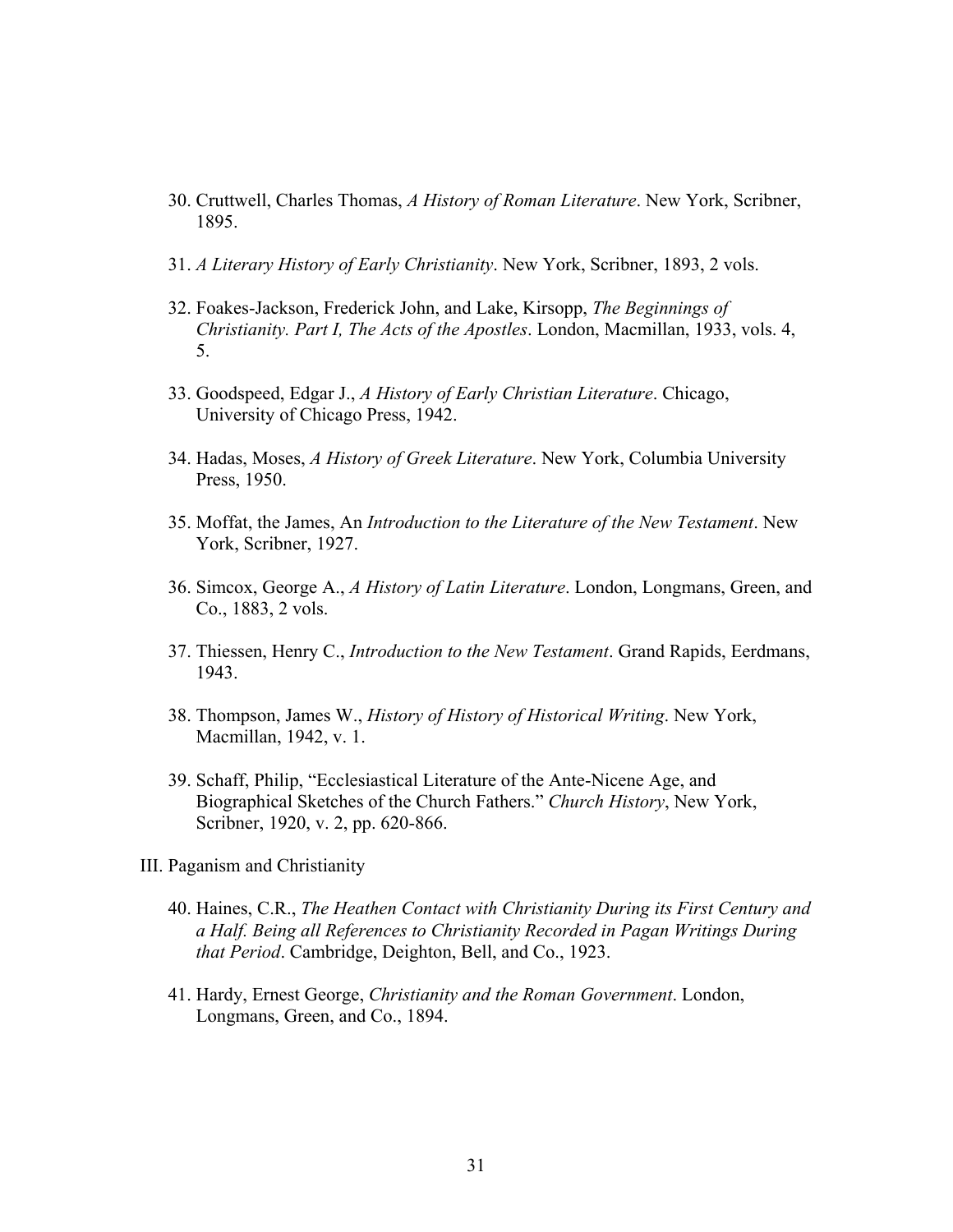- 42. Lardner, Nathaniel, *Works*. London, J. Johnson, 1788, vols. 7, 8, 9. (11 vol. edition) The work referred to was separately published as *A Large Collection of Ancient Jewish and Heathen Testimonies to the truth of the Christian Religion*.
- 43. Lightfoot, Joseph Barber, *St. Paul's Epistle to the Philippians*. "St. Paul in Rome." London, Macmillan, 1927.
- 44. Ramsay, William, Mitchell, *The Church in the Roman Empire Before A.D. 170*. New York, Putnam's sons, 1893.
- 45. *St. Paul the Traveller and the Roman Citizen*. New York, Putnam's sons, 1903.
- 46. Walzer, R., Galen *on Jews and Christians*. London, Oxford University Press, 1949.
- 47. Angus, S., "Nero." *International Standard Bible Encyclopedia*. Grand Rapids, Eerdmans, 1946, v. 4, pp. 2134-2138.
- 48. "Roman Empire and Christianity." *International Standard Bible Encyclopedia*. Grand Rapids, Eerdmans, 1946, v. 4., pp. 2598-2611
- 49. Harnack, Adolf, "Christianity and Christians at the Court of the Roman Emperors before the Time of Constantine." *Princeton Review*, 1878 (July), pp. 238-280.
- 50. Maclean, A.J., "Roman Law in the New Testament." Dictionary of the Apostolic Church, ed., by James Hastings, New York, Scribner, 1918, v. 2, pp. 404-408.
- 51. Westcott, Brooke Foss, "The Two Empires." *The Epistles of St. John*, London, Macmillan, 1883, pp. 237-269.
- IV. Early Church History
- 52. Dalton, O.M., *A Guide to the Early Christian and Byzantine Antiquities*. 2nd ed., London, Oxford University Press, 1921. A British Museum Publication.
- 53. Harnack, Adolf, *Mission and Expansion of Christianity in the First Three Centuries*. Trans. and ed. by James Moffat, New York, Putnam's sons, 1908, 2 vols.
- 54. Latourette, Kenneth Scott, *A History of the Expansion of Christianity*. New York, Harper, 1937-45, v. i.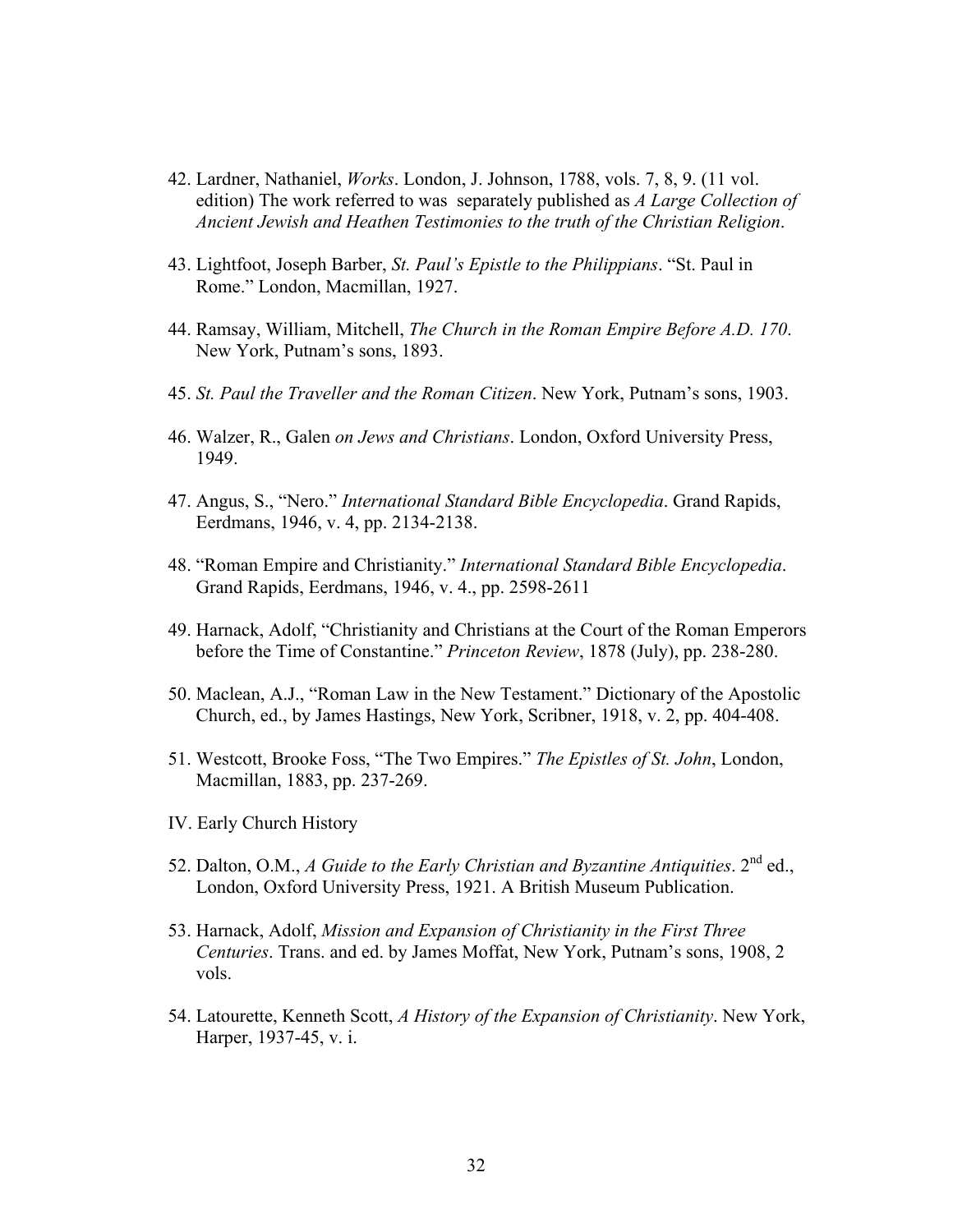- 55. Lowrie, Walter, *Monuments of the Early Church*. New York, Macmillan, 1923.
- 56. Schaff, Philip, *Church History*. New York, Scribner, 1920, vols. 1, 2.
- 57. McGiffert, A.C., "Apostolic Age." *Encyclopedia of Religion and Ethics*, ed. by James Hastings, New York, Scribner, 1927, v. 1, pp. 626-633.
- 58. Streeter, H.B., "The Rise of Christianity." *Cambridge Ancient History*, Cambridge, University Press, 1936, v. 11, pp. 253-293.
- V. Persecutions
	- 59. Gwatkin, H.M., "Persecution (Early Church)." *Encyclopedia of Religion and Ethics*, ed. by James Hastings, New York, Scribner, 1922, v. 9, pp. 742-749.
	- 60. Harnack, Adolf, "Persecution of Christians in the Roman Empire Down to Decius." The *New Schaff-Herzog Encyclopedia of Religious Knowledge*, New York, Funk and Wagnalls, 1910, v. 8, pp. 407-469.
	- 61. Lewis, T., "Persecution." *Dictionary of the Apostolic Church*, ed. by James Hastings, New York, Scribner, 1918, v. 2, pp. 168-186.
	- 62. Rutherfurd, John, "Persecution." *International Standard Bible Encyclopedia*, Grand Rapids, Eerdmans, 1946, v. 4, pp. 2323-2328.
	- VI. Miscellaneous
	- 63. Alford, Henry, *The Greek Testament*. London, Longmans, Green, and Co., 1894, 4 vols.
	- 64. Angus, Samuel, *The Environment of Early Christianity*. New York, Scribner, 1922.
	- 65. Augustine, *City of God*. Edited by Marcus Dods, Edinburgh, T. and T. Clark, 1934, v. 1.
	- 66. Conybeare, W.J., and Howson, J.S., *The Life and Epistles of Saint Paul*. 6<sup>th</sup> ed., New York, Scribner, 1858, 2 vols.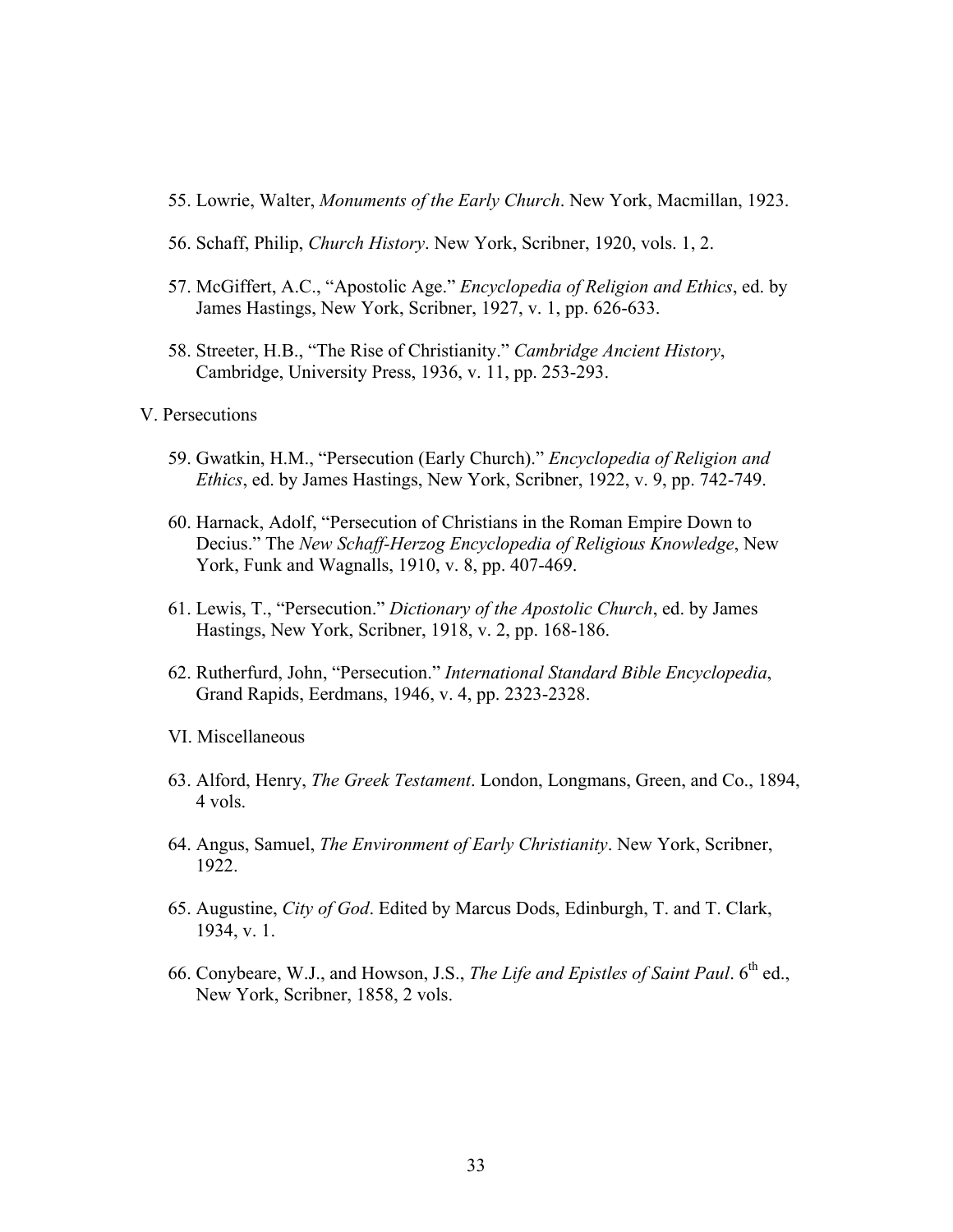- 67. Ewald, Heinrich, *The History of Israel. The Life and Times of Christ*. London, Longmans, Green, and Co., 1883, v. 6.
- 68. Godet, F., *Commentary on St. Paul's Epistle to the Romans*. Edinburgh, T. and T. Clark, 1890, 2 vols.
- 69. Lightfoot, Joseph Barber, *St. Paul's Epistle to the Philippians*. "St. Paul and Seneca," London, Macmillan, 1927.
- 70. Merivale, Charles, *History of the Romans under the Empire*. London, Longmans, Green, and Co., 1865, 8 vols.
- 71. Schaff, Philip, *The Person of Christ*. New York, Scribner, 1882.
- 72. Van Sickle, C.E., *Political and Cultural History of the Ancient World*. Boston, Houghton Mifflin, 1948, v. 2.
- 73. Rendall, G.H., "Marcus Aurelius." *Encyclopedia of Religion and Ethics*, ed. by James Hastings, New York, Scribner, 1922, v. 8, pp. 409-414.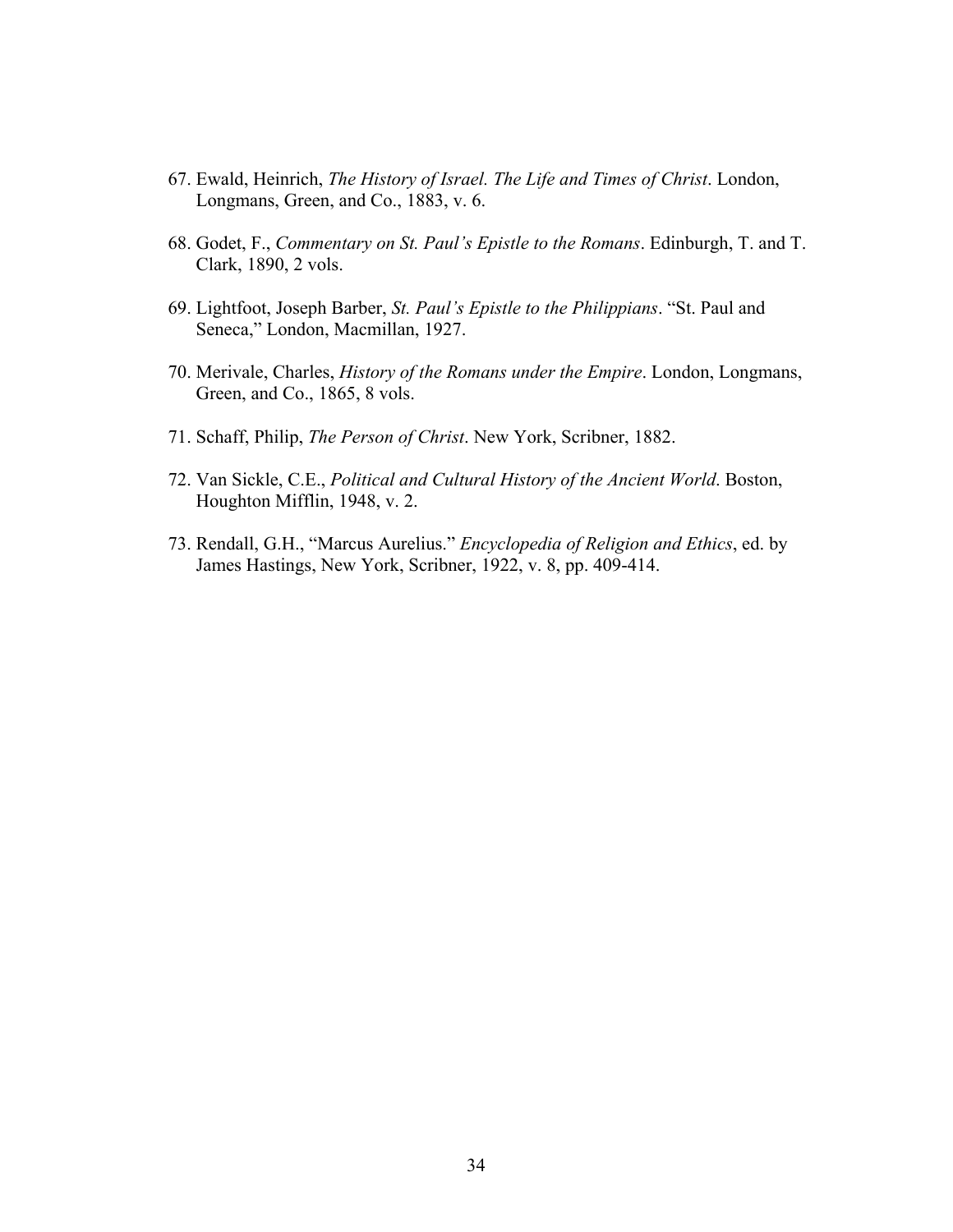#### ENDNOTES

Inasmuch as I have placed the endnotes at the end of the paper, together with the bibliography, I have taken the liberty to omit extensive bibliographical data on the first occurrence of a particular work in the footnotes, as would ordinarily be done.

### **INTRODUCTION**

 $<sup>1</sup>$  Acts. II, 9-11.</sup>

Lucian, *On the Death of Peregrinus*. XI. 5 *Epistle to Diognetus*. (anonymous) V. 6

 ${}^{6}$  H.H. Milman, *Hist. of Christianity.* v.3, p. 360 note.  ${}^{7}$  Lightfoot, *Phil.* pp. 28-29.

 $\overline{a}$ 

<sup>8</sup> *Ibid.*<br><sup>9</sup> *Ibid.*, p. 29. <sup>10</sup> Augustine, *City of God.* VI, 11. 11. <sup>11</sup> After the first century the following works come into use: Beginning with the document called the *Preaching of Peter*, and through the apologies of Aristides, Athenagoras, Justin the Martyr, and Melito, the satire of Hermias, the anonymous *Address to the Greeks* and the *Epistle to Diognetus*, the letters of Theophilus, and Tatian's *Oration to the Greeks*, and Origen's *Contra Celsum*, we find constant reference to the pagan attitude represented in the various periods and fortunes of early church history. 12 Kirsopp Lake, *Introduction to the Ecclesiastical History* of Eusebius. London, Heineman, 1926, p. xxii.

#### CHAPTER I

<sup>1</sup> Tertullian, *Apology*. I, 5.

<sup>2</sup> So Heinrich Ewald, *Hist Israel*. v. 6, p. 137; Tertullian, *Apol*. I, 5. The apocryphal *Letters and Reports* of Pilate are interesting but obvious inventions of a later period. These appear in the *Apocryphal New Testament*. <sup>3</sup>

<sup>3</sup> Matthew XXVII, 19.

4 Suetonius, *Claudius.* 25.

5 Lightfoot, *Philippians*. p. 16, note. So also Schaff, *Church Hist*. v. 1, p.367, note.

<sup>6</sup> That this banishment was not fully carried out is seen in Dio, who says they were not driven out, but ordered not to hold meetings. Some were punished for not complying with this and other suppressive regulations. *Roman Hist*. LX, 6. Harnack cites this passage to demonstrate the presence of Christians in Rome at the time. "Christianity and Christians at the Court of the Roman Emperors." p. 259.

<sup>7</sup> Schaff, *The Person of Christ.* p. 29.

C.R. Haines, *Heathen Contact with Christianity*. p. 2.

<sup>&</sup>lt;sup>2</sup> J.B. Lightfoot, *Philippians*. pp. 27-28.<br><sup>3</sup> *Ibid.*, p. 28<br><sup>4</sup> Lucian. On the Dasth of Baragninus. Y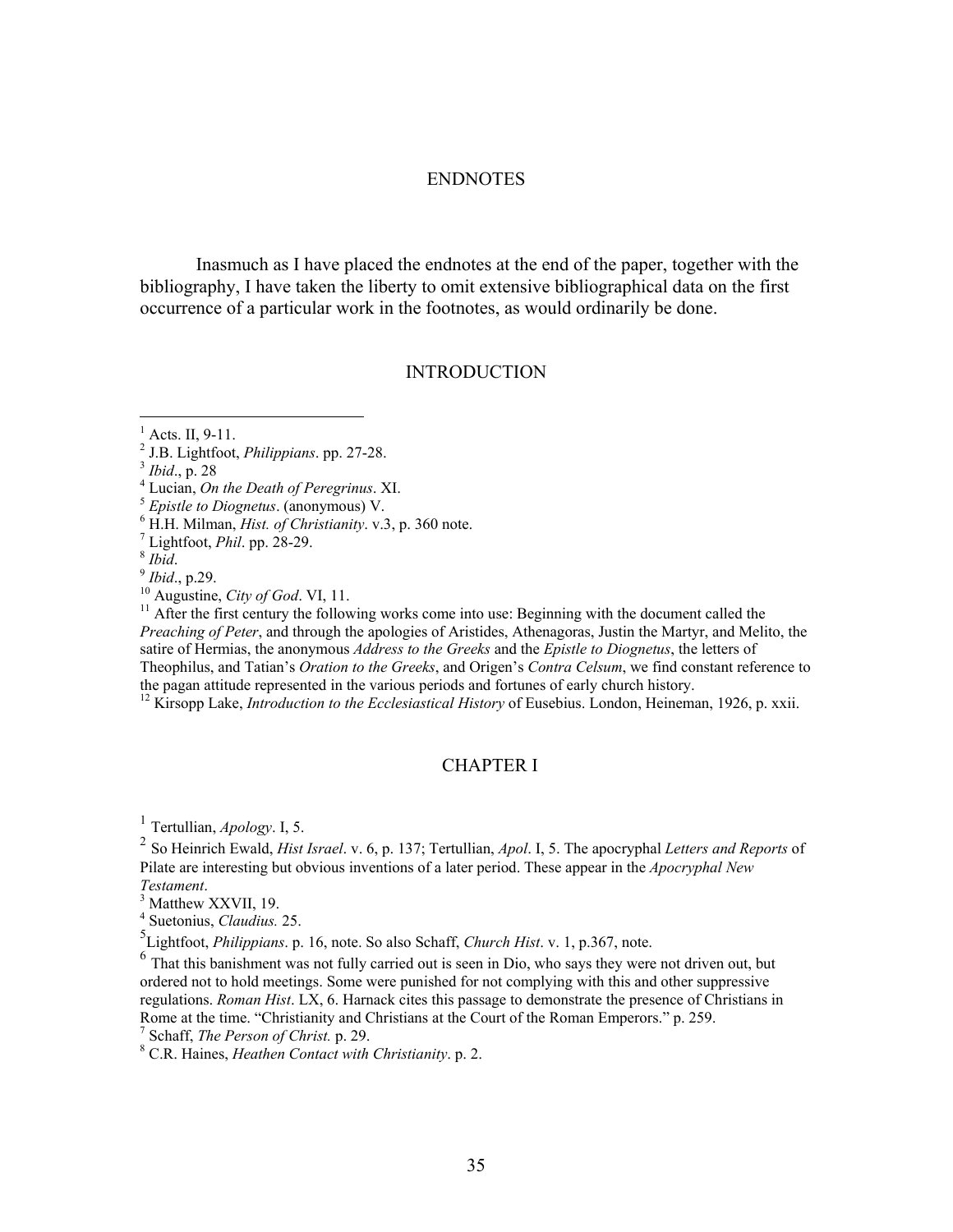23 Harnack, *Mission and Expansion of Christianity*. v. 2, pp. 96, 91-94.

#### CHAPTER II

<sup>28</sup> Suet., *Nero*. 16. It is interesting that this same word "superstitionis" is the word used by Tactitus when he refers to the religion of Pomponia Graecina. Annals. XII, 32.

<sup>29</sup> Ramsay, *Ch. In Rom Emp.* pp. 230-31.<br><sup>30</sup> *Ibid.*, p. 232.<br><sup>31</sup> Ramsay is the only one I know who claims this is a reference to the general period of persecution in the generation of Clement himself. *Ibid*. p. 310. Others are unanimous in understanding it to refer to the Neronian period (July, 64 to 68.). I believe it refers to the latter period for the following reasons. Clement classed the martyrdom of Peter and Paul as "nearest ourselves." When he says following this that besides these great multitude suffered, he does not make what would have been the natural distinction of giving this second group a designation of closer immediacy in point of time than that of Peter and Paul. If indeed, this second group *was* within his own generation, Clement would have been more specific, perhaps naming a few martyrs that would have been known to the group he was addressing as we find done in Revelation. II, 13.

<sup>-&</sup>lt;br>9

 $\frac{9}{10}$  Tacitus, *Annals*. XIII, 32<br><sup>10</sup> Adolf Harnack in what seems to be a little known but very important dissertation confirms the application of this evidence to substantiate the Christianity of Pomponia. "The talented explorer of the catacombs, De Rossi, not only discovered Christian inscriptions from the beginning of the third or the end of the second century, with the title, 'Pomponius Bassus;' but also in the sepulcher of St. Lucina, in S. Callisto, he found an inscription of the same age, bearing the title, 'Pomponius Graecinus.'" (DeRossi, *Roma Stterr*. T. II, pp. 362ff, 728, Tab. i1-1. No. 27.) "We may therefore consider the Christian standing of Pomponia Graecina as established, and she is thus the first Christian woman of high birth of whom we know at Rome." "Christianity and Christians at the Court of the Roman Emperors." p. 263. Schaff makes similar use of this evidence. *Ch Hist*. v. 1, p. 375 note. Lardner also held this view, but before this evidence was uncovered. *Works*. (in 11 vols.) v. 7, pp. 252-53.

<sup>&</sup>lt;sup>11</sup> *A Letter of Mara, Son of Serapion.*<br><sup>12</sup> Schaff, *Ch Hist.* v. 1, pp. 94, 171.<br><sup>13</sup> Cureton, *Spicilegium Syriacum*. London, 1885.<br><sup>14</sup> Ewald, *Hist Israel.* v. 6, pp. 137-8.<br><sup>15</sup> *Ante-Nicene Fathers.* v. 8, p. 727 v. 1, pp. 92-94<br><sup>19</sup> Ewald, *Israel*. p. 140 note.

<sup>&</sup>lt;sup>20</sup> Schaff, *Ch Hist*. v. 1, pp. 331-333. Hereafter any reference to Schaff will refer to v. 1 of his *Church History.*<br><sup>21</sup> Ramsay, St. *Paul the Traveler and the Roman Citizen.* p. 308.<br><sup>22</sup> Acts XVIII, 12, 17; XXIII, 26; XXIV, 27; XXV.

<sup>&</sup>lt;sup>24</sup> Cruttwell, *Hist. Rom. Literature.* v. 2, pp. 449-55; *Cambridge Ancient History.* v. 10, pp. 871-73.<br><sup>25</sup> Ramsay, *Church in the Roman Empire.* pp. 226-29.<br><sup>26</sup> Tac. *Ann.* XV, 44.<br><sup>27</sup> So Gibbon, Decline and Fall.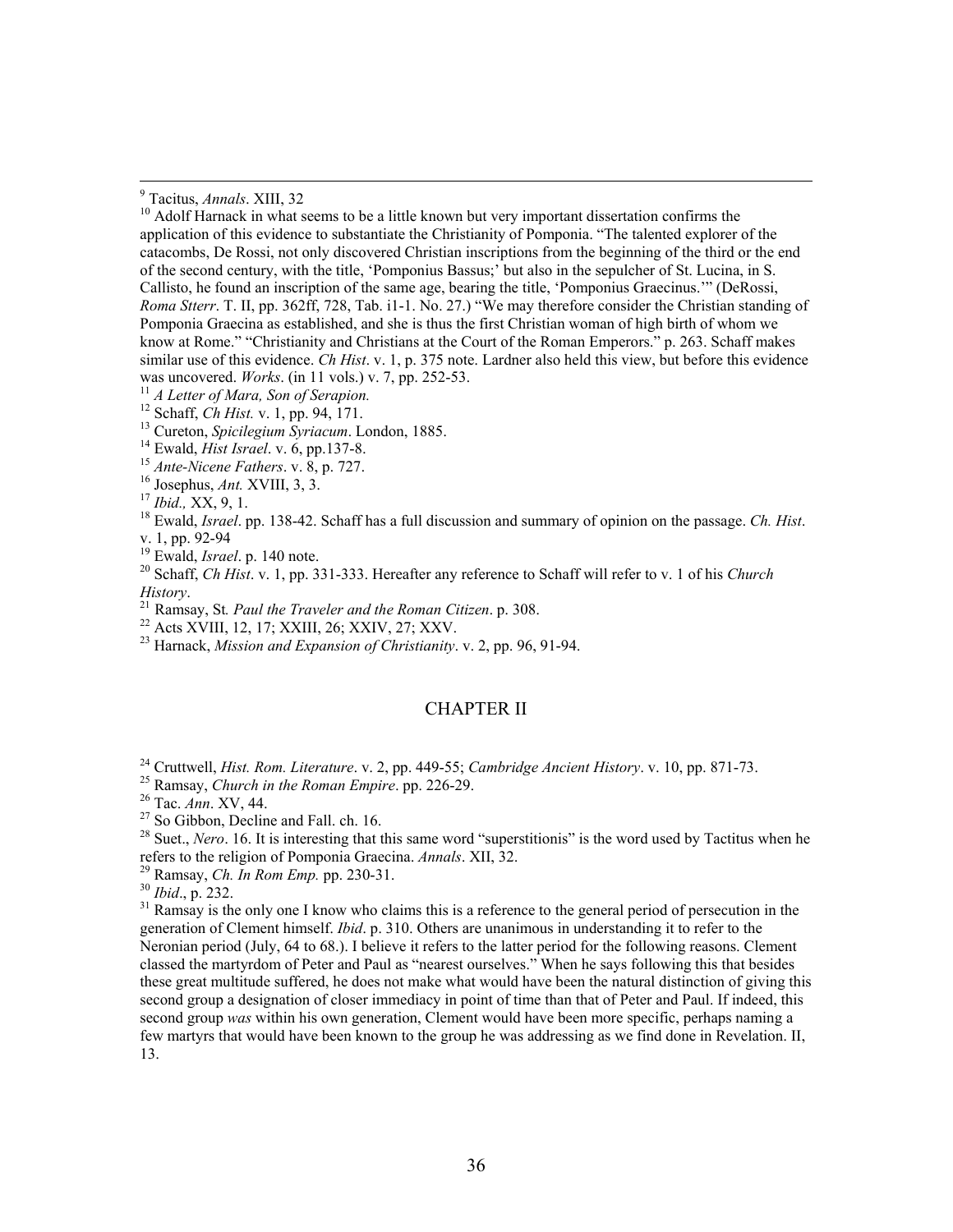<sup>32</sup> *Church History*. IV, 23, 11.<br><sup>33</sup> Goodspeed, *Hist. Christian Lit.* p. 11.<br><sup>35</sup> "According to the legend, Dirce was bound to a raging bull and dragged to death...But the Danaides can furnish no suitable parallel to Christian martyrs, unless…Nero had the sufferings of the Tartarus represented." Schaff, pp. 388-89.<br><sup>36</sup> Clement, *To the Corinthians*. V-VI; Clementis Romani, *Ad Corinthios*... Ed. by Gebhardt and Harnack.

<sup>37</sup> The question has been well raised why there was no civil war within the Empire attendant upon Nero's persecution. "They were strong enough in numbers, and their organization was the most perfect in the empire. but just as since the time of the apostles they held no religious service without remembering in their prayers the emperor and others in authority, so in these disastrous years they held out till the hour of their deliverance struck. Harnack, "Christianity and Christians." p. 245. This attitude finds expression in the following early Christian literature: Romans XIII, 1-6; XIV; I Peter II, 13ff; I Timothy II, 1ff; Titus III, 1; Clement, *Ad Corinth*. I, 61: Polycarp, *Ad Philipp*. 12, 3; Justin, *Apo*. I, 14, 17; *Martyrdom of Polycarp*. 10, 2; Theoph., *Ad Antol*. III, 14; Athenagoras, *Supplic*. 37; Tertullian, *Apo*. 30, 31, 32, 39; Tertullian, *Ad Scapul*. 2; Cyprian, *Ad Demeter*. 20; Origen, *Contra Celsum*. VIII, 73; Eusebius, *H.E.* VII, 11, 8; *Constitut*. *Apos*. VII, 16; VIII, 10.

This does not mean that individuals may not have been borne away into rebellious demonstrations. Of the revolutionary confessions of individuals in *Acta Justini*. 4; Marcelli; Cassiani; (In Ruinart, *Acta Mart. sincera*. 1737.) Tertullian, "De Corona."; *Ad Scapul*. 5; Eusebius, *H.E.* VI, 40; VII, 11, 22; VIII, 5. Harnack adds that it is certain that "no Christian took up arms against his ruler and emperor, that the Christians never joined in any revolutionary movement (Tertullian, *Apol*. 35; *Ad Scap*. 2.) and that their

<sup>38</sup> Tertullian, *Ad Nationes*. I, 7; Sulpicius, Severus, *Chronicles*. II, 28, 29 (follows Tacitus' account); Orosius, *History*. VII, 7.

<sup>39</sup> Lardner, *Works.* v. 7, pp. 248-50.<br><sup>40</sup> Inscriptiones Hispaniae Latinae. v. 2, pp. 1-117.<br><sup>41</sup> Harnack, *Mission and Expansion of Christianity.* v. 2, p. 298 note. Haines refers to this inscription as "redolent of forgery." *Heathen Contact*. p. 116.<br><sup>42</sup> Orosius, writing about 400, in his *History*. VII, 7; Sulpicius Severus, *Chronicles*. II, 29.<br><sup>43</sup> Revelation II, 13.<br><sup>44</sup> Tac., *Ann.* XV, 44

- 
- 
- <sup>45</sup> Ramsay, *Ch Rom Emp.* p. 236.<br><sup>46</sup> Tac., *Ann.* XV, 44<br><sup>47</sup> So Haines, *Heathen Contact.* p. 3; Hardy, *Christianity and the Roman Government.* p. 52.<br><sup>48</sup> I Peter 2:11, 12.<br><sup>49</sup> Goodspeed, *Hist Ch. Lit.* p. 141
- 

- 
- 

<sup>50</sup> Justin, *Dialogue with Trypho.* XVI. Also CVIII, XLVII, XCVI, CXVII.<br>
<sup>51</sup> Origen, *Contra Celsum.* VI, 27.<br>
<sup>52</sup> Goodspeed, *Chris. Lit.* pp. 221-22.<br>
<sup>53</sup> Minuscius Felix, *Octavius.* VIII-XIII.<br>
<sup>54</sup> *Ibid.*, IX, entirely different connotation to the pagan mind used to thinking in terms of "eros".

59 Tert. *Apol*. II.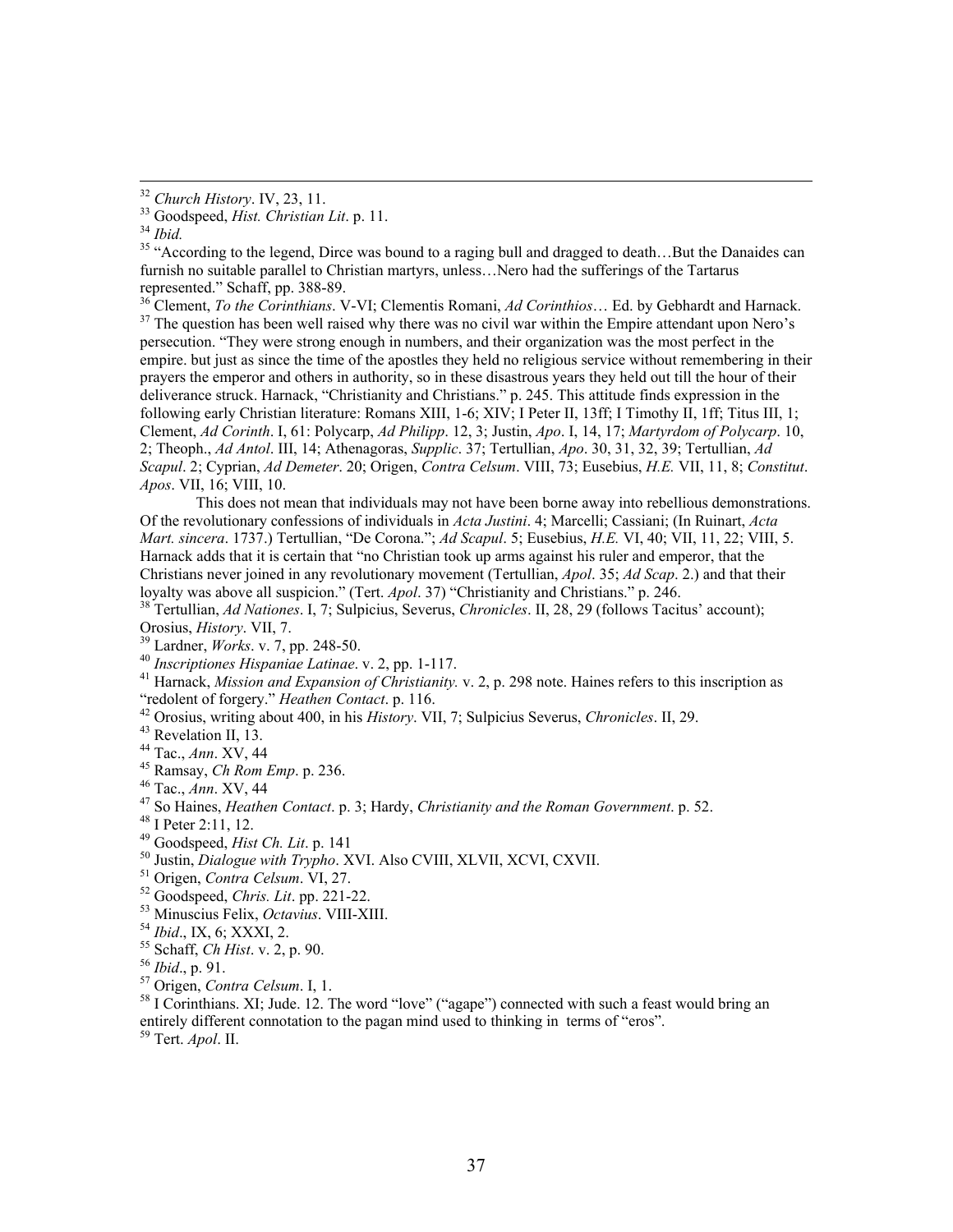- 
- 
- 
- 
- <sup>60</sup> *Ibid.*<br>
<sup>61</sup> Tert. *Apol.* VII, VIII.<br>
<sup>62</sup> Livy, *History*. XXXIX, 8-19 (especially XXXIX, 8); Minucius Felix, *Octavius*. VIII-IX.<br>
<sup>63</sup> Ramsay, *Ch Rom Emp.* p. 236.<br>
<sup>64</sup> *Ibid.*, p. 237<br>
<sup>65</sup> Harnack, *Mission*
- 
- 
- 
- 
- 
- 
- <sup>70</sup> Acts XXI, 27-27.<br><sup>71</sup> Acts XXV.<br><sup>72</sup> For a full discussion of the evidence see Convbeare and Howson. *Life and Epistles of Paul.* v. 2, pp. 545-47.
- $73$  Acts XXVIII, 22.
- 74 Acts XV, 5; V, 17.
- 75 Acts XXIV, 5.
- 76 See Acts XXIV, 14; Foakes Jackson and Lake, *The Acts of the Apostles*. v. 4, pp. 171, 298. 77 Romans I, 5-7.
- 
- 78 Romans I, 13-16.
- $79$  Romans XI, 13.
- 80 Romans XV, 14-18.

<sup>81</sup> Romans XVI. This long list of names indicates how many of Paul's acquaintances had moved to Rome. And the three cities of Antioch, Corinth, and Ephesus, at which Paul had spent the largest time, were just the three, together with Alexandria, that kept up the most active intercourse with Rome. Thiessen, *Intro*. p. 222. See also Romans XV, 20.

<sup>82</sup> Philippians I, 15-18; Colossians IV, 10, 11. Lightfoot, *Phil.* pp. 16-18. For indications of Jews in the Christians' assemblies see Romans II, 17; IV, 1, 17.

- 83 I and II Corinthians; Galatians; I and II Thessalonians.
- 84 Romans I, 7.

<sup>85</sup> Romans XVI, 5, 10, 11, 14, 15; Lightfoot, *Phil.* p. 13. This inference is strengthened when we note that it was only *after* Paul's arrival in the city that the Roman Christians took courage and boldness to "speak the word without fear." Philippians I, 14.<br><sup>86</sup> So also Lightfoot, *Phil.* p. 13.

<sup>87</sup> Alford, *Greek Testament.* v. 2, p. 308. He refers to Hackett, *Acts.* 1852, p. 392; Lightfoot, *Phil.* p. 15.<br><sup>88</sup> See the remarkable passage in Dio Cassius, *Hist Rom.* XXXVII, 17. He says "They are distinguished" from the rest of mankind in every detail of life."<br><sup>89</sup> Cicero, *Pro Flacco*. XXVIII. In Conybeare and Howson, v. 2, p. 369.

<sup>90</sup> Josephus, *Ant.* XVII, 11, 1. The number of Jews in Rome during the Apostolic age is estimated at twenty or thirty thousand. Harnack, "Christianity and Christians." p. 253. They had, as far as we know, seven synagogues and three cemeteries. They dwelt in the fourteenth region beyond the Tiber (Trastevere), and probably also on the island of the Tiber, and part of the left bank, towards the Circus Maximus. Schaff, v. 1, pp. 363-64.<br>
<sup>91</sup> Hardy, *Christ. and Rom Govt.* p. 237.

<sup>92</sup> Philo, *Leg. Ad Caium.* In Hardy, ibid., p.26.<br><sup>93</sup> Merivale, *Hist Romans. Empire.* v. 6, pp. 251-58<br><sup>94</sup> Huidekoper. *Judaism at Rome.* In Harnack. "Christianity and Christians." p. 253.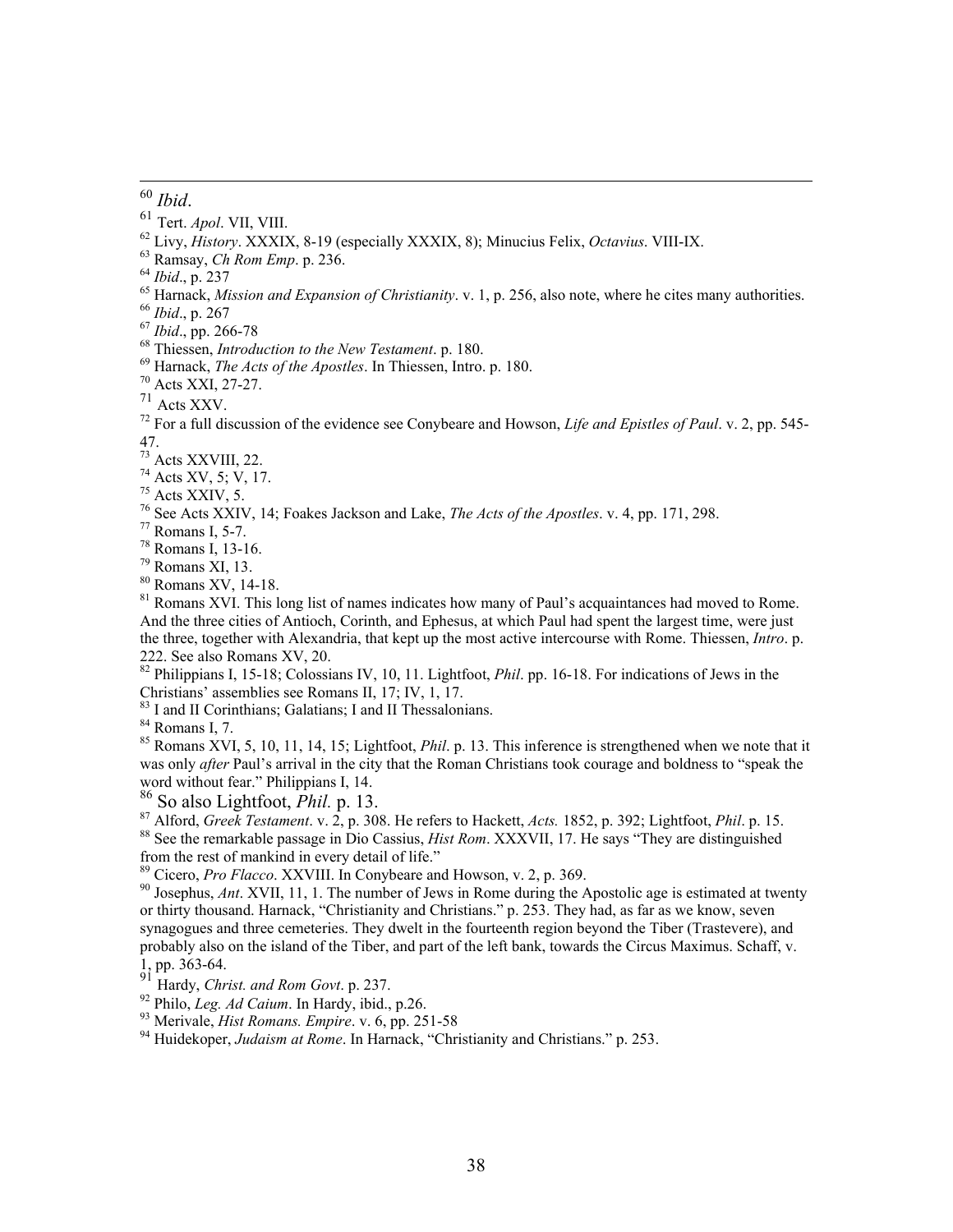<sup>97</sup> Thiessen, *Intro*. p. 220.<br><sup>98</sup> Romans XII, 14-21.

<sup>99</sup> Acts XXVIII, 30-31.<br><sup>100</sup> Acts XXVIII, 16; Tact., Ann. XII, 42; XIV, 51.

<sup>101</sup> Philippians I, 12-14.<br><sup>102</sup> Schaff cites a long list of these. v. 1, p. 251.<br><sup>103</sup> *Ibid.*, p. 252.<br><sup>104</sup> Clement of Alexandria. From a fragment in Eusebius, *H.E.* VI, 14. See also Euseb., *H.E.* III, 39, the famous passage on the origin of Mark's Gospel.<br><sup>105</sup> Harnack, "Christianity." p. 257.

<sup>106</sup> Such (A.D. 62) is the generally accepted date for Philippians. See Harnack, Christianity p. 257.<br><sup>107</sup> Philippians IV, 22.<br><sup>108</sup> Harnack "Christianity." p. 257. Lightfoot also holds that the Christians in the imperia

Transack Christianity.  $\mu$ ,  $257$ . Eightoot also holds that the Christians in the imperial holdschold we<br>not Paul's converts. *Phil.* pp. 33, 171-178.<br><sup>110</sup> Harnack "Christianity." p. 258.<br><sup>110</sup> Lightfoot, *Phil.* pp. 17

were decreed the decorations of the quaestorship; a very small reward indeed, considering his towering elevation; for he was more influential that Pallas and Callistus." For the position of Aristobulus see Josephus, *Ant*. XVIII, 5, 4 and Lightfoot, *Phil*. p. 175. 115 *Ibid*. 116 Lightfoot, *ibid*. 117 Harnack, "Christianity." p. 259.

<sup>119</sup> Suetonius, *Claudius*. 26.<br><sup>120</sup> *The Apocryphal Books of the New Testament*. pp. 95-99.<br><sup>121</sup> Lightfoot, *Phil*. "The Letters of Paul and Seneca." pp. 329-333. They are a manifest forgery of the fourth century, probably to either recommend Seneca to Christian readers, to recommend Christianity to students of Seneca, or as a mere fiction.<br><sup>122</sup> Ante-Nicene Fathers. v. 8, p. 479b.

<sup>123</sup> Renan, *Antichrist*. p. 106. In Harnack, "Christianity." p. 262.<br>
<sup>123</sup> Ante-Nicene Fathers. v. 8, pp. 487-92.<br>
<sup>125</sup> Harnack, "Christianity." p. 263.<br>
<sup>126</sup> Ibid., p. 264.<br>
<sup>127</sup> Ibid. For a full discussion see Ram

<sup>&</sup>lt;sup>95</sup> Augustine, *City of God*. VI, 11.<br><sup>96</sup> Romans XII, 2. But especially see II Corinthians VI, 14-VII, the *locus classicus* for the Christian expression on the question of separation. The nature of heathenism demanded such an incompatibility.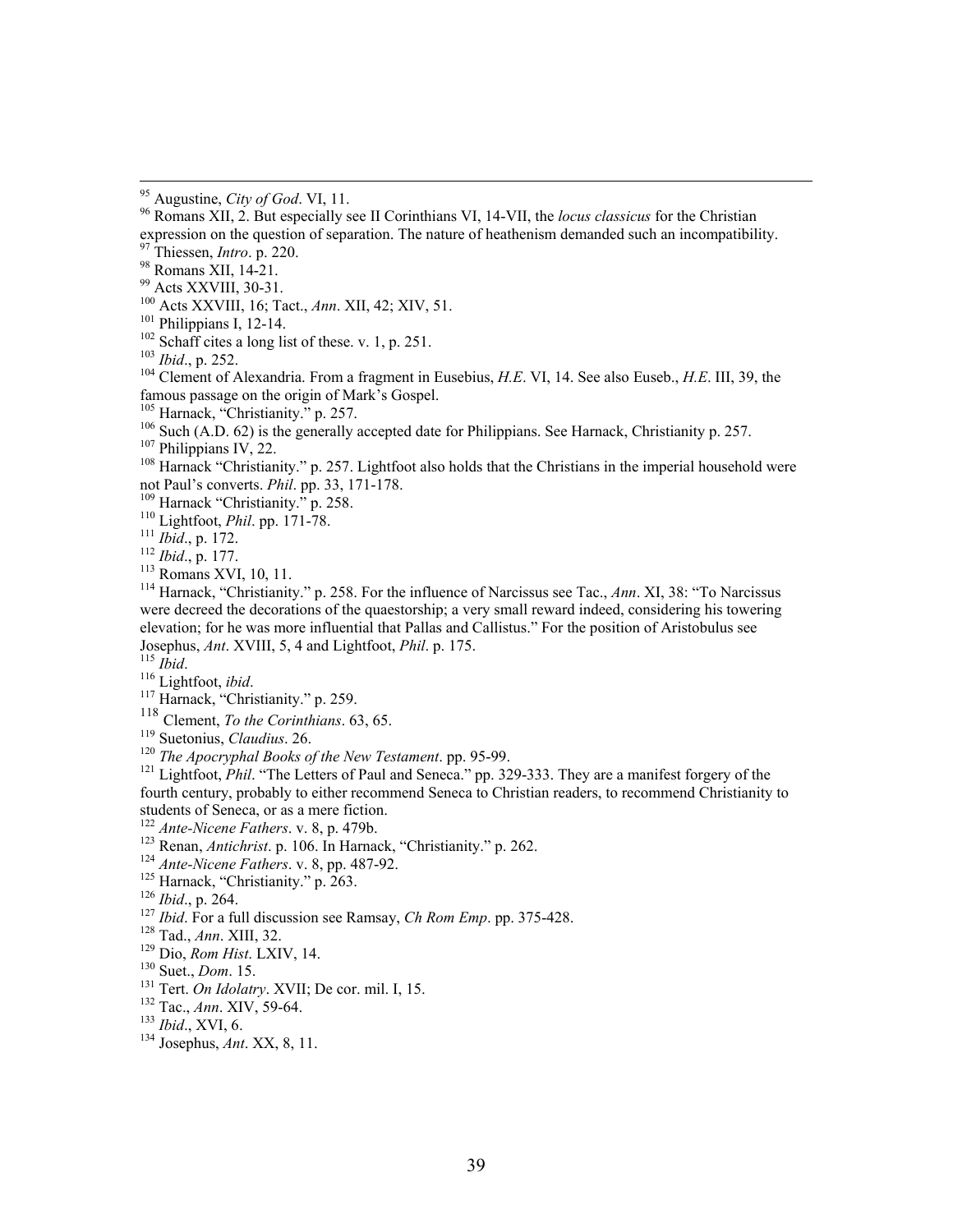<sup>138</sup> Angus, "Nero." *International Standard Bible Encyclopedia.* v. 4, p. 2137.<br><sup>139</sup> Tac., *Ann.* XV, 44.<br><sup>140</sup> Suet., *Nero.* 38; Tac., *Ann.* XV, 40.<br><sup>141</sup> If the traditional date of Peter's martyrdom is correct, ther between the fire of July 19.64, and his death in June, 65. Schaff, *Ch Hist.* v. 1, p. 381 note. This would imply one of two things. Either the persecution did not begin until a year after the fire, or it began shortly after the fire and lasted until or after that date. But his at best is rather slim evidence for conjecture.<br><sup>142</sup> Schaff, *Ch Hist.* v. 1, p. 379.<br><sup>143</sup> Livy, *History*. XXXIX, 8-19.<br><sup>144</sup> Lightfoot, *Phil.* pp. 26-27.

<sup>145</sup> II Peter III, 10. 116. However, there is good evidence for the opposite view in the statement of <sup>146</sup> Tert. *Apol.* XXXIX. However, there is good evidence for the opposite view in the statement of Caecilius, "Further, they threaten the whole world and the universe and its stars with destruction by fire..."<br>Minucius Felix, Octavius. XI, 1.

<sup>147</sup> Euseb., *H.E.* III, 20, 6.<br><sup>148</sup> Tert. *Apol.* XXXVIII, XXXIX; Minucius Felix, *Oct.* XVII, 2; XXXI, 8; XXXVII, 10; Lucian, *Perigrinus.* 13.

#### CHAPTER III

<sup>149</sup> Pliny, *Letters.* X, 96.<br><sup>150</sup> Ramsay, *Ch in Rom Emp*. p. 245.<br><sup>151</sup> "It is said that Titus first took counsel and deliberated whether he should destroy a temple of such workmanship. For some thought that a sacred edifice, famous beyond all works of men, ought not to be destroyed; for if saved it would be a witness to Roman moderation, but destroyed would affix to them an everlasting stigma of vandalism. Some on the other hand and Titus himself were for the destruction of the Temple first and foremost, that the religion of Jews and Christians might be the more completely eradicated, inasmuch as these two religions, though opposed to one another, yet originated from the same sources. The Christians being an offshoot for the Jews, let them remove the root, and the stock would readily wither away. So, by God's will, the feelings of all being worked up, the Temple was destroyed." (In Haines, *Heathen Contact*. p. 51.)

Their passage has been recovered from the pages of Sulpicius Severus by the acumen of Bernays. It gives the substance, though doubtless not the precise works, of what Tacitus wrote, and is valuable as showing that the distinction between Jew and Christian, though misunderstood, was clearly recognized at this time.<br> $^{152}$  Euseb., *H.E.* III, 17.

<sup>153</sup> Suet., *Dom.* 10.

<sup>&</sup>lt;sup>135</sup> Josephus, *Life*. III.<br><sup>136</sup> In this same passage he tells us he went on this mission to Poppaea when he was 26 years of age. He place his birth in the first year of the reign of Caius Caesar. *Life*. I. Since Gaius Caesar Caligula took office in 37, we can date the event at about 63.<br><sup>137</sup> Conybeare and Howson, *Life and Epp. Paul.* v. 2, p. 421.